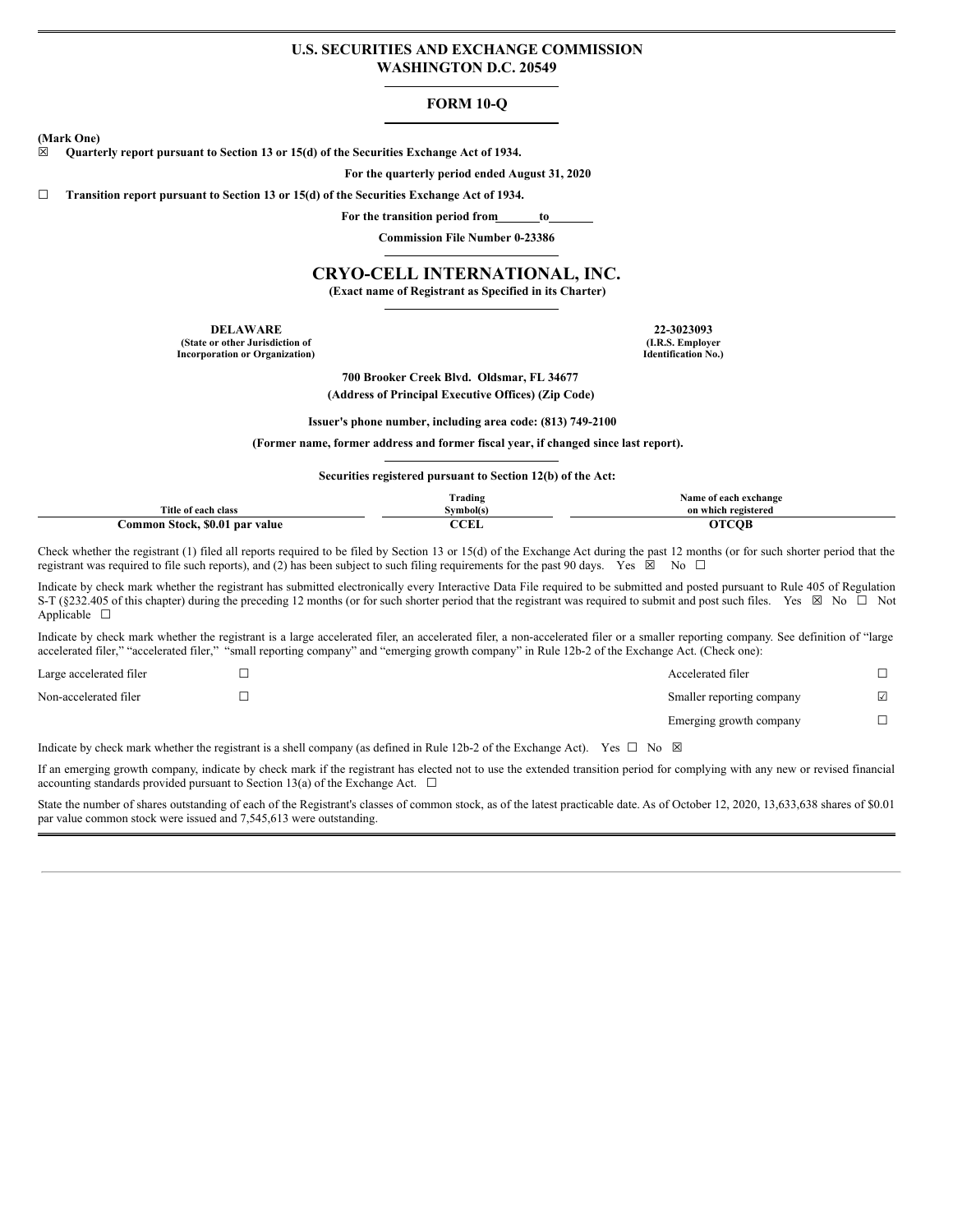### **CRYO-CELL INTERNATIONAL, INC. AND SUBSIDIARIES**

### **TABLE OF CONTENTS**

# **PART I - FINANCIAL INFORMATION (UNAUDITED) Item 1. Financial Statements** [Consolidated](#page-2-0) Balance Sheets 3 Consolidated Statements of [Comprehensive](#page-3-0) Income 4 [Consolidated](#page-4-0) Statements of Cash Flows 5 Consolidated Statements of [Stockholders'](#page-5-0) Deficit 6 Notes to [Consolidated](#page-6-0) Financial Statements 7 **Item 2. [Management's](#page-33-0) Discussion and Analysis of Financial Condition and Results of Operations** 34 **Item 3. [Quantitative](#page-42-0) and Qualitative Disclosures about Market Risk** 43 **Item 4. Controls and [Procedures](#page-42-1)** 43 **PART II - OTHER [INFORMATION](#page-43-0)** 44 **Item 1. Legal [Proceedings](#page-43-1)** 44 **Item 1A. Risk [Factors](#page-43-2)** 44 **Item 2. [Unregistered](#page-43-3) Sales of Equity Securities and Use of Proceeds** 44 **Item 3. Defaults Upon Senior [Securities](#page-43-4)** 44 **Item 4. Mine Safety [Disclosures](#page-44-0)** 45 **Item 5. Other [Information](#page-44-1)** 45 **Item 6. [Exhibits](#page-45-0)** 46 **[SIGNATURES](#page-46-0)** 47

# 2

# **PAGE**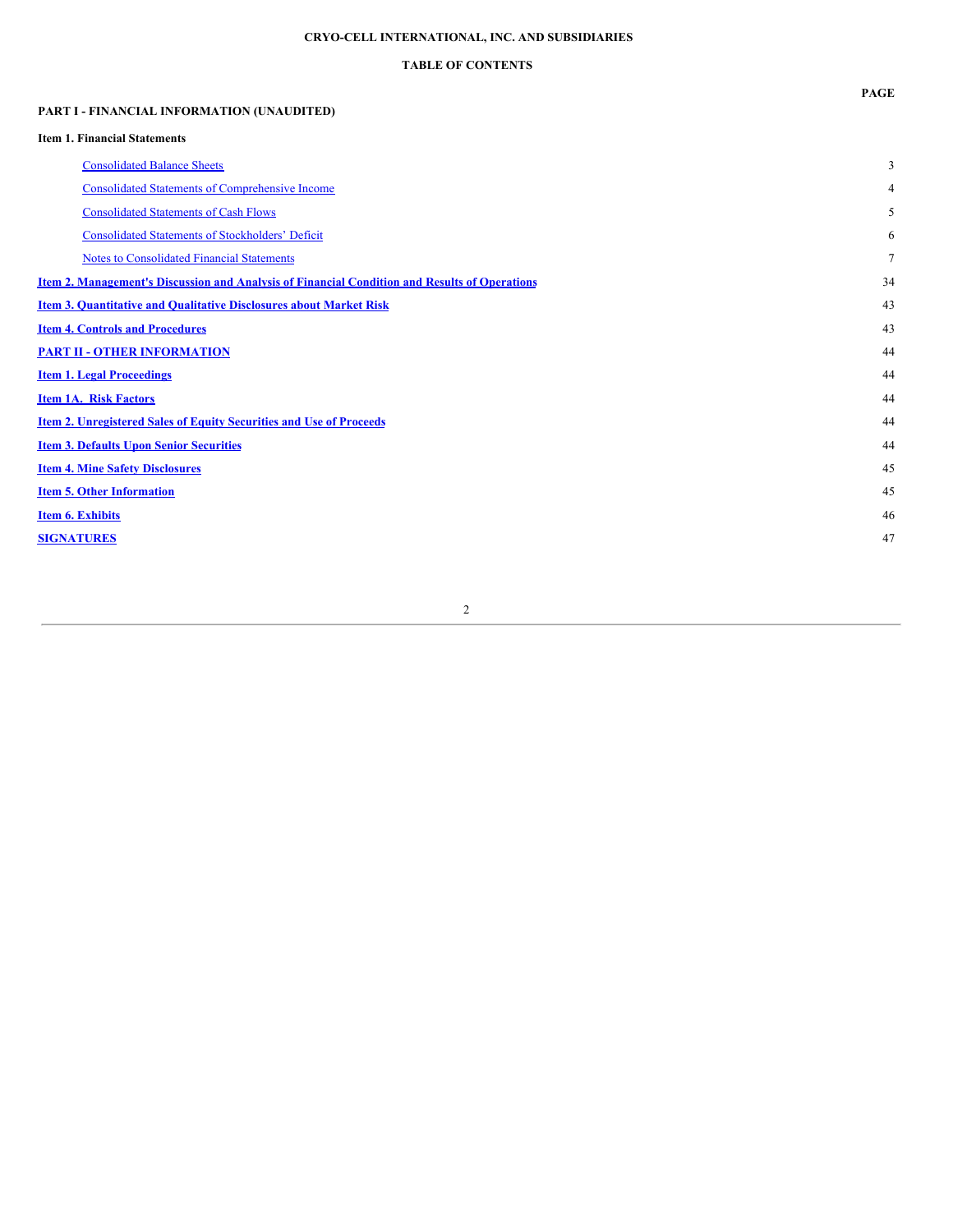#### <span id="page-2-0"></span>**CRYO-CELL INTERNATIONAL, INC. AND SUBSIDIARIES CONSOLIDATED BALANCE SHEETS**

|                                                                                                                             |               | (Unaudited)<br>August 31,<br>2020 |               | November 30.<br>2019 |
|-----------------------------------------------------------------------------------------------------------------------------|---------------|-----------------------------------|---------------|----------------------|
| <b>ASSETS</b>                                                                                                               |               |                                   |               |                      |
| <b>Current Assets</b>                                                                                                       |               |                                   |               |                      |
| Cash and cash equivalents                                                                                                   | $\mathcal{S}$ | 8,107,608                         | $\mathbb{S}$  | 6,541,037            |
| Marketable securities                                                                                                       |               | 62,716                            |               | 904,053              |
| Accounts receivable (net of allowance for doubtful accounts of \$2,772,550 and \$2,584,091, respectively)                   |               | 6,503,550                         |               | 6,097,331            |
| Prepaid expenses                                                                                                            |               | 599,429                           |               | 500,260              |
| Inventory, current portion                                                                                                  |               | 1,203,328                         |               | 1,084,533            |
| Other current assets                                                                                                        |               | 287,032                           |               | 260,397              |
| Total current assets                                                                                                        |               | 16,763,663                        |               | 15,387,611           |
| <b>Property and Equipment-net</b>                                                                                           |               | 1,663,892                         |               | 1,846,467            |
| <b>Other Assets</b>                                                                                                         |               |                                   |               |                      |
| Investment - Tianhe stock                                                                                                   |               | 308,000                           |               | 308,000              |
| Patent option agreement                                                                                                     |               | 350,000                           |               |                      |
| Intangible assets, net                                                                                                      |               | 1,198,504                         |               | 1,249,254            |
| Inventory, net of current portion                                                                                           |               | 12,289,477                        |               | 12,646,000           |
| Goodwill                                                                                                                    |               | 1,941,411                         |               | 1,941,411            |
| Deferred tax assets                                                                                                         |               | 9,079,994                         |               | 9,079,994            |
| Operating lease right-of-use asset                                                                                          |               | 365,696                           |               |                      |
| Deposits and other assets, net                                                                                              |               | 479,526                           |               | 427,423              |
| Total other assets                                                                                                          |               | 26,012,608                        |               | 25,652,082           |
| <b>Total assets</b>                                                                                                         | $\mathcal{S}$ | 44,440,163                        | S             | 42,886,160           |
| <b>LIABILITIES AND STOCKHOLDERS' DEFICIT</b>                                                                                |               |                                   |               |                      |
| <b>Current Liabilities</b>                                                                                                  |               |                                   |               |                      |
| Accounts payable                                                                                                            | $\mathbf S$   | 899,951                           | <sup>\$</sup> | 1,369,111            |
| Accrued expenses                                                                                                            |               | 1,048,762                         |               | 2,085,180            |
| Current portion of note payable                                                                                             |               | 3,100,000                         |               | 3,100,000            |
| Current portion of operating lease liability                                                                                |               | 271,932                           |               |                      |
| Deferred revenue                                                                                                            |               | 9,107,027                         |               | 8,875,138            |
| Total current liabilities                                                                                                   |               | 14,427,672                        |               | 15,429,429           |
|                                                                                                                             |               |                                   |               |                      |
| <b>Other Liabilities</b>                                                                                                    |               |                                   |               |                      |
| Deferred revenue, net of current portion                                                                                    |               | 26,201,441                        |               | 23,633,373           |
| Contingent consideration                                                                                                    |               | 3,280,316                         |               | 3,495,057            |
| Note payable, net of current portion and debt issuance costs                                                                |               | 3,598,164                         |               | 5,856,152            |
| Operating lease long-term liability                                                                                         |               | 93,904<br>875,000                 |               | 1,425,000            |
| Long-term liability - revenue sharing agreements                                                                            |               | 34.048.825                        |               | 34.409.582           |
| Total other liabilities                                                                                                     |               |                                   |               |                      |
| <b>Total liabilities</b>                                                                                                    |               | 48,476,497                        |               | 49,839,011           |
| Commitments and contingencies (Note 10)                                                                                     |               |                                   |               |                      |
| <b>Stockholders' Deficit</b>                                                                                                |               |                                   |               |                      |
| Preferred stock (\$.01 par value, 500,000 authorized and none issued and outstanding)                                       |               | $\overline{\phantom{0}}$          |               |                      |
| Series A Junior participating preferred stock (\$.01 par value, 20,000 authorized and none issued and outstanding)          |               |                                   |               |                      |
| Common stock (\$.01 par value, 20,000,000 authorized; 13,633,638 issued and 7,545,613 outstanding as of August 31, 2020 and |               |                                   |               |                      |
| 13,598,909 issued and 7,510,884 outstanding as of November 30, 2019)                                                        |               | 136,336                           |               | 135,989              |
| Additional paid-in capital                                                                                                  |               | 36,410,226                        |               | 35,918,827           |
| Treasury stock, at cost                                                                                                     |               | (20, 563, 357)                    |               | (20, 563, 357)       |
| Accumulated deficit                                                                                                         |               | (20,019,539)                      |               | (22, 444, 310)       |
| Total stockholders' deficit                                                                                                 |               | (4,036,334)                       |               | (6,952,851)          |
| Total liabilities and stockholders' deficit                                                                                 | <sup>\$</sup> | 44,440,163                        | $\mathbf S$   | 42,886,160           |

**The accompanying notes are an integral part of these consolidated financial statements.**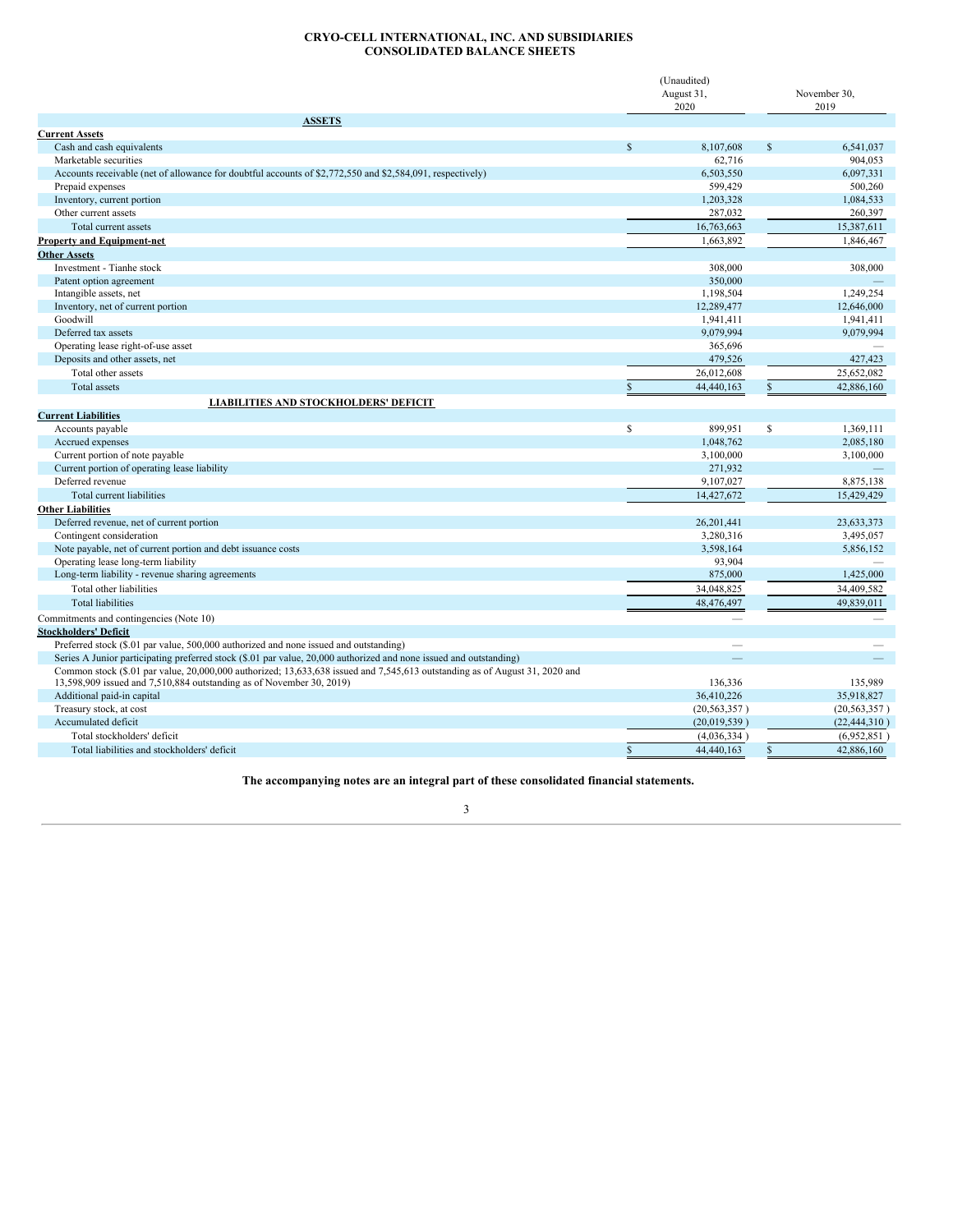#### <span id="page-3-0"></span>**CRYO-CELL INTERNATIONAL, INC. AND SUBSIDIARIES CONSOLIDATED STATEMENTS OF COMPREHENSIVE INCOME (Unaudited)**

|                                                      |   | For the Three Months Ended |               |                    | For the Nine Months Ended |                    |              |                    |  |
|------------------------------------------------------|---|----------------------------|---------------|--------------------|---------------------------|--------------------|--------------|--------------------|--|
|                                                      |   | August 31,<br>2020         |               | August 31,<br>2019 |                           | August 31,<br>2020 |              | August 31,<br>2019 |  |
| <b>Revenue:</b>                                      |   |                            |               |                    |                           |                    |              |                    |  |
| Processing and storage fees                          | S | 7,486,858                  | <sup>\$</sup> | 7,606,624          | S                         | 22,292,220         | S.           | 22,621,520         |  |
| Public banking revenue                               |   | 116,826                    |               | 160,561            |                           | 484,547            |              | 529,041            |  |
| Licensee and royalty income                          |   | 427,874                    |               | 423,173            |                           | 629,702            |              | 625,001            |  |
| Product revenue                                      |   | 82,800                     |               | 33,035             |                           | 200,507            |              | 70,795             |  |
| Total revenue                                        |   | 8,114,358                  |               | 8,223,393          |                           | 23,606,976         |              | 23,846,357         |  |
| <b>Costs and Expenses:</b>                           |   |                            |               |                    |                           |                    |              |                    |  |
| Cost of sales                                        |   | 2,360,324                  |               | 2,589,335          |                           | 7,344,011          |              | 7,683,853          |  |
| Selling, general and administrative expenses         |   | 3,375,807                  |               | 3,556,602          |                           | 10,804,404         |              | 10,949,831         |  |
| Impairment of public inventory                       |   |                            |               |                    |                           |                    |              | 2,332,763          |  |
| Change in fair value of contingent consideration     |   | (145, 752)                 |               | 34,649             |                           | (169, 741)         |              | (636, 278)         |  |
| Research, development and related engineering        |   | 1,248                      |               | 2,440              |                           | 16,791             |              | 13,281             |  |
| Depreciation and amortization                        |   | 42,510                     |               | 47,286             |                           | 130,034            |              | 159,600            |  |
| Total costs and expenses                             |   | 5,634,137                  |               | 6,230,312          |                           | 18,125,499         |              | 20,503,050         |  |
| <b>Operating Income</b>                              |   | 2,480,221                  |               | 1,993,081          |                           | 5,481,477          |              | 3,343,307          |  |
| <b>Other Expense:</b>                                |   |                            |               |                    |                           |                    |              |                    |  |
| (Losses) gains on marketable securities              |   | (134, 626)                 |               | 34,882             |                           | (133, 250)         |              | (998)              |  |
| Other income                                         |   | 17                         |               | 986                |                           | 749                |              | 3,012              |  |
| Interest expense                                     |   | (338, 675)                 |               | (413,942)          |                           | (1,069,345)        |              | (1,245,154)        |  |
| Loss on extinguishment of revenue sharing agreement  |   | (1,070,900)                |               |                    |                           | (1,070,900)        |              |                    |  |
| Total other expense                                  |   | (1, 544, 184)              |               | (378, 074)         |                           | (2,272,746)        |              | (1,243,140)        |  |
| Income before income tax expense                     |   | 936,037                    |               | 1,615,007          |                           | 3,208,731          |              | 2,100,167          |  |
| Income tax expense                                   |   | (151, 570)                 |               | (498, 748)         |                           | (783,960)          |              | (654, 358)         |  |
| <b>Net Income and Comprehensive Income</b>           | S | 784,467                    | \$            | 1,116,259          | S                         | 2,424,771          | \$           | 1,445,809          |  |
| Net income per common share - basic                  |   | 0.10                       | \$            | 0.14               | S                         | 0.32               | \$           | 0.19               |  |
| Weighted average common shares outstanding - basic   |   | 7,545,613                  |               | 7,803,333          |                           | 7,544,124          |              | 7,802,676          |  |
| Net income per common share - diluted                |   | 0.10                       | \$            | 0.13               | S                         | 0.30               | $\mathbb{S}$ | 0.17               |  |
| Weighted average common shares outstanding - diluted |   | 8.179.465                  |               | 8.445.237          |                           | 8.137.463          |              | 8.430.251          |  |

**The accompanying notes are an integral part of these consolidated financial statements.**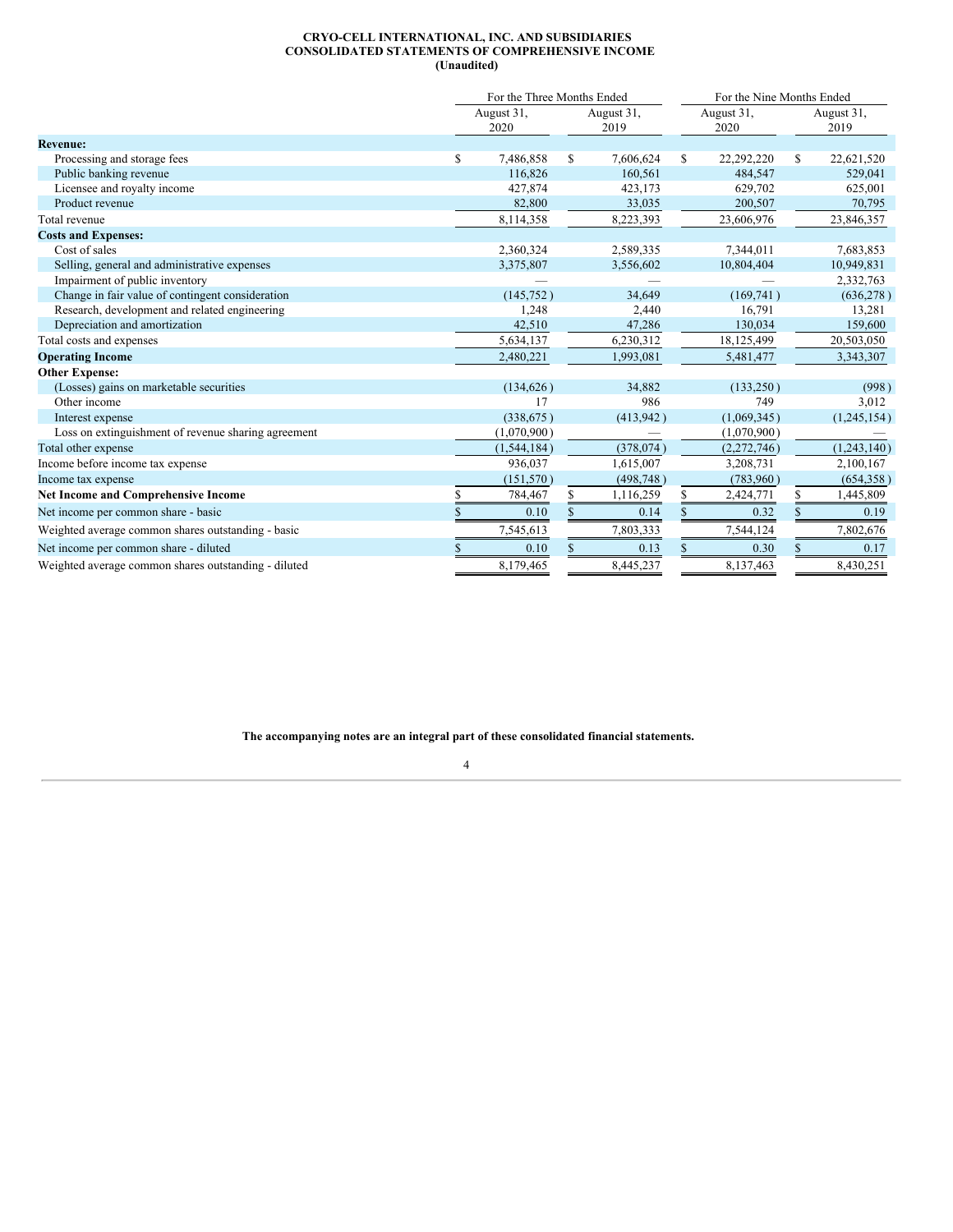#### <span id="page-4-0"></span>**CRYO-CELL INTERNATIONAL, INC. AND SUBSIDIARIES CONSOLIDATED STATEMENTS OF CASH FLOWS (Unaudited)**

|                                                                                   |              | For the Nine Months Ended |              |             |  |  |  |
|-----------------------------------------------------------------------------------|--------------|---------------------------|--------------|-------------|--|--|--|
|                                                                                   |              | August 31,                |              |             |  |  |  |
|                                                                                   |              | 2020                      |              | 2019        |  |  |  |
| Cash flows from operating activities:                                             |              |                           |              |             |  |  |  |
| Net income                                                                        | $\mathbb{S}$ | 2,424,771                 | $\mathbb{S}$ | 1,445,809   |  |  |  |
| Adjustments to reconcile net income to net cash provided by operating activities: |              |                           |              |             |  |  |  |
| Depreciation and amortization expense                                             |              | 284,689                   |              | 304,463     |  |  |  |
| Impairment of public inventory                                                    |              |                           |              | 2,332,763   |  |  |  |
| Loss on disposal of property and equipment                                        |              | 1,032                     |              |             |  |  |  |
| Change in fair value of contingent consideration                                  |              | (169, 741)                |              | (636, 278)  |  |  |  |
| Losses on marketable securities                                                   |              | 133,250                   |              | 998         |  |  |  |
| Compensatory element of stock options                                             |              | 450,746                   |              | 239,983     |  |  |  |
| Provision for doubtful accounts                                                   |              | 501,312                   |              | 587,716     |  |  |  |
| Loss on extinguishment of revenue sharing agreements                              |              | 1,070,900                 |              |             |  |  |  |
| Amortization of debt issuance costs                                               |              | 67,010                    |              | 86,014      |  |  |  |
| Amortization of operating lease right-of-use asset                                |              | 197,079                   |              |             |  |  |  |
| Changes in assets and liabilities:                                                |              |                           |              |             |  |  |  |
| Accounts receivable                                                               |              | (907, 531)                |              | (608, 537)  |  |  |  |
| Prepaid expenses                                                                  |              | (99,169)                  |              | (64, 473)   |  |  |  |
| Inventory                                                                         |              | 237,728                   |              | 25,265      |  |  |  |
| Other current assets                                                              |              | (26, 635)                 |              | (5,506)     |  |  |  |
| Deposits and other assets, net                                                    |              | (52, 103)                 |              | 30,832      |  |  |  |
| Accounts payable                                                                  |              | (469, 160)                |              | (248, 616)  |  |  |  |
| Accrued expenses                                                                  |              | (757,318)                 |              | (1,311,841) |  |  |  |
| Operating lease liability                                                         |              | (196, 939)                |              |             |  |  |  |
| Deferred revenue                                                                  |              | 2,799,957                 |              | 2,991,800   |  |  |  |
| Net cash provided by operating activities                                         |              | 5,489,878                 |              | 5,170,392   |  |  |  |
| Cash flows from investing activities:                                             |              |                           |              |             |  |  |  |
| Purchases of property and equipment                                               |              | (52,396)                  |              | (507, 339)  |  |  |  |
| Purchase of patent option agreement                                               |              | (350,000)                 |              |             |  |  |  |
| Liquidation of marketable securities                                              |              | 708,087                   |              |             |  |  |  |
| Net cash provided by (used in) investing activities                               |              | 305,691                   |              | (507, 339)  |  |  |  |
| Cash flows from financing activities:                                             |              |                           |              |             |  |  |  |
| Extinguishment of revenue sharing agreements                                      |              | (1,900,000)               |              |             |  |  |  |
| Repayments of note payable                                                        |              | (2,324,998)               |              | (3,324,997) |  |  |  |
| Proceeds from the exercise of stock options                                       |              | 41,000                    |              | 5,700       |  |  |  |
| Payment of Cord: Use earnout                                                      |              | (45,000)                  |              | (45,000)    |  |  |  |
| Net cash used in financing activities                                             |              | (4,228,998)               |              | (3,364,297) |  |  |  |
| Increase in cash and cash equivalents                                             |              | 1,566,571                 |              | 1,298,756   |  |  |  |
| Cash and cash equivalents - beginning of period                                   |              | 6,541,037                 |              | 6,040,033   |  |  |  |
| Cash and cash equivalents - end of period                                         | S            | 8.107.608                 | S            | 7,338,789   |  |  |  |
| Supplemental non-cash operating activities:                                       |              |                           |              |             |  |  |  |
| Operating lease right-of-use asset recorded due to adoption of ASC 842            | S            | 562,775                   | \$           |             |  |  |  |
| Operating lease liability recorded due to adoption of ASC 842                     | \$           | 562,775                   | \$           |             |  |  |  |
|                                                                                   | S            |                           | S            | (340.984)   |  |  |  |
| Cumulative-effect adjustment due to the adoption of ASU 2016-01                   |              |                           |              |             |  |  |  |

**The accompanying notes are an integral part of these consolidated financial statements.**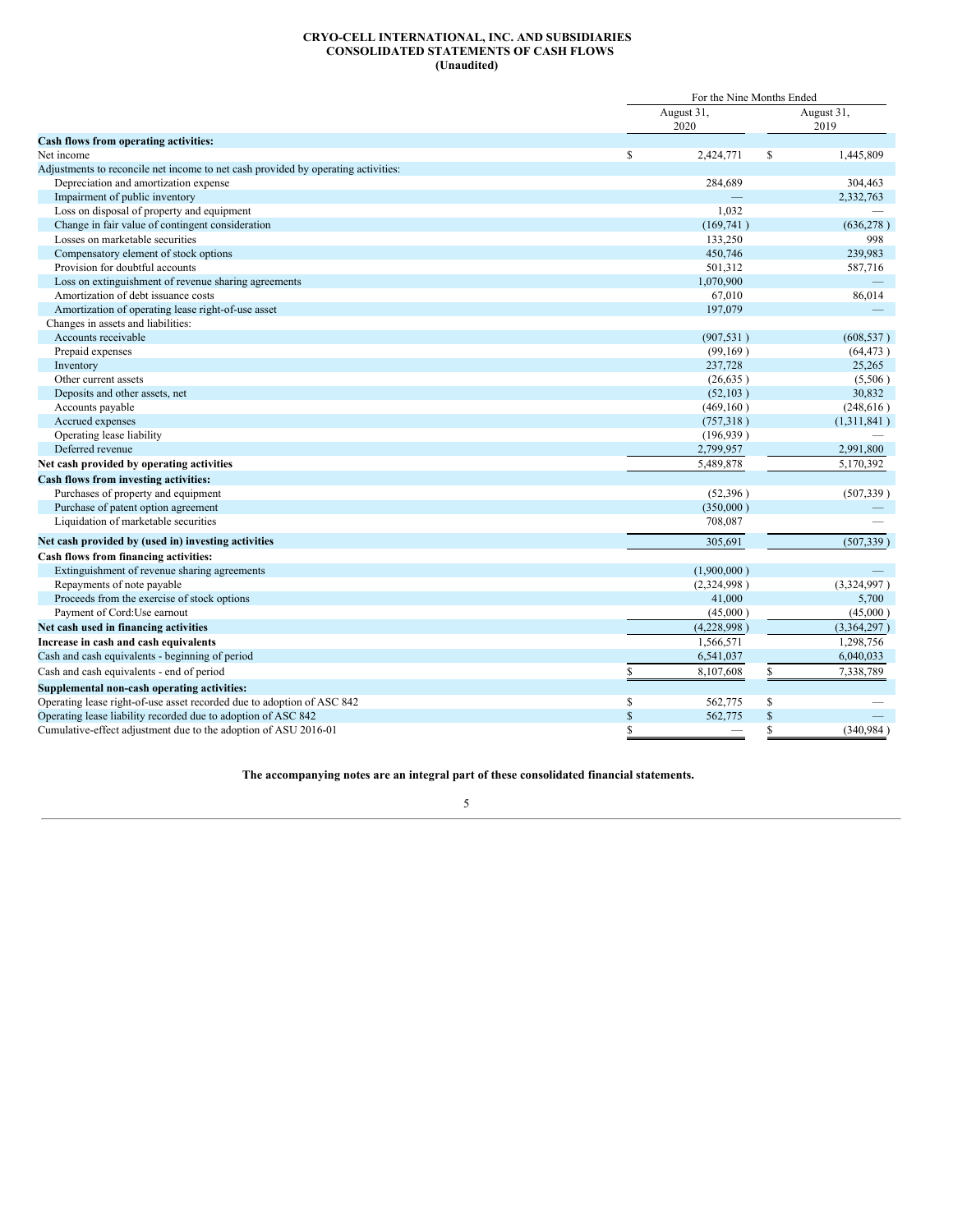#### <span id="page-5-0"></span>**CRYO-CELL INTERNATIONAL, INC. AND SUBSIDIARIES CONSOLIDATED STATEMENTS OF STOCKHOLDERS' DEFICIT (Unaudited)**

|                                                    |                                           |                    |         |               |            |               | For the Three Months Ended August 31, 2020 |               |               |               |                |               |               |
|----------------------------------------------------|-------------------------------------------|--------------------|---------|---------------|------------|---------------|--------------------------------------------|---------------|---------------|---------------|----------------|---------------|---------------|
|                                                    |                                           |                    |         |               | Additional |               |                                            |               | Other         |               |                |               | Total         |
|                                                    | <b>Common Stock</b>                       |                    |         |               | Paid-In    |               | Treasury                                   |               | Comprehensive |               | Accumulated    |               | Stockholders' |
|                                                    | Shares                                    |                    | Amount  |               | Capital    |               | Stock                                      |               | Income        |               | Deficit        |               | Deficit       |
| Balance at May 31, 2020                            | 13.633.638                                | $\mathbf S$        | 136.336 | $\mathbb{S}$  | 36,248,232 | $\mathcal{S}$ | (20, 563, 357)                             | $\mathbf S$   |               | $\mathcal{S}$ | (20.804.006)   | $\mathbf{s}$  | (4,982,795)   |
| Compensatory element of stock options              |                                           |                    |         |               | 161,994    |               |                                            |               |               |               |                |               | 161,994       |
| Net income                                         |                                           |                    |         |               |            |               |                                            |               |               |               | 784,467        |               | 784,467       |
| Balance at August 31, 2020                         | 13,633,638                                | S                  | 136,336 | S             | 36,410,226 |               | (20, 563, 357)                             | S             |               |               | (20,019,539)   | S             | (4,036,334)   |
|                                                    | For the Nine Months Ended August 31, 2020 |                    |         |               |            |               |                                            |               |               |               |                |               |               |
|                                                    |                                           |                    |         |               | Additional |               |                                            |               | Other         |               |                |               | Total         |
|                                                    | Common Stock                              |                    |         |               | Paid-In    |               | Treasury                                   |               | Comprehensive |               | Accumulated    |               | Stockholders' |
|                                                    | Shares                                    |                    | Amount  |               | Capital    |               | Stock                                      |               | Income        |               | Deficit        |               | Deficit       |
| Balance at November 30, 2019                       | 13,598,909                                | S                  | 135,989 | $\mathbf{s}$  | 35,918,827 | $\mathcal{S}$ | (20, 563, 357)                             | $\mathbf S$   |               | $\mathcal{S}$ | (22, 444, 310) | $\mathcal{S}$ | (6,952,851)   |
| Common stock issued                                | 34,729                                    |                    | 347     |               | 40,653     |               |                                            |               |               |               |                |               | 41,000        |
| Compensatory element of stock options              |                                           |                    |         |               | 450,746    |               |                                            |               |               |               |                |               | 450,746       |
| Net income                                         |                                           |                    |         |               |            |               |                                            |               |               |               | 2,424,771      |               | 2,424,771     |
| Balance at August 31, 2020                         | 13,633,638                                | $\mathbf{\hat{S}}$ | 136,336 |               | 36,410,226 |               | (20, 563, 357)                             | $\mathcal{S}$ |               | $\mathcal{S}$ | (20,019,539)   |               | (4,036,334)   |
| For the Three Months Ended August 31, 2019         |                                           |                    |         |               |            |               |                                            |               |               |               |                |               |               |
|                                                    |                                           |                    |         |               | Additional |               |                                            |               | Other         |               |                |               | Total         |
|                                                    | Common Stock                              |                    |         |               | Paid-In    |               | Treasury                                   |               | Comprehensive |               | Accumulated    |               | Stockholders' |
|                                                    | Shares                                    |                    | Amount  |               | Capital    |               | Stock                                      |               | Income        |               | Deficit        |               | Deficit       |
| Balance at May 31, 2019                            | 13,598,909                                | $\mathbf{s}$       | 135,989 | $\mathcal{S}$ | 35,746,866 | $\mathbf{s}$  | (19.571.113)                               | $\mathcal{S}$ |               | $\mathcal{S}$ | (24.405.534)   | $\mathcal{S}$ | (8,093,792)   |
| Compensatory element of stock options              |                                           |                    |         |               | 14,174     |               |                                            |               |               |               |                |               | 14,174        |
| Net income                                         |                                           |                    |         |               |            |               |                                            |               |               |               | 1,116,259      |               | 1,116,259     |
| Balance at August 31, 2019                         | 13,598,909                                | S                  | 135,989 |               | 35,761,040 |               | (19, 571, 113)                             | S             |               |               | (23, 289, 275) |               | (6,963,359)   |
|                                                    |                                           |                    |         |               |            |               | For the Nine Months Ended August 31, 2019  |               |               |               |                |               |               |
|                                                    |                                           |                    |         |               | Additional |               |                                            |               | Other         |               |                |               | Total         |
|                                                    | Common Stock                              |                    |         |               | Paid-In    |               | Treasury                                   |               | Comprehensive |               | Accumulated    |               | Stockholders' |
|                                                    | <b>Shares</b>                             |                    | Amount  |               | Capital    |               | Stock                                      |               | Income        |               | Deficit        |               | Deficit       |
| Balance at November 30, 2018                       | 13,596,409                                | $\mathbb{S}$       | 135,964 | $\mathbf{s}$  | 35,515,382 | $\mathbf{s}$  | (19,571,113)                               | $\mathbf{s}$  | 340,984       | $\mathbb{S}$  | (25,329,515)   | $\mathbf{s}$  | (8,908,298)   |
| Common stock issued                                | 2,500                                     |                    | 25      |               | 5,675      |               |                                            |               |               |               |                |               | 5,700         |
| Compensatory element of stock options              |                                           |                    |         |               | 239,983    |               |                                            |               |               |               |                |               | 239,983       |
| Cumulative-effect adjustment due to the adoption   |                                           |                    |         |               |            |               |                                            |               |               |               |                |               |               |
| of ASU 2016-01                                     |                                           |                    |         |               |            |               |                                            |               | (340, 984)    |               | 340,984        |               |               |
| ASC 606 adoption adjustment, net of tax (\$94,192) |                                           |                    |         |               |            |               |                                            |               |               |               | 253,447        |               | 253,447       |
| Net income                                         |                                           |                    |         |               |            |               |                                            |               |               |               | 1,445,809      |               | 1,445,809     |
| Balance at August 31, 2019                         | 13,598,909                                | <sup>\$</sup>      | 135,989 | $\mathbb{S}$  | 35,761,040 | $\mathbb{S}$  | (19,571,113)                               | $\mathsf{\$}$ |               |               | (23, 289, 275) | $\mathbb{S}$  | (6,963,359)   |

**The accompanying notes are an integral part of these consolidated financial statements.**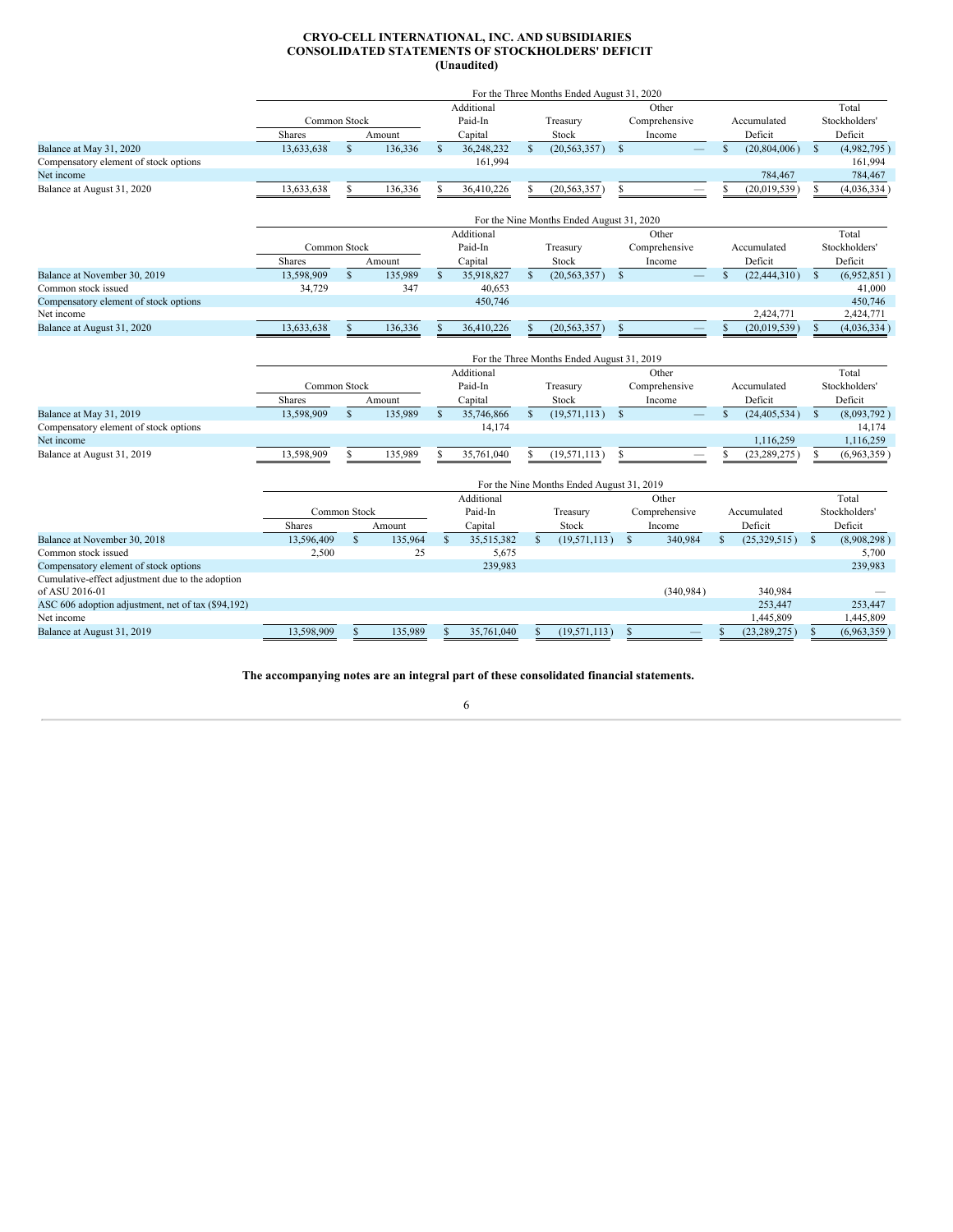### <span id="page-6-0"></span>**CRYO-CELL INTERNATIONAL, INC. AND SUBSIDIARIES NOTES TO CONSOLIDATED FINANCIAL STATEMENTS August 31, 2020 (Unaudited)**

### **Note 1 - Description of Business, Basis of Presentation and Significant Accounting Policies**

Cryo-Cell International, Inc. ("the Company" or "Cryo-Cell") was incorporated in Delaware on September 11, 1989 and is headquartered in Oldsmar, Florida. The Company is organized in three reportable segments, cellular processing and cryogenic cellular storage, with a current focus on the collection and preservation of umbilical cord blood stem cells for family use, the manufacture of PrepaCyte CB units, the processing technology used to process umbilical cord blood stem cells and cellular processing and cryogenic storage of umbilical cord blood stem cells for public use. Revenues recognized for the cellular processing and cryogenic cellular storage represent sales of the umbilical cord blood stem cells program to customers and income from licensees selling the umbilical cord blood stem cells program to customers outside the United States. Revenues recognized for the manufacture of PrepaCyte CB units represent sales of the PrepaCyte CB units to customers. Revenue recognized for the cryogenic storage of umbilical cord blood stem cells for public use is generated from the sale of the cord blood units to the National Marrow Donor Program ("NMDP"), which distributes the cord blood units to transplant centers located in the United States and around the world. The Company's headquarters facility in Oldsmar, Florida handles all aspects of its U.S.-based business operations including the processing and storage of specimens, including specimens obtained from certain of its licensees' customers. The specimens are stored in commercially available cryogenic storage equipment.

The unaudited consolidated financial statements including the Consolidated Balance Sheets as of August 31, 2020 and November 30, 2019, the related Consolidated Statements of Comprehensive Income for the three and nine months ended August 31, 2020 and August 31, 2019, Cash Flows for the nine months ended August 31, 2020 and 2019 and Stockholders' Deficit for the three and nine months ended August 21, 2020 and 2019 have been prepared by Cryo-Cell International, Inc. and its subsidiaries pursuant to the rules and regulations of the Securities and Exchange Commission for interim financial reporting. Certain financial information and note disclosures, which are normally included in annual financial statements prepared in accordance with accounting principles generally accepted in the United States of America, have been condensed or omitted pursuant to those rules and regulations. It is suggested that these consolidated financial statements be read in conjunction with the financial statements and notes thereto included in the Company's November 30, 2019 Annual Report on Form 10-K. In the opinion of management, all adjustments (which include only normal recurring adjustments) necessary to present fairly the financial position, results of operations, and changes in cash flows for all periods presented have been made. The results of operations for the three and nine months ended August 31, 2020are not necessarily indicative of the results expected for any interim period in the future or the entire year ending November 30, 2020.

### **Revenue Recognition**

Effective December 1, 2018, the Company adopted Accounting Standards Codification ("ASC") Topic 606, Revenue from Contracts with Customers ("ASC 606"), using the modified retrospective transition method. ASC 606 applies to all contracts with customers, except for contracts that are within the scope of other standards, such as leases, insurance, collaboration arrangements and financial instruments. ASC 606 also impacts certain other areas, such as the accounting for costs to obtain or fulfill a contract. ASC 606 also requires disclosure of the nature, amount, timing, and uncertainty of revenue and cash flows arising from contracts with customers.

Under ASC 606, revenue is recognized when, or as, obligations under the terms of a contract are satisfied, which occurs when control of the promised services are transferred to the customers. Revenue is measured as the amount of consideration the Company expects to receive in exchange for transferring services to a customer ("transaction price").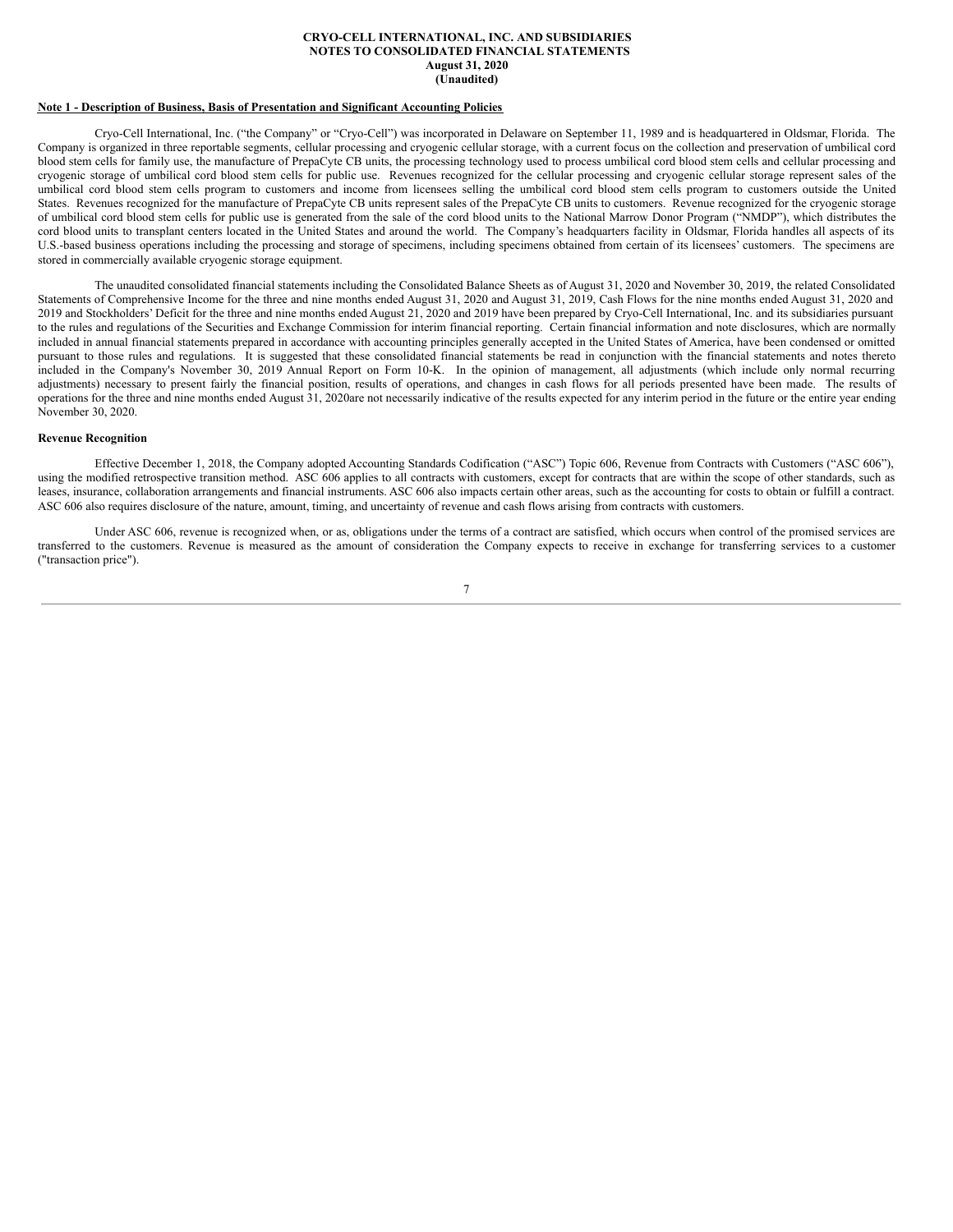At contract inception, if the contract is determined to be within the scope of ASC 606, the Company evaluates its contracts with customers using the five-step model: (1) identify the contract with the customer; (2) identify the performance obligations in the contract; (3) determine the transaction price; (4) allocate the transaction price to separate performance obligations; and (5) recognize revenue when (or as) each performance obligation is satisfied. The Company evaluates its contracts for legal enforceability at contract inception and subsequently throughout the Company's relationship with its customers. If legal enforceability with regards to the rights and obligations exist for both the Company and the customer, then the Company has an enforceable contract and revenue recognition is permitted subject to the satisfaction of the other criteria. If, at the outset of an arrangement, the Company determines that a contract with enforceable rights and obligations does not exist, revenues are deferred until all criteria for an enforceable contract are met. The Company only applies the five-step model to contracts when it is probable that collection of the consideration that the Company is entitled to in exchange for the goods or services being transferred to the customer, will occur.

Under ASC 606, revenue is recognized when, or as, obligations under the terms of a contract are satisfied, which occurs when control of the promised services are transferred to the customers. Revenue is measured as the amount of consideration the Company expects to receive in exchange for transferring services to a customer ("transaction price").

At contract inception, if the contract is determined to be within the scope of ASC 606, the Company evaluates its contracts with customers using the five-step model: (1) identify the contract with the customer; (2) identify the performance obligations in the contract; (3) determine the transaction price; (4) allocate the transaction price to separate performance obligations; and (5) recognize revenue when (or as) each performance obligation is satisfied. The Company evaluates its contracts for legal enforceability at contract inception and subsequently throughout the Company's relationship with its customers. If legal enforceability with regards to the rights and obligations exist for both the Company and the customer, then the Company has an enforceable contract and revenue recognition is permitted subject to the satisfaction of the other criteria. If, at the outset of an arrangement, the Company determines that a contract with enforceable rights and obligations does not exist, revenues are deferred until all criteria for an enforceable contract are met. The Company only applies the five-step model to contracts when it is probable that collection of the consideration that the Company is entitled to in exchange for the goods or services being transferred to the customer, will occur.

Contract modifications exist when the modification either creates new or changes in the existing enforceable rights and obligations. The Company's contracts are occasionally modified to account for changes in contract terms and conditions, which the Company refers to as an upgrade or downgrade. An upgrade occurs when a customer wants to pay for additional years of storage. A downgrade occurs when a customer originally entered into a long-term contract (such as twenty-one year or lifetime plan) but would like to change the term to a one-year contract. Upgrade modifications qualify for treatment as a separate contract as the additional services are distinct and the increase in contract price reflects the Company's stand-alone selling price for the additional services and will be accounted for on a prospective basis. Downgrade modifications do not qualify for treatment as a separate contract as there is no increase in price over the original contract, thus failing the separate contract criteria. As such, the Company separately considers downgrade modifications to determine if these should be accounted for as a termination of the existing contract and creation of a new contract (prospective method) or as part of the existing contract (cumulative catch-up adjustment). ASC 606 requires that an entity account for the contract modification as if it were a termination of the existing contract, and the creation of a new contract, if the remaining goods or services are distinct from the goods or services transferred on or before the date of the contract modification. As the services after the modification were previously determined to be distinct, the Company concluded that downgrade modifications qualify under this method and will be accounted for on a prospective basis. Although contract modifications do occur, they are infrequent.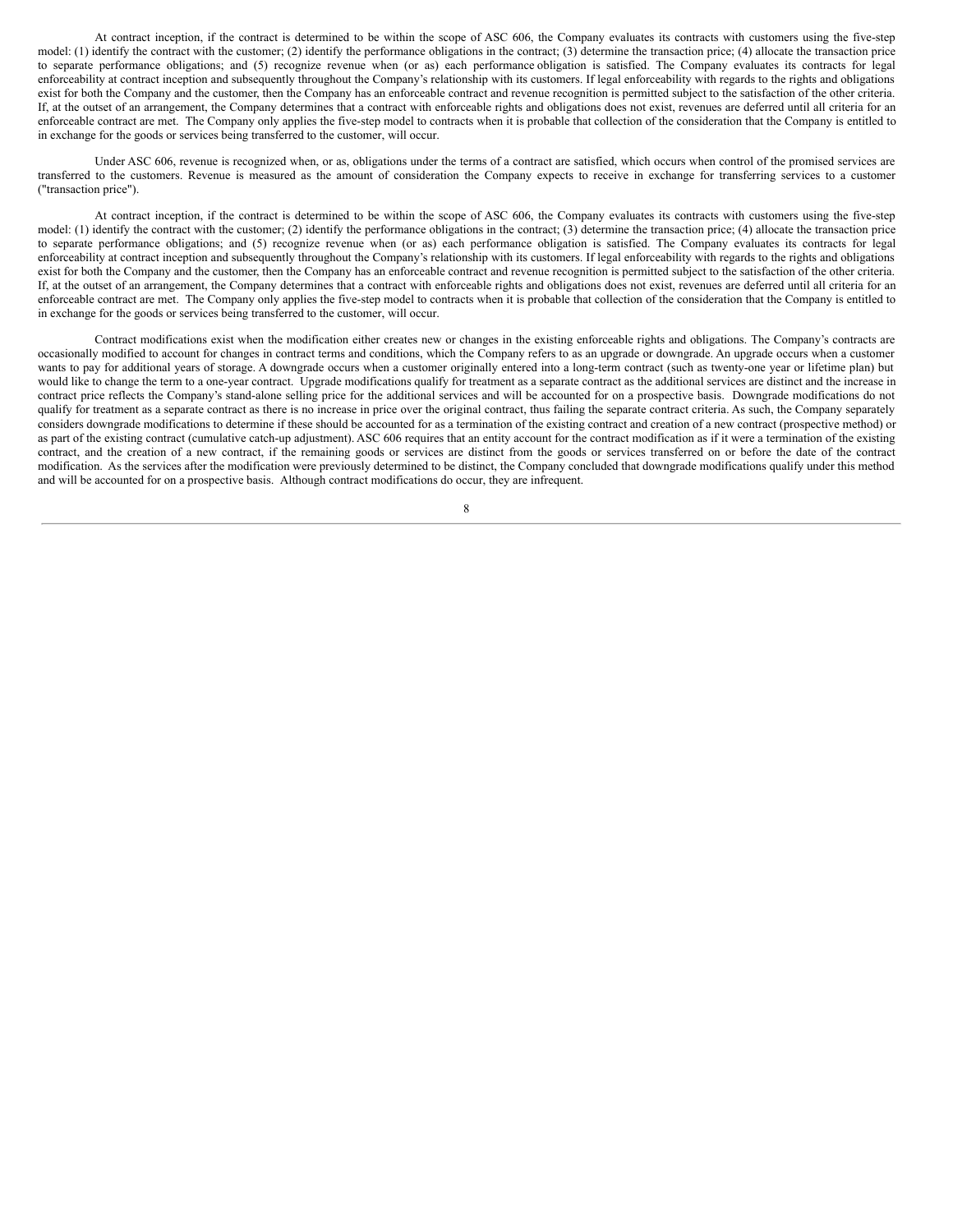#### **Performance Obligations**

At contract inception, the Company assesses the goods and services promised in the contracts with customers and identifies a performance obligation for each promise to transfer to the customer a good or service (or bundle of goods or services) that is distinct. The Company then recognizes as revenue the amount of the transaction price that is allocated to the respective performance obligation when (or as) the performance obligation is satisfied. To identify the performance obligations, the Company considers all of the goods or services promised in the contract regardless of whether they are explicitly stated or are implied by customary business practices. The Company determined that the following distinct goods and services represent separate performance obligations involving the sale of its umbilical cord blood product:

- Collection and processing services
- Storage services
- Public cord blood banking
- License and royalties
- Sale of PrepaCyte CB product

### **a) Processing and Storage Fees**

Processing and storage fees include the Company providing umbilical cord blood and tissue cellular processing and cryogenic cellular storage for private use. Revenues recognized for the cellular processing and cryogenic cellular storage represent sales of the umbilical cord blood stem cells program to customers and income from licensees who are selling the umbilical cord blood stem cells program to customers outside the United States.

The Company recognizes revenue from processing fees at the point in time of the successful completion of processing and recognizes storage fees over time, which is ratably over the contractual storage period as well as other income from royalties paid by licensees related to long-term storage contracts which the Company has under license agreements. Contracted storage periods are annual, twenty-one years and life-time. The life-time storage plan is based on a life expectancy of 81 years, which is the current estimate by the Center for Disease Control for United States women's life expectancy and concluded that additional data analysis would result in an immaterial difference in revenue. Deferred revenue on the accompanying consolidated balance sheets includes the portion of the annual, the twenty-one-year and the life-time storage fees that are being recognized over the contractual storage period as well as royalties received from foreign licensees relating to long-term storage contracts for which the Company has future obligations under the license agreement. The Company classifies deferred revenue as current if the Company expects to recognize the related revenue over the next 12 months from the balance sheet date.

### *Significant financing*

When determining the transaction price of a contract, an adjustment is made if payment from a customer occurs either significantly before or significantly after performance, resulting in a significant financing component. For all plans being annual, twenty-one years and life-time, the storage fee is paid at the beginning of the storage period (prepaid plans). Alternatively, the Company offers payment plans (including a stated service fee) for customers to pay over time for a period of one to twenty-four plus months. The one-time plan includes the collection kit, processing and testing, return medical courier service and twenty-one years of pre-paid storage fees. The life-time plan includes the collection kit, processing and testing, return medical courier service and pre-paid storage fees for the life of the customer. The Company concluded that a significant financing component is not present within either the prepaid or overtime payment plans. The Company has determined that the twenty-one year and life-time prepayment options do not include a significant financing component as the payment terms were structured primarily for reasons other than the provision of financing and to maximize profitability.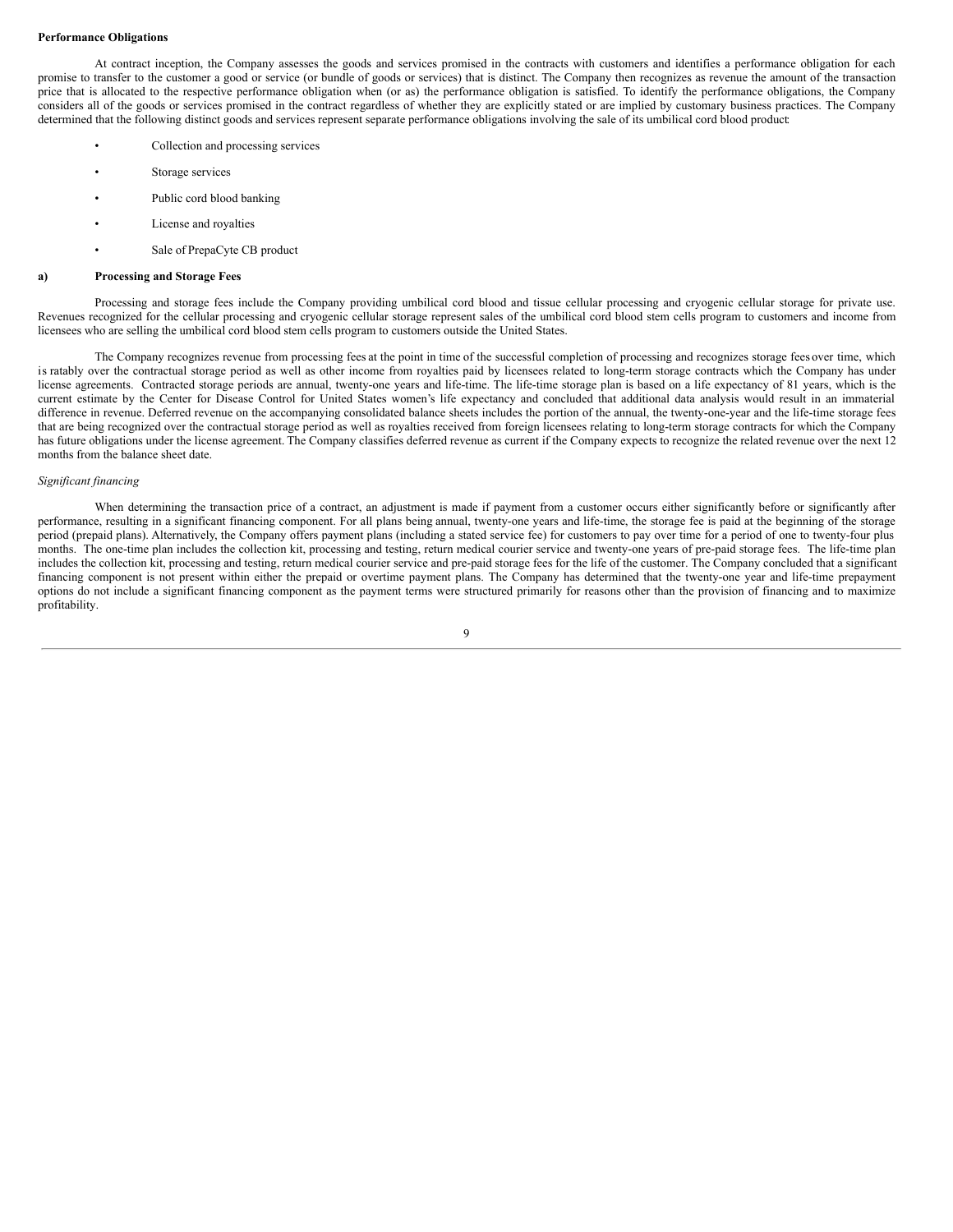The Company has determined that the majority of plans that are paid over time are paid in less than a year. When considered over a twenty-four-month payment plan, the difference between the cash selling price and the consideration paid is nominal. As such, the Company believes that its payment plans do not include significant financing components as they are not significant in the aggregate when considered in the context of all contracts entered into nor significant at the individual contract level.

The Company elected to apply the practical expedient where the Company does not need to assess whether a significant financing component exists if the period between when it performs its obligations under the contract and when the customer pays is one year or less.

As of August 31, 2020, the total aggregate transaction price allocated to the unsatisfied performance obligations was recorded as deferred revenue amounting to \$35,308,468, which will be recognized ratably on a straight-line basis over the contractual period of which \$9,107,027, will be recognized over the next twelve months.

### *Variable consideration*

In December 2005, the Company began providing its customers that enrolled after December 2005 a payment warranty under which the Company agrees to pay \$50,000 to its client if the umbilical cord blood product retrieved is used for a stem cell transplant for the donor or an immediate family member and fails to engraft, subject to various restrictions. Effective February 1, 2012, the Company increased the \$50,000 payment warranty to a \$75,000 payment warranty to all of its new clients. Effective June 1, 2017, the Company increased the payment warranty to \$100,000 to all new clients who choose the premium processing method, PrepaCyte CB. Additionally, under the Cryo-Cell CaresTM program, the Company will pay \$10,000 to the client to offset personal expenses if the umbilical cord blood product is used for bone marrow reconstitution in a myeloablative transplant procedure. The product warranty and the Cryo-Cell Cares program are available to clients who enroll under this structure for as long as the specimen is stored with the Company. In the processing and storage agreements, the Company provides limited rights which are offered to customers automatically upon contract execution. The Company has determined that the payment warranty represents variable consideration payable to the customer.

Based on the Company's historical experience to date, the Company has determined the payment warranty to be fully constrained under the most likely amount method. Consequently, the transaction price does not currently reflect any expectation of service level credits. At the end of each reporting period, the Company will update the estimated transaction price related to the payment warranty including updating its assessment of whether an estimate of variable consideration is constrained to represent faithfully the circumstances present at the end of the reporting period and the changes in circumstances during the reporting period.

#### *Allocation of transaction price*

As the Company's processing and storage agreements contain multiple performance obligations, ASC 606 requires an allocation of the transaction price based on the estimated relative standalone selling prices of the promised services underlying each performance obligation. The Company has selected an adjusted market assessment approach to estimate the stand-alone selling prices of the processing services and storage services and concluded that the published list price is the price that a customer in that market would be willing to pay for those goods or services. The Company also considered the fact that all customers are charged the list prices current at the time of their enrollment where the Company has separately stated list prices for processing and storage.

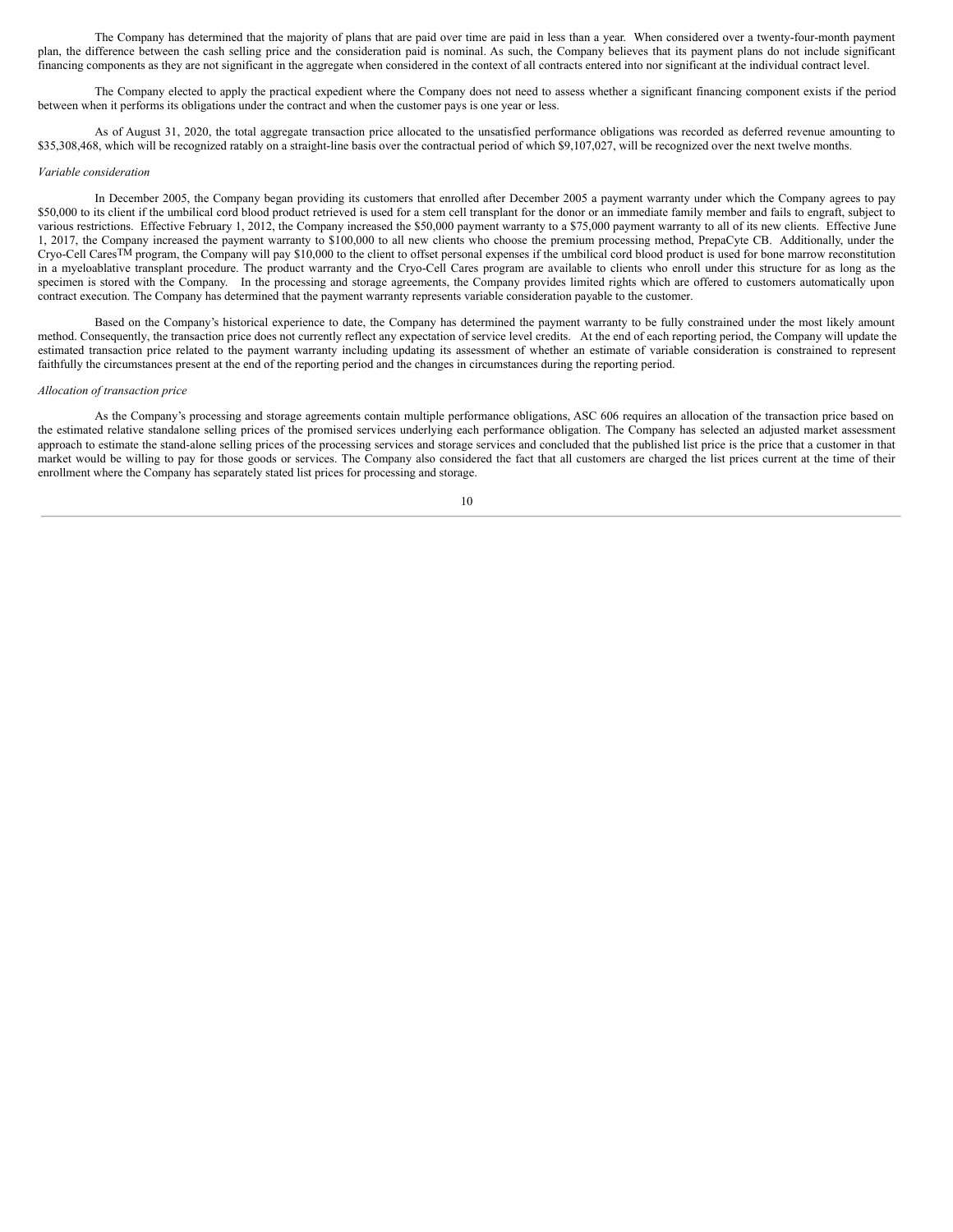#### *Costs to Obtain a Contract*

Prior to the adoption of ASC 606, the Company expensed in the period, all commissions paid to its internal and external sales representatives the Company employs and to its customers for generating new contracts. With the adoption of ASC 606 as of December 1, 2018, the Company capitalizes commissions that are incremental in obtaining customer contracts and the costs incurred to fulfill a customer contract if those costs are not within the scope of another topic within the accounting literature and meet the specified criteria. These costs are deferred in other current or long-term assets and are expensed to selling, general and administrative expenses as the Company satisfies the performance obligations by transferring the service to the customer. These assets will be periodically assessed for impairment. As a practical expedient, the Company elected to recognize the incremental costs of obtaining its annual contracts as an expense when incurred, as the amortization period of the asset recognized would have been one year.

The Company has determined that payments under the Company's refer-a-friend program ("RAF program") are incremental costs of obtaining a contract as they provide an incentive for existing customers to refer new customers to the Company and is referred to as commission. The amount paid under the RAF program (either through issuance of credits to customers or check payments) which exceeds the typical commission payment to a sales representative is recorded as a reduction to revenue under ASC 606. During the three and nine months ended August 31, 2020, the Company recorded \$14,261 and \$37,405, respectively, in commission payments to customers under the RAF program as a reduction to revenue. During the three and nine months ended August 31, 2019, the Company recorded \$10,747 and \$25,216, respectively, in commission payments to customers under the RAF program as a reduction to revenue. As of December 1, 2018, the Company capitalized \$329,231 in incremental contract acquisition costs related to contracts that were not completed, net of the cumulative amortization expense of \$66,533 through the adoption date. The Company did not record any impairment losses in relation to costs capitalized. For the three and nine months ended August 31, 2020, the Company capitalized additional contract acquisition costs of \$22,351 and \$68,152, respectively, net of amortization. For the three and nine months ended August 31, 2019, the Company capitalized additional contract acquisition costs of \$23,180 and \$67,668, respectively, net of amortization expense.

#### **b) Public banking revenue**

The Company sells and provides units not likely to be of therapeutic use for research to qualified organizations and companies operating under Institutional Review Board approval. Control is transferred at the point in time when the shipment has occurred, at which time, the Company records revenue.

#### **c) Licensee and royalty income**

Licensee and royalty income consist of royalty income earned on the processing and storage of cord blood stem cell specimens by an affiliate where the Company has a License and Royalty Agreement. The Company records revenue from processing and storage of specimens and pursuant to agreements with licensees. The Company records the royalty revenue in same period that the related processing and storage is being completed by the affiliate.

#### **d) Product Revenue**

The Company records revenue from the sale of the PrepaCyte CB product line upon shipment of the product to the Company's customers.

### **e) Shipping and handling**

The Company elected to apply the practical expedient to account for shipping and handling activities performed after the control of a good has been transferred to the customer as a fulfillment cost. Shipping and handling costs that the Company incurs are therefore expensed and included in cost of sales.

The adoption of ASC 606 did not have an impact on the timing of revenue recognition for any of the Company's revenue streams.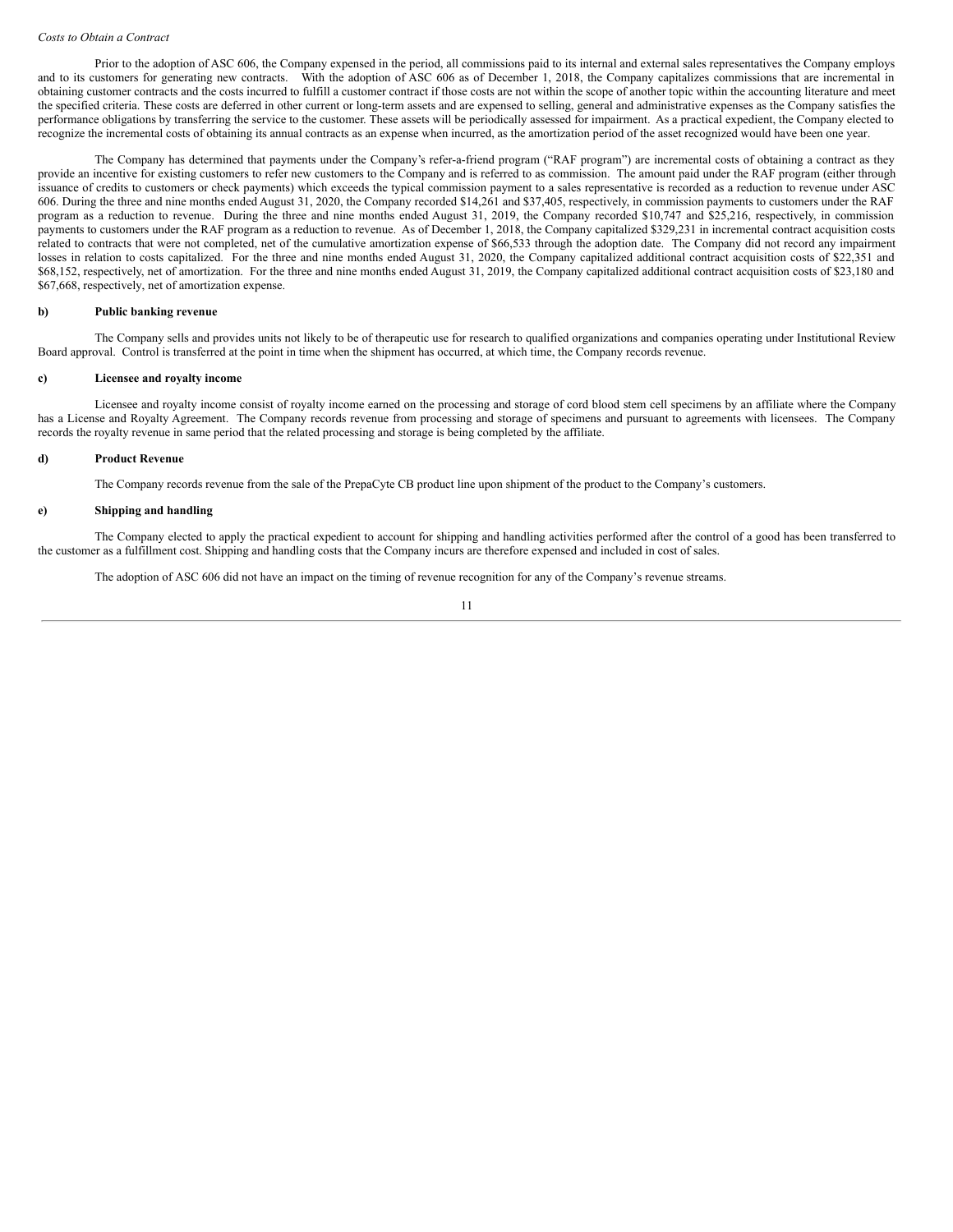#### **Disaggregation of Revenue**

The revenue as reflected in the statements of comprehensive income is disaggregated by products and services.

The following table provides information about assets and liabilities from contracts with customers:

|                                                    | August 31, | At         |
|----------------------------------------------------|------------|------------|
|                                                    | 2020       | Adoption   |
| Contract assets (sales commissions)                | 450.638    | 329.231    |
| Accounts receivables                               | 6.503.550  | 5,867,335  |
| Short-term contract liabilities (deferred revenue) | 9.107.027  | 8,365,284  |
| Long-term contract liabilities (deferred revenue)  | 26.201.441 | 20.317.231 |

The Company, in general, requires the customer to pay for processing and storage services at the time of processing. Contract assets include deferred contract acquisition costs, which will be amortized along with the associated revenue. Contract liabilities include payments received in advance of performance under the contract and are realized with the associated revenue recognized under the contract. Accounts receivable consists of amounts due from clients that have enrolled and processed in the umbilical cord blood stem cell processing and storage programs related to renewals of annual plans and amounts due from license affiliates, and sublicensee territories. The Company did not have asset impairment charges related to contract assets in the three and nine months ended August 31, 2020.

The following table presents changes in the Company's contract assets and liabilities during the nine months ended August 31, 2020:

|                                         | Balance at |  |            |  |                |  | Balance at |
|-----------------------------------------|------------|--|------------|--|----------------|--|------------|
|                                         | December 1 |  |            |  |                |  |            |
|                                         | 2019       |  | Additions  |  | Deductions     |  | 2020       |
| Contract assets (sales commissions)     | 398.535    |  | 68.152     |  | (16.049)       |  | 450.638    |
| Accounts receivables                    | 6.097.331  |  | 28.361.238 |  | (27.955.019)   |  | 6.503.550  |
| Contract liabilities (deferred revenue) | 32.508.511 |  | 13.045.728 |  | (10, 245, 771) |  | 35,308,468 |

The following table presents changes in the Company's contract assets and liabilities during the nine months ended August 31, 2019:

|                                         | Balance at<br>December 1 |            |  |            |  |              | Balance at<br>August 31, |            |  |
|-----------------------------------------|--------------------------|------------|--|------------|--|--------------|--------------------------|------------|--|
|                                         |                          | 2018       |  | Additions  |  | Deductions   |                          | 2019       |  |
| Contract assets (sales commissions)     |                          | 329.231    |  | 67.668     |  | (13,500)     |                          | 383,399    |  |
| Accounts receivables                    |                          | 5.867.335  |  | 27.615.196 |  | (27.594.375) |                          | 5,888,156  |  |
| Contract liabilities (deferred revenue) |                          | 28.682.515 |  | 14.184.601 |  | (11.192.801) |                          | 31,674,315 |  |

### **Accounts Receivable**

Accounts receivable consist of uncollateralized amounts due from clients that have enrolled and processed in the umbilical cord blood stem cell processing and storage programs and amounts due from license affiliates, and sublicensee territories. Accounts receivable are due within 30 days and are stated at amounts net of an allowance for doubtful accounts. Accounts outstanding longer than the contractual payment terms are considered past due. The Company determines its allowance by considering the length of time accounts receivable are past due, the Company's previous loss history, and the client's current ability to pay its obligations. Therefore, if the financial condition of the Company's clients were to deteriorate beyond the estimates, the Company may have to increase the allowance for doubtful accounts which could have a negative impact on earnings. The Company writes-off accounts receivable when they become uncollectible, and payments subsequently received on such receivables are credited to the allowance for doubtful accounts.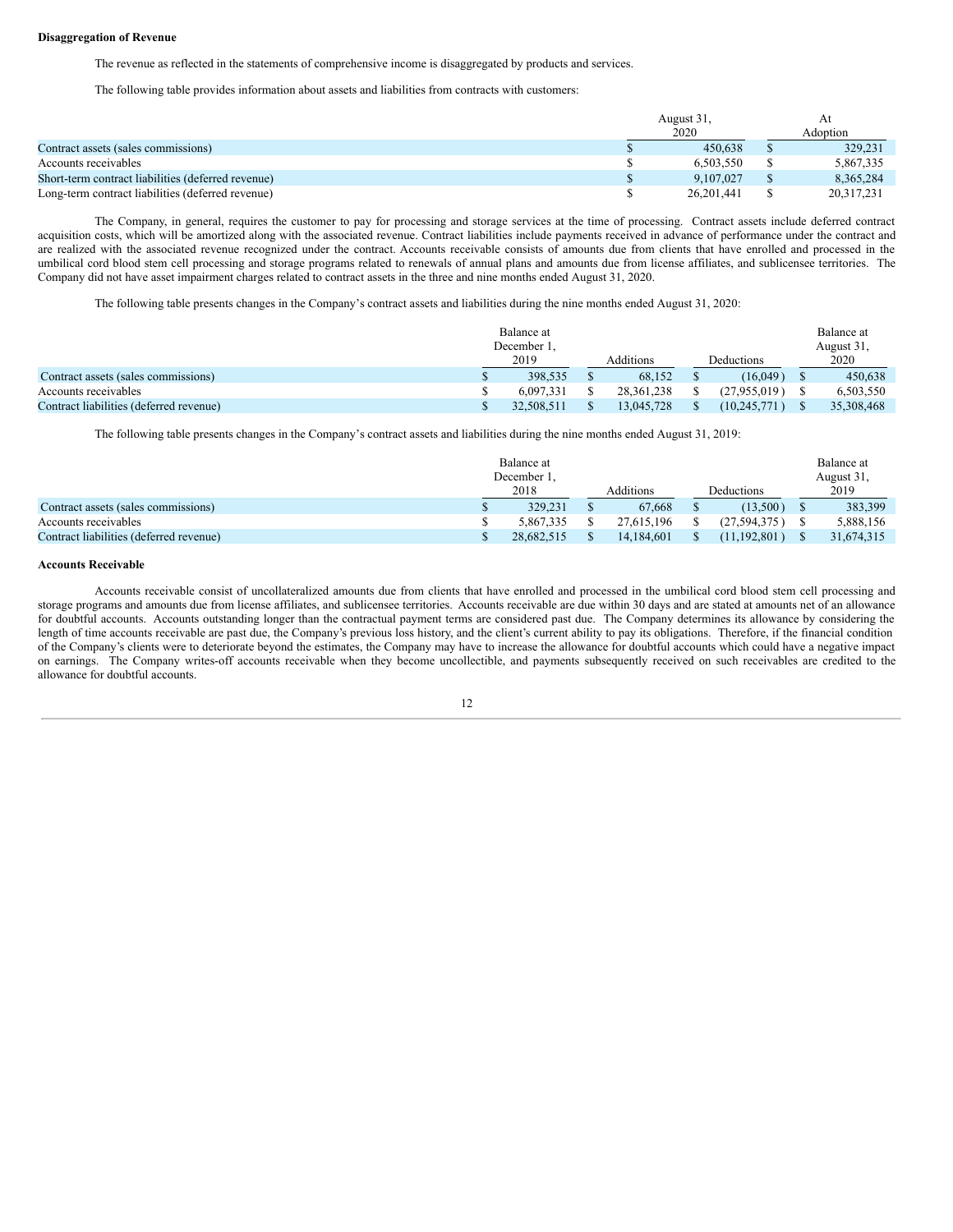#### **Inventories**

As part of the Cord:Use Purchase Agreement, (see Note 2), the Company has an agreement with Duke University ("Duke") expiring on January 31, 2025 for Duke to receive, process, and store cord blood units for the Public Cord Blood Bank ("Duke Services"). As of August 31, 2020, the Company had approximately 6,000 cord blood units in inventory. These units are valued at the lower of cost or net realizable value. Costs include the cost of collecting, transporting, processing and storing the unit. Costs charged by Duke for their Duke Services are based on a monthly fixed fee for processing and storing 12 blood units per month. The Company computes the cost per unit for these Duke Services and capitalizes the unit cost on all blood units shipped and stored in a year at Duke. If the Company ships and stores less than 144 blood units with Duke in a one-year period, a portion of these fixed costs are expensed and included in facility operating costs. Certain costs of collection incurred, such as the cost of collection staff and transportation costs incurred to ship Public Bank units from hospitals to the stem cell laboratory are allocated to banked units based on an average cost method. The change in the number of expected units to be sold could have a significant impact on the estimated net realizable value of banked units which could have a material effect on the value of the inventory. Costs incurred related to cord blood units that cannot be sold are expensed in the period incurred and are included in facility operating costs in the accompanying statements of operations. The Company records a reserve against inventory for units which have been processed and frozen but may not ultimately become distributable (see Note 4). Due to changes in sales trends and estimated recoverability of cost capitalized into inventory, an impairment charge of \$2,332,763 was recognized during the three and nine months ended August 31, 2019 to reduce inventory from cost to net realizable value and is included in the accompanying consolidated statements of comprehensive income.

### **Income Taxes**

Deferred income tax assets and liabilities are recognized for the estimated future tax consequences attributable to differences between financial statement carrying amounts of existing assets and liabilities and their respective tax bases. Deferred income tax assets and liabilities are measured using enacted tax rates expected to be recovered or settled. The Company records a valuation allowance when it is "more likely than not" that all of the future income tax benefits will not be realized. When the Company changes its determination as to the amount of deferred income tax assets that can be realized, the valuation allowance is adjusted with a corresponding impact to income tax expense in the period in which such determination is made. The ultimate realization of the Company's deferred income tax assets depends upon generating sufficient taxable income prior to the expiration of the tax attributes. In assessing the need for a valuation allowance, the Company projects future levels of taxable income. This assessment requires significant judgment. The Company examines the evidence related to the recent history of losses, the economic conditions in which the Company operates and forecasts and projections to make that determination.

The Company recognizes the financial statement benefit of a tax position only after determining that the relevant tax authority would more likely than not sustain the position following an audit. For tax positions meeting the more-likely-than-not threshold, the amount recognized in the financial statements is the largest benefit that has a greater than 50 percent likelihood of being realized upon ultimate settlement with the relevant tax authority. Increases or decreases to the unrecognized tax benefits could result from management's belief that a position can or cannot be sustained upon examination based on subsequent information or potential lapse of the applicable statute of limitation for certain tax positions.

The Company recognizes interest and penalties related to uncertain tax positions in income tax expense. For the three and nine months ended August 31, 2020 and August 31, 2019, the Company had no provisions for interest or penalties related to uncertain tax positions.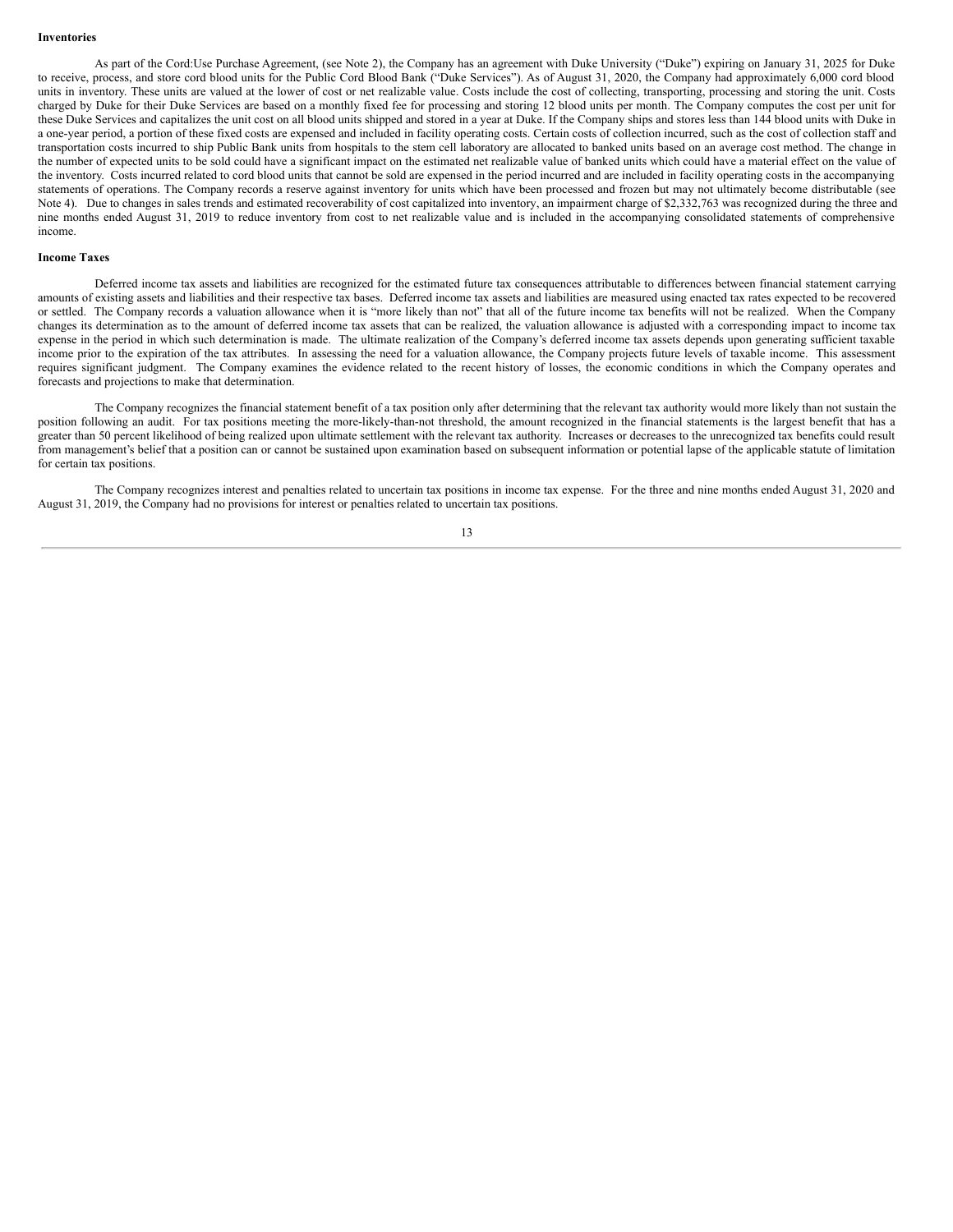#### **Long-Lived Assets**

The Company evaluates the realizability of its long-lived assets, which requires impairment losses to be recorded on long-lived assets used in operations when indicators of impairment, such as reductions in demand or when significant economic slowdowns are present. Reviews are performed to determine whether the carrying value of an asset is impaired, based on comparisons to undiscounted expected future cash flows. If this comparison indicates that there is impairment and carrying value is in excess of fair value, the impaired asset is written down to fair value, which is typically calculated using: (i) quoted market prices or (ii) discounted expected future cash flows utilizing a discount rate. The Company did not note any impairment for the three and nine months ended August 31, 2020 and 2019.

#### **Goodwill**

Goodwill represents the excess of the purchase price of the assets acquired from Cord:Use (see Note 2) over the estimated fair value of the net tangible, intangible and identifiable assets acquired. The annual assessment of the reporting unit is performed as of September 1st, and an assessment is performed at other times if an event occurs or circumstances change that would more likely than not reduce the fair value of the asset below its carrying value. The Company first performs a qualitative assessment to test goodwill for impairment and concludes if it is more likely than not that the fair value of the reporting unit is less than its carrying value. If the qualitative assessment concludes that it is not more likely than not that the fair value is less than the carrying value, the two-step goodwill impairment test is not required. If the qualitative assessment concludes that it is more likely than not that the fair value of the reporting unit is less than the carrying value, then the two-step goodwill impairment test is required. Step one of the impairment assessment compares the fair value of the reporting unit to its carrying value and if the fair value exceeds its carrying value, goodwill is not impaired. If the carrying value exceeds the fair value, the implied fair value of goodwill is compared to the carrying value of goodwill. If the implied fair value exceeds the carrying value then goodwill is not impaired; otherwise, an impairment loss would be recorded by the amount the carrying value exceeds the implied fair value.

#### **Leases**

Effective December 1, 2019, the Company adopted ASU 2016-02, Leases (Topic 842), using the modified retrospective approach and utilizing the effective date as its date of initial application. As a result, prior periods are presented in accordance with the previous guidance in ASC 840, Leases ("ASC 840"). The Company has elected to apply the 'package of practical expedients' which allows the Company to not reassess i) whether existing or expired arrangements contain a lease, ii) the lease classification of existing or expired leases, or iii) whether previous initial direct costs would qualify for capitalization under the new lease standard.

At the inception of an arrangement, the Company determines whether the arrangement is or contains a lease based on the unique facts and circumstances present in the arrangement. Leases with a term greater than one year are recognized on the balance sheet as a right-of-use (ROU) assets and as short-term and long-term lease liabilities, as applicable. The Company does not have any financing leases.

Operating lease liabilities and their corresponding right-of-use assets are initially recorded based on the present value of lease payments over the expected remaining lease term. The interest rate implicit in lease contracts is typically not readily determinable. As a result, the Company utilizes its incremental borrowing rate to discount lease payments, which reflects the fixed rate at which the Company believes it could borrow on a collateralized basis the amount of the lease payments in the same currency, for a similar term, in a similar economic environment.

The Company has elected not to recognize leases with an original term of one year or less on the balance sheet. The Company typically only includes an initial lease term in its assessment of a lease arrangement. Options to renew a lease are not included in the Company's assessment unless there is reasonable certainty that the Company will renew.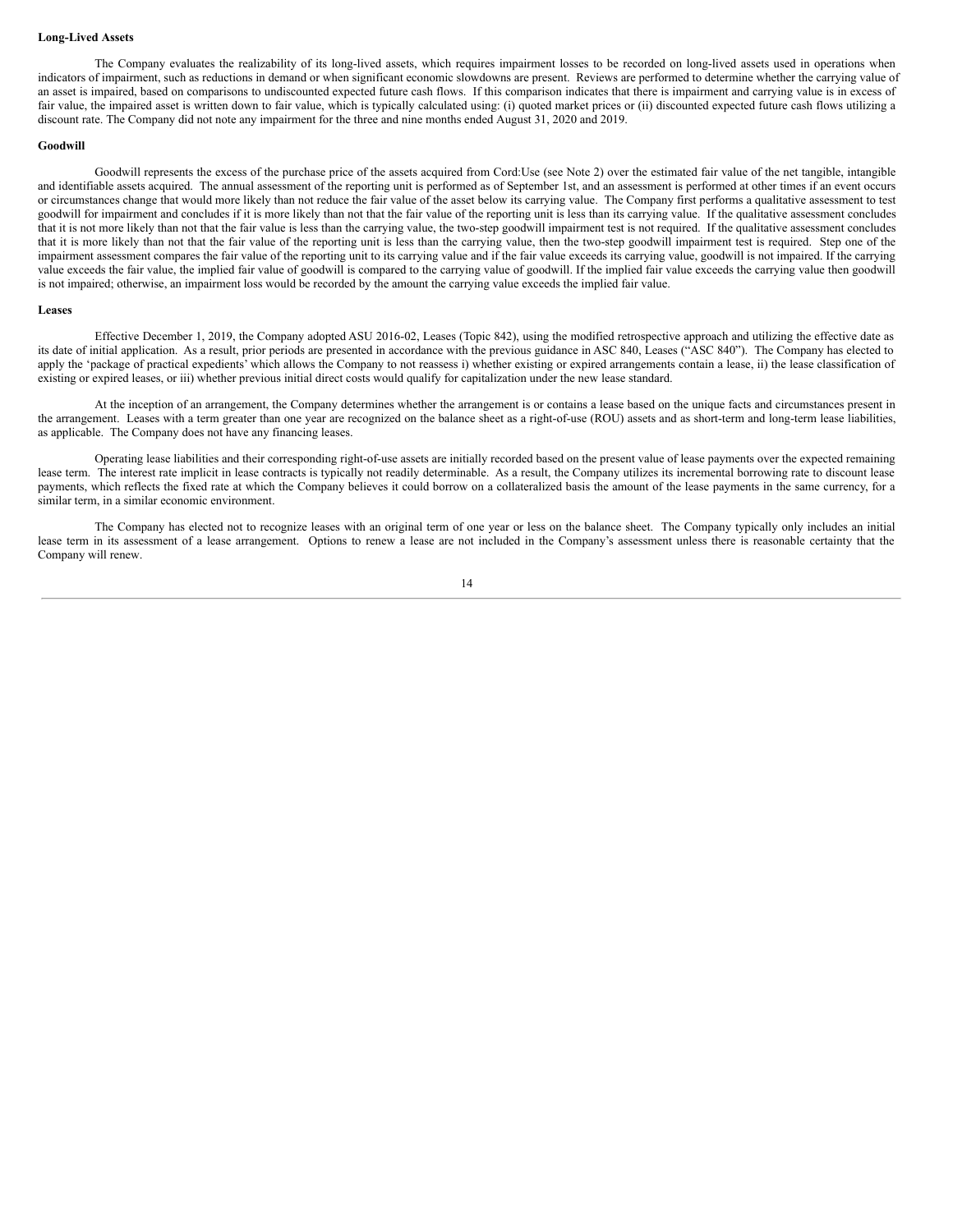#### **Stock Compensation**

As of August 31, 2020, the Company has two stock-based compensation plans, which are described in Note 8 to the unaudited consolidated financial statements. The Company's stock-based employee compensation plan became effective December 1, 2011 as approved by the Board of Directors and approved by the stockholders at the 2012 Annual Meeting. The Company recognized approximately \$451,000 and \$240,000 for the nine months ended August 31, 2020 and August 31, 2019 respectively, of stock compensation expense. The Company recognized approximately \$162,000 and \$14,000 for the three months ended August 31, 2020 and August 31, 2019, respectively, of stock compensation expense.

The Company recognizes stock-based compensation based on the fair value of the related awards. Under the fair value recognition guidance of stock-based compensation accounting rules, stock-based compensation expense is estimated at the grant date based on the fair value of the award and is recognized as expense over the requisite service period of the award. The fair value of service-based vesting condition and performance-based vesting condition stock option awards is determined using the Black-Scholes valuation model. For stock option awards with only service-based vesting conditions and graded vesting features, the Company recognizes stock compensation expense based on the graded-vesting method. To value awards with market-based vesting conditions the Company uses a binomial valuation model. The Company recognizes compensation cost for awards with market-based vesting conditions on a graded-vesting basis over the derived service period calculated by the binomial valuation model. The use of these valuation models involves assumptions that are judgmental and highly sensitive in the determination of compensation expense and include the expected life of the option, stock price volatility, risk-free interest rate, dividend yield, exercise price, and forfeiture rate. Forfeitures are estimated at the time of valuation and reduce expense ratably over the vesting period.

The estimation of stock awards that will ultimately vest requires judgment and to the extent that actual results or updated estimates differ from current estimates, such amounts will be recorded as a cumulative adjustment in the period they become known. The Company considered many factors when estimating forfeitures, including the recipient groups and historical experience. Actual results and future changes in estimates may differ substantially from current estimates.

The Company issues performance-based equity awards which vest upon the achievement of certain financial performance goals, including revenue and income targets. Determining the appropriate amount to expense based on the anticipated achievement of the stated goals requires judgment, including forecasting future financial results. The estimate of the timing of the expense recognition is revised periodically based on the probability of achieving the required performance targets and adjustments are made as appropriate. The cumulative impact of any revision is reflected in the period of the change. If the financial performance goals are not met, the award does not vest, so no compensation cost is recognized and any previously stock-recognized stock-based compensation expense is reversed.

The Company issues equity awards with market-based vesting conditions which vest upon the achievement of certain stock price targets. If the awards are forfeited prior to the completion of the derived service period, any recognized compensation is reversed. If the awards are forfeited after the completion of the derived service period, the compensation cost is not reversed, even if the awards never vest.

### **Fair Value of Financial Instruments**

Management uses a fair value hierarchy, which gives the highest priority to quoted prices in active markets. The fair value of financial instruments is estimated based on market trading information, where available. Absent published market values for an instrument or other assets, management uses observable market data to arrive at its estimates of fair value. Management believes that the carrying amount of cash and cash equivalents, accounts receivable, accounts payable and accrued expenses approximate fair value due to the short-term nature of these instruments. The Company believes that the fair value of its Revenue Sharing Agreements ("RSA") liability recorded on the balance sheet is between the recorded book value and up to the Company's previous settlement experience, due to the various terms and conditions associated with each RSA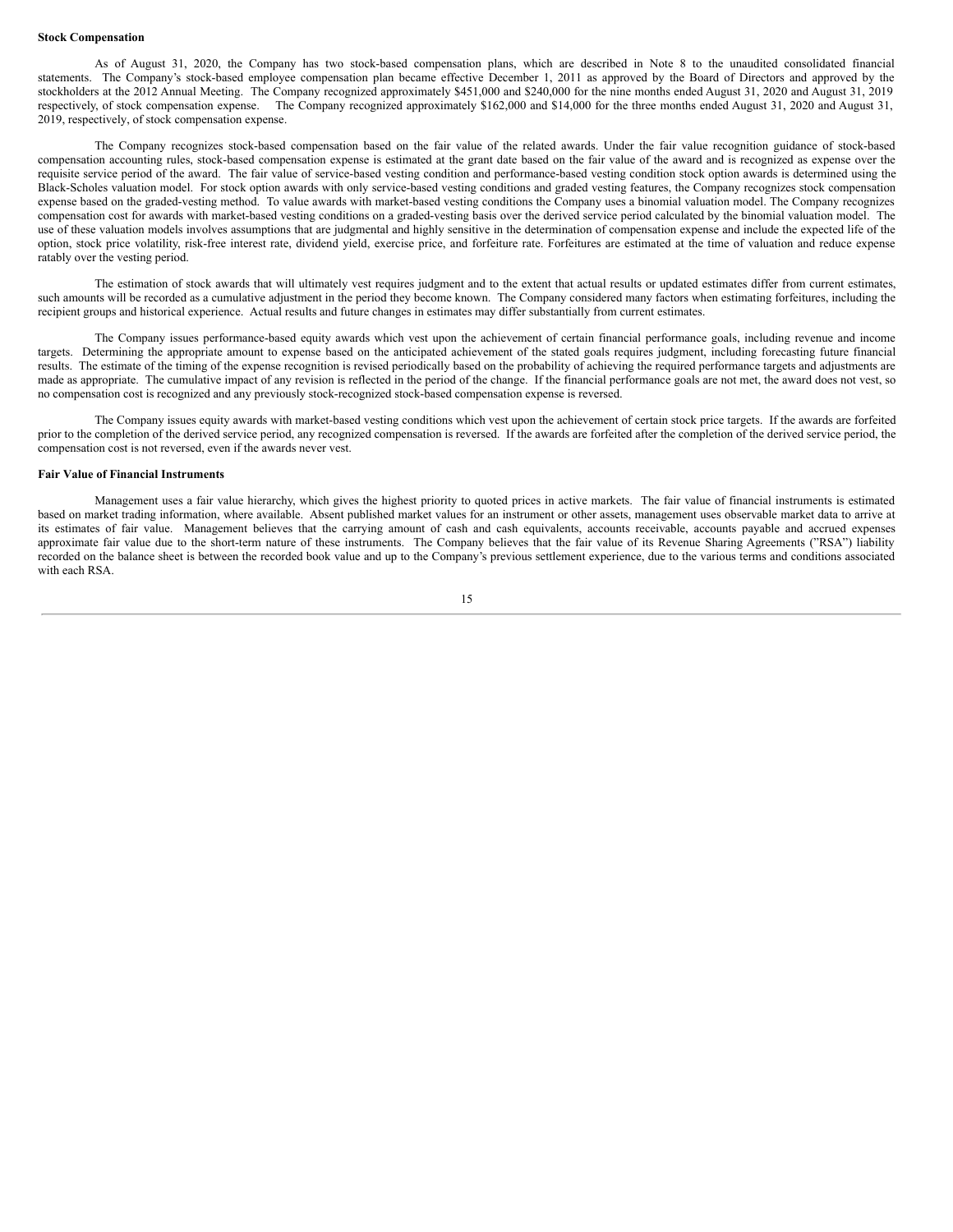The Company uses an accounting standard that defines fair value as an exit price, representing the amount that would be received to sell an asset or paid to transfer a liability in an orderly transaction between market participants at the measurement date. As such, fair value is a market-based measurement that should be determined based on assumptions that market participants would use in pricing an asset or liability. As a basis for considering such assumptions, the standard establishes a three-level fair value hierarchy that prioritizes the inputs used to measure fair value. The three levels of inputs used to measure fair value are as follows:

- Level 1 Quoted prices in active markets for identical assets or liabilities.
- Level 2 Observable inputs other than quoted prices included in Level 1, such as quoted prices for similar assets and liabilities in active markets; quoted prices for identical or similar assets and liabilities in markets that are not active; or other inputs that are observable or can be corroborated by observable market data.
- Level 3 Unobservable inputs that are supported by little or no market activity and that are significant to the fair value of the assets or liabilities. This includes certain pricing models, discounted cash flow methodologies and similar techniques that use significant unobservable inputs.

The following table summarizes the financial assets and liabilities measured at fair value on a recurring basis as of August 31, 2020 and November 30, 2019, respectively, segregated among the appropriate levels within the fair value hierarchy:

|                                             |      | Fair Value at<br>August 31, | Fair Value Measurements<br>at August 31, 2020 Using |        |         |  |           |  |  |
|---------------------------------------------|------|-----------------------------|-----------------------------------------------------|--------|---------|--|-----------|--|--|
| Description                                 | 2020 |                             | Level 1                                             |        | Level 2 |  | Level 3   |  |  |
| Assets:                                     |      |                             |                                                     |        |         |  |           |  |  |
| Marketable securities                       | S.   | 62,716                      | S                                                   | 62,716 |         |  |           |  |  |
| Total                                       |      | 62,716                      | S                                                   | 62,716 |         |  |           |  |  |
| Liabilities:                                |      |                             |                                                     |        |         |  |           |  |  |
| Contingent consideration                    |      | 3,280,316                   | $\mathbb{S}$                                        |        |         |  | 3,280,316 |  |  |
| Total                                       |      | 3,280,316                   |                                                     |        |         |  | 3,280,316 |  |  |
| Contingent Consideration:                   |      |                             |                                                     |        |         |  |           |  |  |
| Beginning Balance as of November 30, 2019   | \$   | 3,495,057                   |                                                     |        |         |  |           |  |  |
| Subtractions – Cord: Use earnout            |      | (45,000)                    |                                                     |        |         |  |           |  |  |
| Fair value adjustment as of August 31, 2020 |      | (169, 741)                  |                                                     |        |         |  |           |  |  |
| Ending balance as of August 31, 2020        |      | 3,280,316                   |                                                     |        |         |  |           |  |  |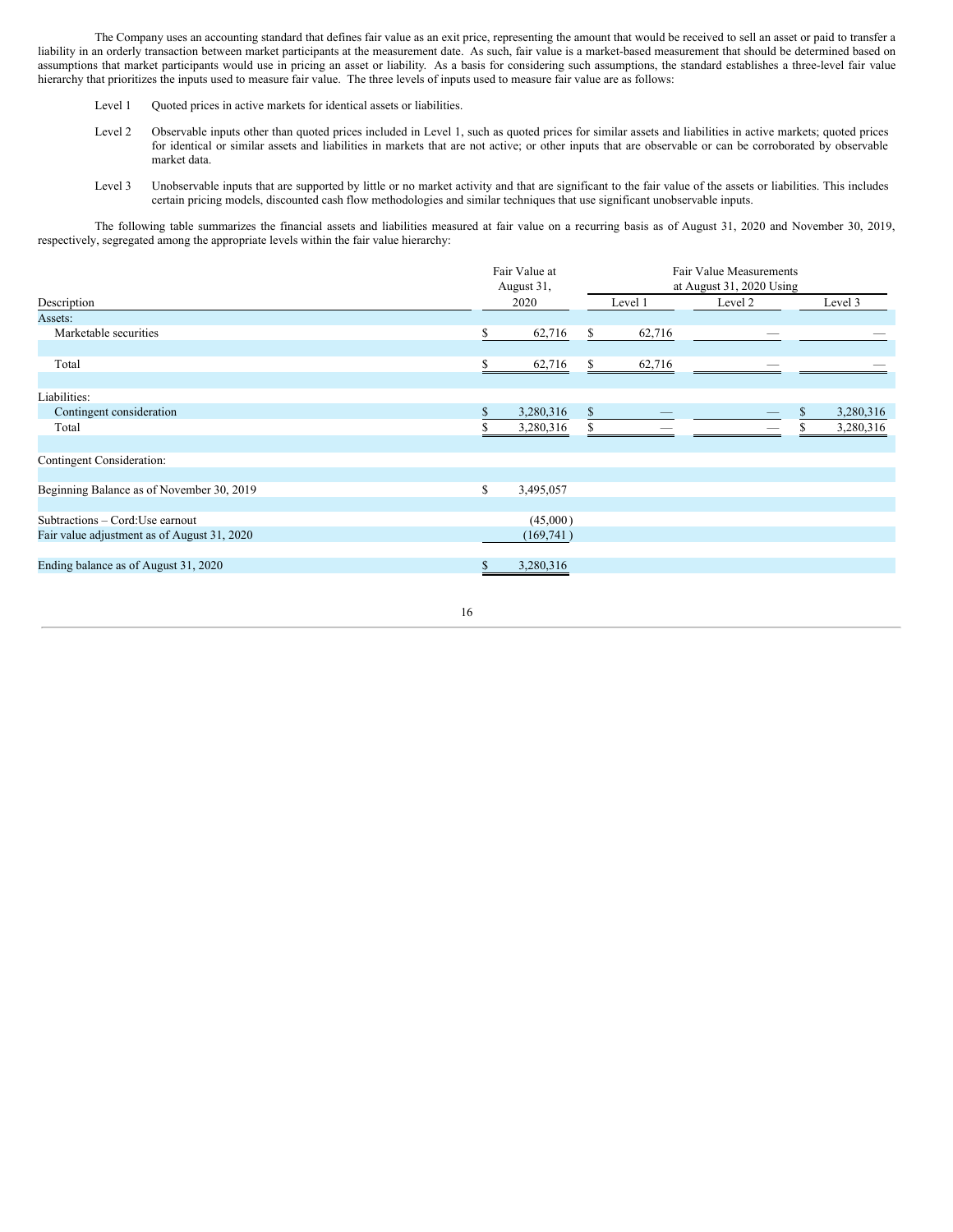|                          | Fair Value at<br>November 30, | Fair Value Measurements<br>at November 30, 2019 Using |         |         |  |           |  |  |  |
|--------------------------|-------------------------------|-------------------------------------------------------|---------|---------|--|-----------|--|--|--|
| Description              | 2019                          |                                                       | Level 1 | Level 2 |  | Level 3   |  |  |  |
| Assets:                  |                               |                                                       |         |         |  |           |  |  |  |
| Trading securities       | 904,053                       |                                                       | 904,053 |         |  |           |  |  |  |
| Total                    | 904,053                       |                                                       | 904,053 | __      |  |           |  |  |  |
|                          |                               |                                                       |         |         |  |           |  |  |  |
| Liabilities              |                               |                                                       |         |         |  |           |  |  |  |
| Contingent consideration | 3,495,057                     |                                                       |         | __      |  | 3,495,057 |  |  |  |
| Total                    | 3,495,057                     |                                                       |         |         |  | 3,495,057 |  |  |  |

The following is a description of the valuation techniques used for these items, as well as the general classification of such items pursuant to the fair value hierarchy:

*Marketable securities* - Effective December 1, 2018, the Company adopted ASU 2016-01, which requires equity securities with readily determinable fair values to be measured at fair value with the changes in fair value recognized through net income. Such securities are no longer reflected as trading or available-for-sale but are noted as marketable securities. As a result of this accounting change, in the first quarter of 2019, the Company recognized a cumulative-effect adjustment from accumulated other comprehensive income to retained earnings of approximately \$341,000 in the consolidated statements of stockholders' deficit as of the date of adoption. Prior periods have not been restated for the impact of this accounting change. There was approximately \$35,000 and (\$1,000) in holding gain (losses), respectively, recorded in other income and expense on the accompanying consolidated statements of comprehensive income for the three and nine months ended August 31, 2019, respectively. There was approximately (\$135,000) and (\$133,000) in holding loss, respectively, recorded in other income and expense on the accompanying consolidated statements of comprehensive income for the three and nine months ended August 31, 2020, respectively. Included in the holding loss for the three and nine months ended August 31, 2020, the Company recorded an approximately (\$175,000) loss when it received a cash liquidating distribution of an investment.

*Contingent consideration -* The contingent consideration is the earnout that Cord:Use is entitled to from the Company's sale of the public cord blood inventory from and after closing (See Note 2). The estimated fair value of the contingent earnout was determined using a Monte Carlo analysis examining the frequency and mean value of the resulting earnout payments. The resulting value captures the risk associated with the form of the payout structure. The risk-neutral method is applied, resulting in a value that captures the risk associated with the form of the payout structure and the projection risk. The carrying amount of the liability may fluctuate significantly and actual amounts paid may be materially different from the estimated value of the liability.

#### **Product Warranty and Cryo-Cell CaresTM Program**

In December 2005, the Company began providing its customers that enrolled after December 2005 a payment warranty under which the Company agrees to pay \$50,000 to its client if the umbilical cord blood product retrieved is used for a stem cell transplant for the donor or an immediate family member and fails to engraft, subject to various restrictions. Effective February 1, 2012, the Company increased the \$50,000 payment warranty to a \$75,000 payment warranty to all of its new clients. Effective June 1, 2017, the Company increased the payment warranty to \$100,000 to all new clients who choose the premium processing method, PrepaCyte CB. Additionally, under the Cryo-Cell CaresTM program, the Company will pay \$10,000 to the client to offset personal expenses if the umbilical cord blood product is used for bone marrow reconstitution in a myeloablative transplant procedure. The product warranty and the Cryo-Cell Cares program are available to clients who enroll under this structure for as long as the specimen is stored with the Company. The Company has not experienced any claims under the warranty program nor has it incurred costs related to these warranties.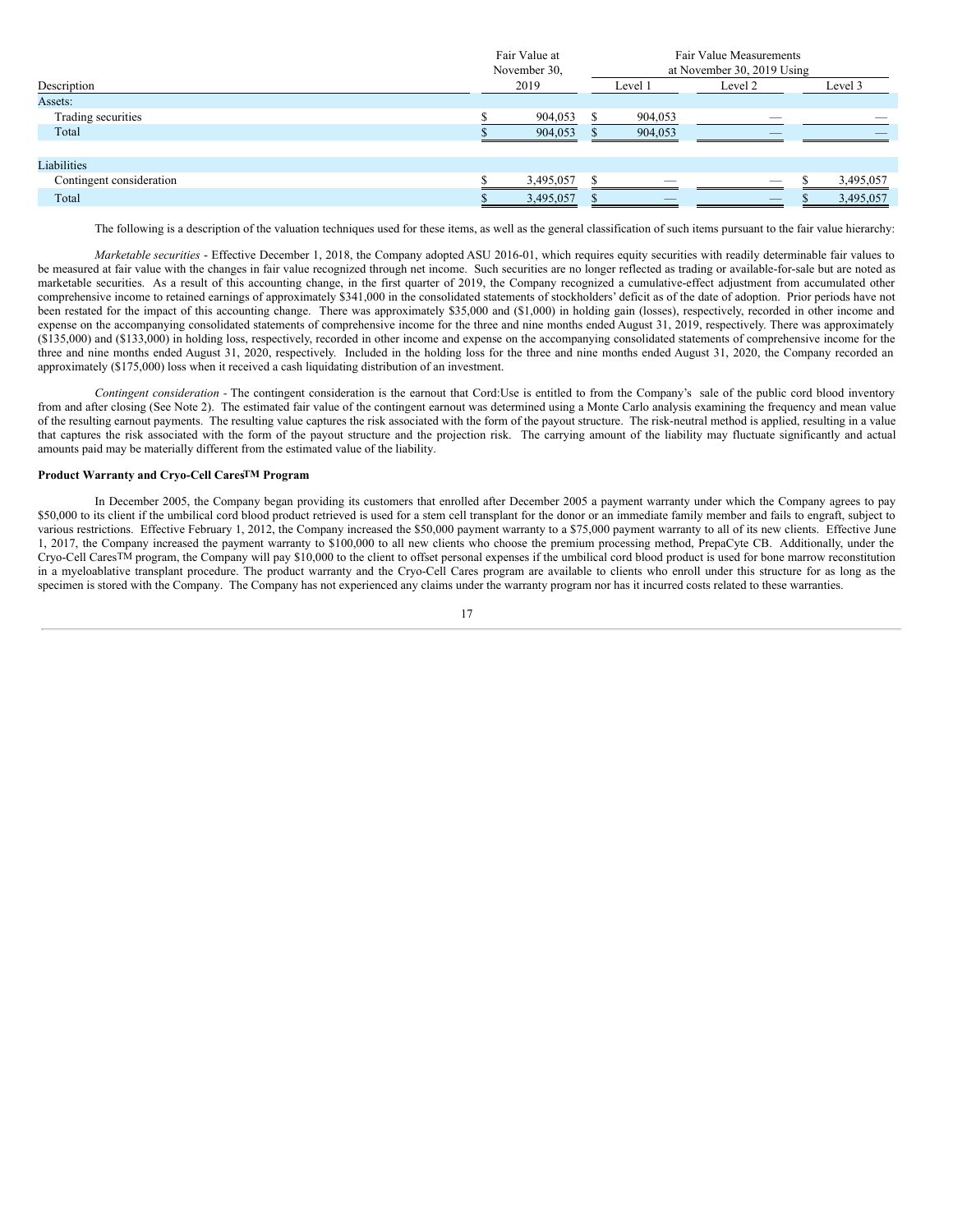As discussed above, theCompany has determined that the payment warranty represents variable consideration payable to the customer. Upon the adoption of ASC 606, the Company has concluded the payment warranty be fully constrained under the most likely amount method, therefore, the transaction price does not reflect any expectation of service level credits at August 31, 2020. At the end of each reporting period, the Company shall update the estimated transaction price related to the payment guarantee including updating its assessment of whether an estimate of variable consideration is constrained to represent faithfully the circumstances present at the end of the reporting period and the changes in circumstances during the reporting period.

### **Recently Issued Accounting Pronouncements**

In August 2018, the FASB issued Accounting Standards Update No. 2018-15, *Intangibles – Goodwill and Other Internal-Use Software (Topic 350-40): Customer's* Accounting for Implementation Costs Incurred in a Cloud Computing Arrangement that is a Service Contract. This update addresses how a customer should account for the costs of implementing a cloud computing service arrangement (also referred to as a "hosting arrangement"). Entities should account for costs associated with implementing a cloud computing arrangement that is considered a service contract in the same way as accounting for implementation costs incurred to develop or obtain software for internal use using the guidance in Topic 350-40. The amendments address when costs should be capitalized rather than expensed, the term to use when amortizing capitalized costs, and how to evaluate the unamortized portion of these capitalized implementation costs for impairment. The ASU also includes guidance on how to present implementation costs in the financial statements and creates additional disclosure requirements. The guidance is effective for annual periods beginning after December 15, 2019, and interim periods within that reporting period. The Company is currently evaluating the effect that the updated standard will have on our financial statements.

In June 2018, the FASB issued Accounting Standards Update No. 2018-07,*Compensation – Stock Compensation (Topic 718): Improvements to Nonemployee Share-Based Payment Accounting.* This update simplifies the accounting for nonemployee share-based payment transactions by expanding the scope of Topic 718, Compensation-Stock Compensation, to include share-based payment transactions for acquiring goods and services from nonemployees. The guidance was effective for annual periods beginning after December 15, 2018, and interim periods within that reporting period. The Company evaluated this new standard and determined it had no impact on our financial statements.

In January 2017, the FASB issued Accounting Standards Update No. 2017-04, Intangibles - Goodwill and Other (Topic 350): Simplifying the Test for Goodwill *Impairment*. The update removes Step 2 from the goodwill impairment test. The new standard is effective for fiscal years, and interim periods within those fiscal years, beginning after December 15, 2019, although early adoption is permitted. The Company is currently evaluating the effect that the updated standard will have on our financial statements.

#### **Note 2 – Acquisition**

On June 11, 2018, Cryo-Cell completed its acquisition of substantially all of the assets (the "Cord Purchase") of Cord:Use Cord Blood Bank, Inc., a Florida corporation ("Cord:Use"), in accordance with the definitive Asset Purchase Agreement between Cryo-Cell and Cord:Use (the "Purchase Agreement"), including without limitation Cord:Use's inventory of public cord blood units existing as of the closing date (the "Public Cord Blood Inventory") and Cord:Use's shares of common stock of Tianhe Stem Cell Biotechnologies, Inc., an Illinois corporation (the "Tianhe Capital Stock"). Cord:Use was in the business of public and private cord blood and tissue, collection, processing, storage and banking.

The aggregate consideration payable at closing under the Purchase Agreement was \$14,000,000, with \$10,500,000 paid in cash and the balance paid through the delivery to Seller of 465,426 shares of Cryo-Cell's common stock, par value \$0.01 per share ("Common Stock"), at \$7.52 per share. In addition, Cryo-Cell assumed certain limited liabilities incurred by Cord:Use in connection with its business that were unpaid as of the closing date and that directly relate to the services to be provided after closing by Cryo-Cell. Cryo-Cell also assumed certain of Cord:Use's contracts and the obligations arising therefrom after the closing.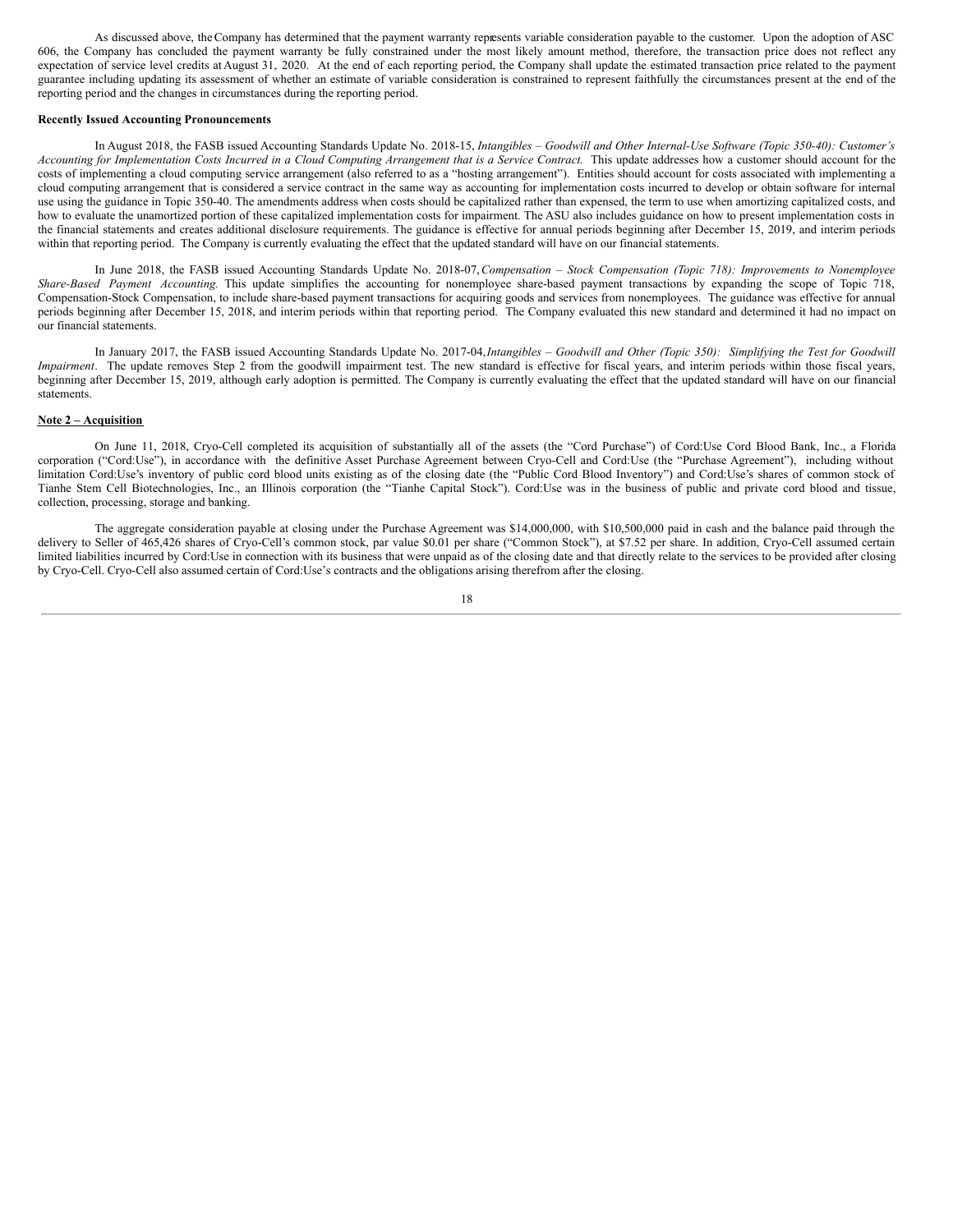Additionally, Cord:Use is entitled to an earnout from Cryo-Cell's sale of the public cord blood inventory from and after closing. Each calendar year after the closing, Cryo-Cell will pay to Cord:Use 75% of all gross revenues, net of any returns, received from the sale of public cord blood inventory in excess of \$500,000. Such payments will be made quarterly, within 30 days of the end of the last month of each calendar quarter, until the public cord blood inventory is exhausted. In addition, each calendar year after closing, until the public cord blood inventory is exhausted, for every \$500,000 of retained gross revenues, net of any returns, received and retained by Cryo-Cell in excess of the initial \$500,000 retained by Cryo-Cell during such year, Cryo-Cell will deliver \$200,000 worth of Cryo-Cell Common stock to Cord:Use, up to an aggregate value of \$5,000,000. Cord:Use is also entitled to a portion of the gross profits generated, or deemed to have been generated, by Cryo-Cell from its ownership of the Tianhe Capital Stock.

Goodwill represents the excess of the purchase price of the assets acquired from Cord:Use over the estimated fair value of the net tangible, intangible and identifiable assets acquired. The annual assessment of the reporting unit is performed as of September 1st, and an assessment is performed at other times if an event occurs or circumstances change that would more likely than not reduce the fair value of the asset below its carrying value. The Company first performs a qualitative assessment to test goodwill for impairment and concludes if it is more likely than not that the fair value of the reporting unit is less than its carrying value. If the qualitative assessment concludes that it is not more likely than not that the fair value is less than the carrying value, the two-step goodwill impairment test is not required. If the qualitative assessment concludes that it is more likely than not that the fair value of the reporting unit is less than the carrying value, then the two-step goodwill impairment test is required. Step one of the impairment assessment compares the fair value of the reporting unit to its carrying value and if the fair value exceeds its carrying value, goodwill is not impaired. If the carrying value exceeds the fair value, the implied fair value of goodwill is compared to the carrying value of goodwill. If the implied fair value exceeds the carrying value then goodwill is not impaired; otherwise, an impairment loss would be recorded by the amount the carrying value exceeds the implied fair value.

The annual impairment assessment was performed as of September 1, 2019. The Company concluded that there was no impairment the assets acquired from Cord:Use.

As of both August 31, 2020 and November 30, 2019 goodwill is reflected at \$1,941,411 on the consolidated balance sheets.

The operating results of Cord:Use have been included in the consolidated statements of comprehensive income since the date of the acquisition.

#### **Note 3**– **Segment Reporting**

During the third quarter of fiscal 2018, the Company purchased the assets and assumed contracts that Cord:Use used in the operation of its cord blood business (See Note 2). The Company evaluated and determined that this acquisition qualifies as a separate segment.

The Company is organized in three reportable segments:

- 1. The cellular processing and cryogenic storage of umbilical cord blood and cord tissue stem cells for family use. Revenue is generated from the initial processing and testing fees and the annual storage fees charged each year for storage (the "Umbilical cord blood and cord tissue stem cell service").
- 2. The manufacture of PrepaCyte® CB units, the processing technology used to process umbilical cord blood stem cells. Revenue is generated from the sales of the PrepaCyte® CB units (the "PrepaCyte®-CB").
- 3. The cellular processing and cryogenic storage of umbilical cord blood stem cells for public use. Revenue is generated from the sale of the cord blood units to the National Marrow Donor Program ("NMDP"), which distributes the cord blood units to transplant centers located in the United States, and around the world.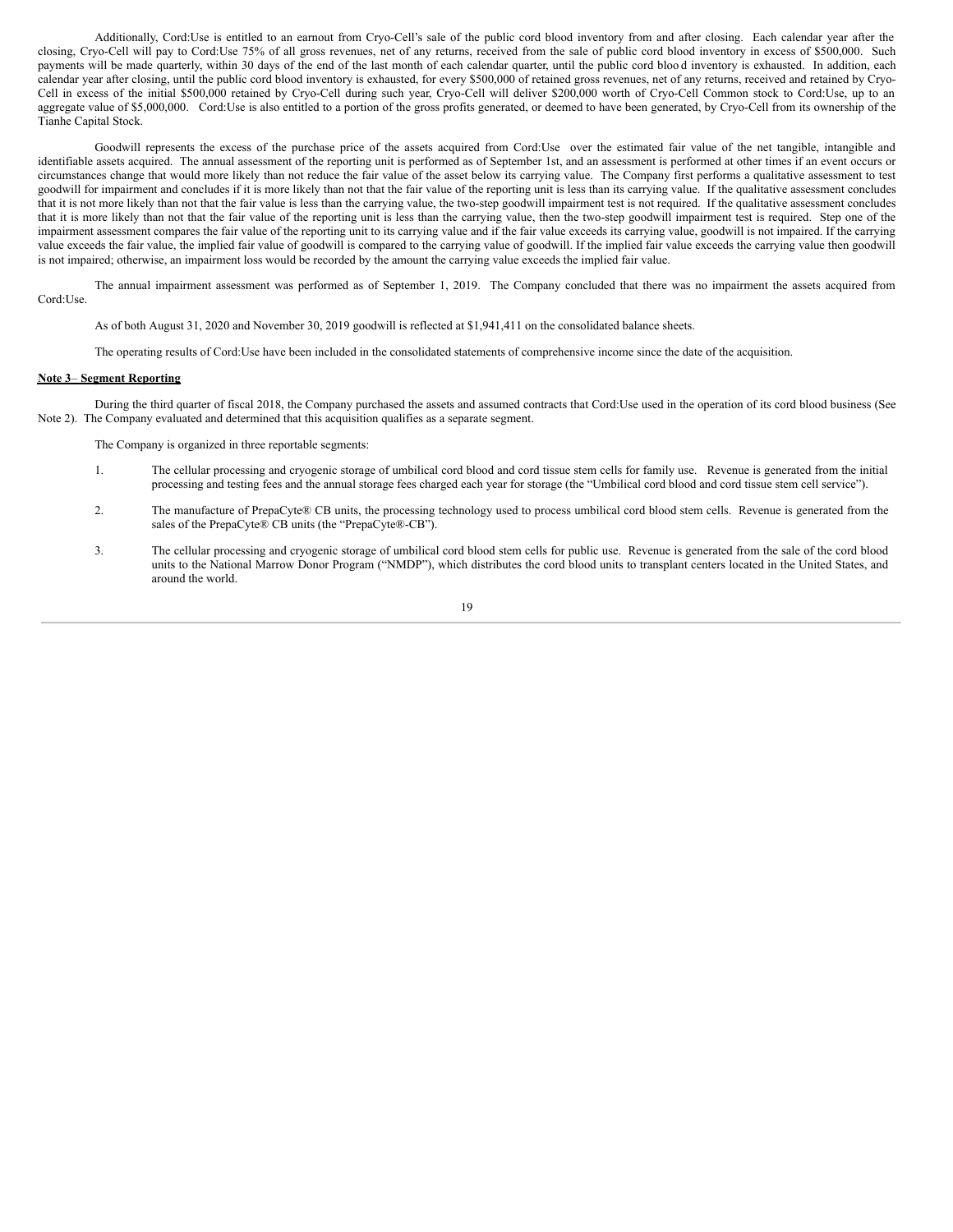The following table shows, by segment: net revenue, cost of sales, depreciation and amortization, operating profit, interest expense, and income tax (expense) benefit for the three months and nine months ended August 31, 2020 and August 31, 2019:

|                                                        |               | For the three<br>months ended<br>August 31,<br>2020 | For the three<br>months ended<br>August 31,<br>2019 |            |  |
|--------------------------------------------------------|---------------|-----------------------------------------------------|-----------------------------------------------------|------------|--|
| Net revenue                                            |               |                                                     |                                                     |            |  |
| Umbilical cord blood and cord tissue stem cell service | \$            | 7,914,732                                           | \$                                                  | 8,029,797  |  |
| PrepaCyte®-CB                                          |               | 82,800                                              |                                                     | 33,035     |  |
| Public cord blood banking                              |               | 116,826                                             |                                                     | 160,561    |  |
| Total net revenue                                      | $\mathbb{S}$  | 8,114,358                                           | \$                                                  | 8,223,393  |  |
| Cost of sales                                          |               |                                                     |                                                     |            |  |
| Umbilical cord blood and cord tissue stem cell service | \$            | 1,911,141                                           | \$                                                  | 2,240,257  |  |
| PrepaCyte®-CB                                          |               | 55,021                                              |                                                     | 25,180     |  |
| Public cord blood banking                              |               | 394,162                                             |                                                     | 323,898    |  |
| Total cost of sales                                    | $\mathbf S$   | 2,360,324                                           | $\mathbb{S}$                                        | 2,589,335  |  |
| Depreciation and amortization                          |               |                                                     |                                                     |            |  |
| Umbilical cord blood and cord tissue stem cell service | $\mathbf S$   | 35,616                                              | \$                                                  | 38,223     |  |
| PrepaCyte®-CB                                          |               | 6,894                                               |                                                     | 9,063      |  |
| Public cord blood banking                              |               |                                                     |                                                     |            |  |
| Total depreciation and amortization                    | $\mathcal{S}$ | 42,510                                              | \$                                                  | 47,286     |  |
| Operating income                                       |               |                                                     |                                                     |            |  |
| Umbilical cord blood and cord tissue stem cell service | \$            | 2,736,798                                           | \$                                                  | 2,175,563  |  |
| PrepaCyte®-CB                                          |               | 21,291                                              |                                                     | (19, 146)  |  |
| Public cord blood banking                              |               | (277, 868)                                          |                                                     | (163, 336) |  |
| Total operating income                                 | $\mathbb{S}$  | 2,480,221                                           | $\mathbb{S}$                                        | 1,993,081  |  |
| Interest expense                                       |               |                                                     |                                                     |            |  |
| Umbilical cord blood and cord tissue stem cell service | \$            | 338,675                                             | \$                                                  | 413,942    |  |
| PrepaCyte®-CB                                          |               |                                                     |                                                     |            |  |
| Public cord blood banking                              |               |                                                     |                                                     |            |  |
| Total interest expense                                 | $\mathbf S$   | 338,675                                             | $\mathbb{S}$                                        | 413,942    |  |
|                                                        |               |                                                     |                                                     |            |  |
| Income tax expense                                     |               |                                                     |                                                     |            |  |
| Umbilical cord blood and cord tissue stem cell service | $\mathbb{S}$  | 151,570                                             | \$                                                  | 498,748    |  |
| PrepaCyte®-CB                                          |               |                                                     |                                                     |            |  |
| Public cord blood banking                              |               | $\overbrace{\qquad \qquad }^{}$                     |                                                     |            |  |
| Total income tax expense                               | $\mathsf{\$}$ | 151,570                                             | \$                                                  | 498,748    |  |
| 20                                                     |               |                                                     |                                                     |            |  |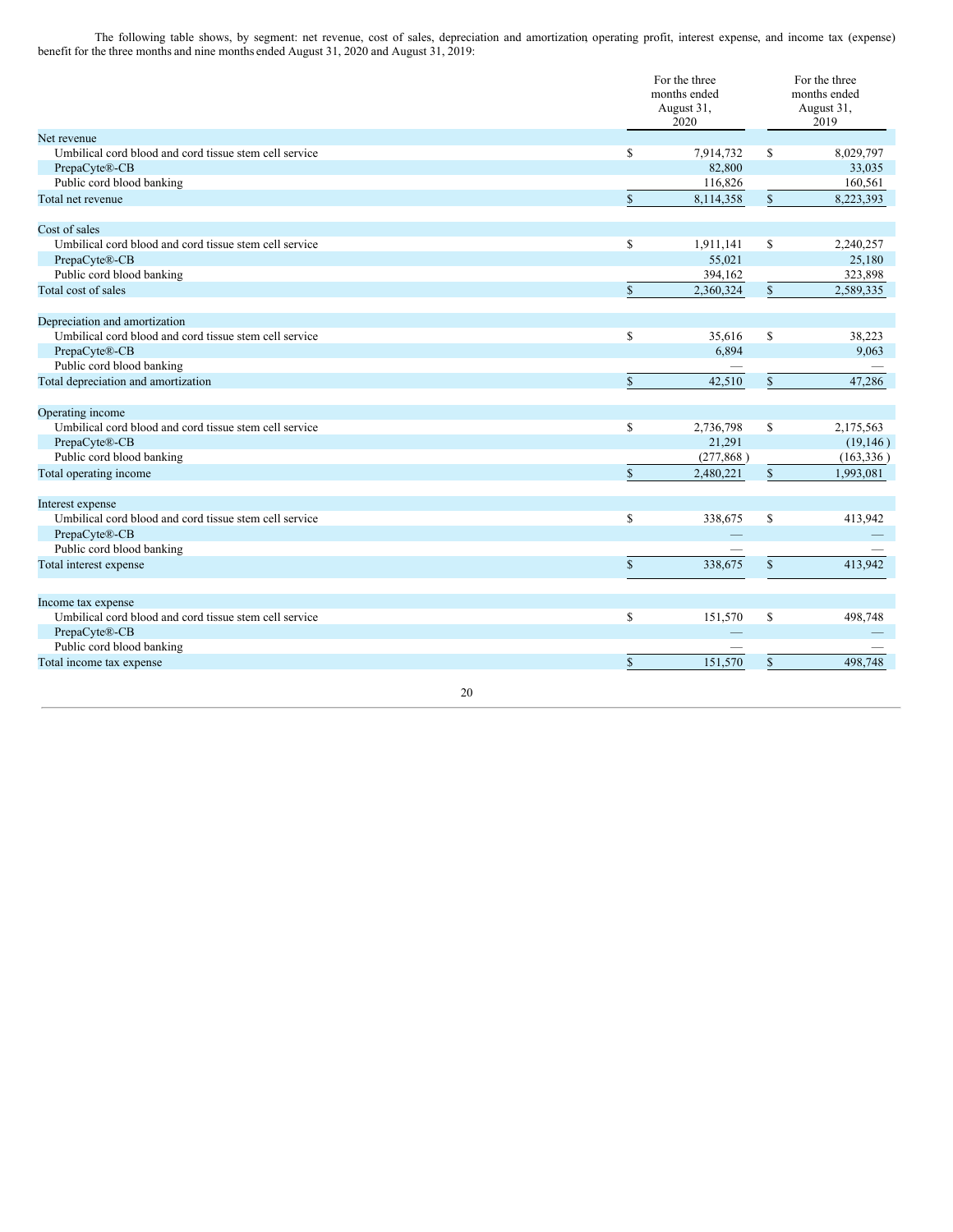|                                                        |             | For the nine<br>months ended<br>August 31,<br>2020 | For the nine<br>months ended<br>August 31,<br>2019 |             |  |
|--------------------------------------------------------|-------------|----------------------------------------------------|----------------------------------------------------|-------------|--|
| Net revenue                                            |             |                                                    |                                                    |             |  |
| Umbilical cord blood and cord tissue stem cell service | \$          | 22,921,922                                         | \$                                                 | 23,246,521  |  |
| PrepaCyte®-CB                                          |             | 200,507                                            |                                                    | 70,795      |  |
| Public cord blood banking                              |             | 484,547                                            |                                                    | 529,041     |  |
| Total net revenue                                      | $\mathbf S$ | 23,606,976                                         | $\mathbb{S}$                                       | 23,846,357  |  |
| Cost of sales                                          |             |                                                    |                                                    |             |  |
| Umbilical cord blood and cord tissue stem cell service | $\mathbf S$ | 5,932,655                                          | \$                                                 | 6,497,788   |  |
| PrepaCyte®-CB                                          |             | 128,154                                            |                                                    | 189,806     |  |
| Public cord blood banking                              |             | 1,283,202                                          |                                                    | 996,259     |  |
| Total cost of sales                                    | $\mathbf S$ | 7,344,011                                          | $\mathbb{S}$                                       | 7,683,853   |  |
| Depreciation and amortization                          |             |                                                    |                                                    |             |  |
| Umbilical cord blood and cord tissue stem cell service | \$          | 109,351                                            | $\mathbb{S}$                                       | 132,409     |  |
| PrepaCyte®-CB                                          |             | 20.683                                             |                                                    | 27,191      |  |
| Public cord blood banking                              |             |                                                    |                                                    |             |  |
| Total depreciation and amortization                    | $\mathbf S$ | 130,034                                            | $\mathbb S$                                        | 159,600     |  |
| Operating income                                       |             |                                                    |                                                    |             |  |
| Umbilical cord blood and cord tissue stem cell service | \$          | 6,229,222                                          | \$                                                 | 6,307,426   |  |
| PrepaCyte®-CB                                          |             | 51,671                                             |                                                    | (164, 141)  |  |
| Public cord blood banking                              |             | (799, 416)                                         |                                                    | (2,799,978) |  |
| Total operating income                                 | $\mathbf S$ | 5,481,477                                          | $\mathbb{S}$                                       | 3,343,307   |  |
| Interest expense                                       |             |                                                    |                                                    |             |  |
| Umbilical cord blood and cord tissue stem cell service | \$          | 1,069,345                                          | \$                                                 | 1,245,154   |  |
| PrepaCyte®-CB                                          |             |                                                    |                                                    |             |  |
| Public cord blood banking                              |             |                                                    |                                                    |             |  |
| Total interest expense                                 | $\$$        | 1,069,345                                          | $\mathbb S$                                        | 1,245,154   |  |
| Income tax expense                                     |             |                                                    |                                                    |             |  |
| Umbilical cord blood and cord tissue stem cell service | \$          | 783,960                                            | \$                                                 | 654,358     |  |
| PrepaCyte®-CB                                          |             |                                                    |                                                    |             |  |
| Public cord blood banking                              |             |                                                    |                                                    |             |  |
| Total income tax expense                               | \$          | 783,960                                            | \$                                                 | 654,358     |  |
|                                                        |             |                                                    |                                                    |             |  |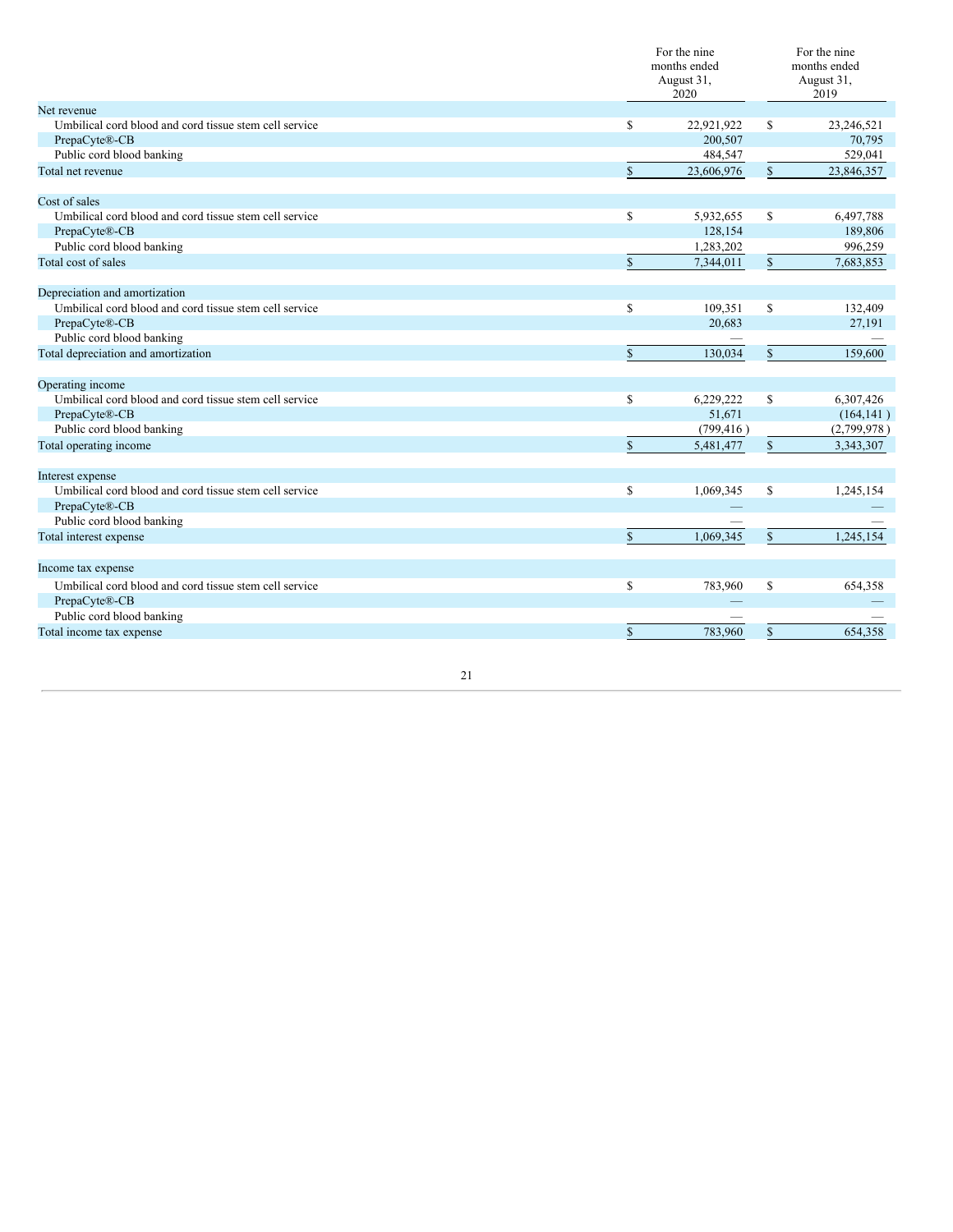The following table shows the assets by segment as of August 31, 2020 and November 30, 2019:

|                                                        | As of<br>August 31,<br>2020 | As of<br>November 30,<br>2019 |
|--------------------------------------------------------|-----------------------------|-------------------------------|
| Assets                                                 |                             |                               |
| Umbilical cord blood and cord tissue stem cell service | 30,896,188                  | 28,975,002                    |
| PrepaCyte®-CB                                          | 291,117                     | 289,804                       |
| Public cord blood banking                              | 13,252,858                  | 13,621,354                    |
| Total assets                                           | 44,440,163                  | 42,886,160                    |

### **Note 4– Inventory**

Inventory is comprised of public cord blood banking specimens, collection kits, finished goods, work-in-process and raw materials. Collection kits are used in the collection and processing of umbilical cord blood and cord tissue stem cells, finished goods include products purchased or assumed for resale and for the use in the Company's processing and storage service. Inventory in the Public Cord Blood Bank includes finished goods that are specimens that are available for resale. The Company considers inventory in the Public Cord Blood Bank that has not completed all testing to determine viability to be work in process. Due to changes in sales trends and estimated recoverability of cost capitalized into inventory, an impairment charge of \$2,332,763 was recognized during the second quarter of fiscal 2019 to reduce inventory from cost to net realizable value. The components of inventory at August 31, 2020 and November 30, 2019 are as follows:

|                               |      | As of                    |  | As of        |
|-------------------------------|------|--------------------------|--|--------------|
|                               |      | August 31,               |  | November 30, |
|                               | 2020 |                          |  | 2019         |
| Raw materials                 |      | $\overline{\phantom{a}}$ |  |              |
| Work-in-process               |      | 286,218                  |  | 149,972      |
| Work-in-process - Public Bank |      | _                        |  |              |
| Finished goods                |      | 43,855                   |  | 52,451       |
| Finished goods – Public Bank  |      | 13, 134, 828             |  | 13,491,375   |
| Collection kits               |      | 35,622                   |  | 44,453       |
| Inventory reserve             |      | (7,718)                  |  | (7,718)      |
| Total inventory               |      | 13,492,805               |  | 13,730,533   |

### **Note 5– Intangible Assets**

The Company incurs certain legal and related costs in connection with patent and trademark applications. If a future economic benefit is anticipated from the resulting patent or trademark or an alternate future use is available to the Company, such costs are capitalized and amortized over the expected life of the patent or trademark. The Company's assessment of future economic benefit involves considerable management judgment. A different conclusion could result in the reduction of the carrying value of these assets.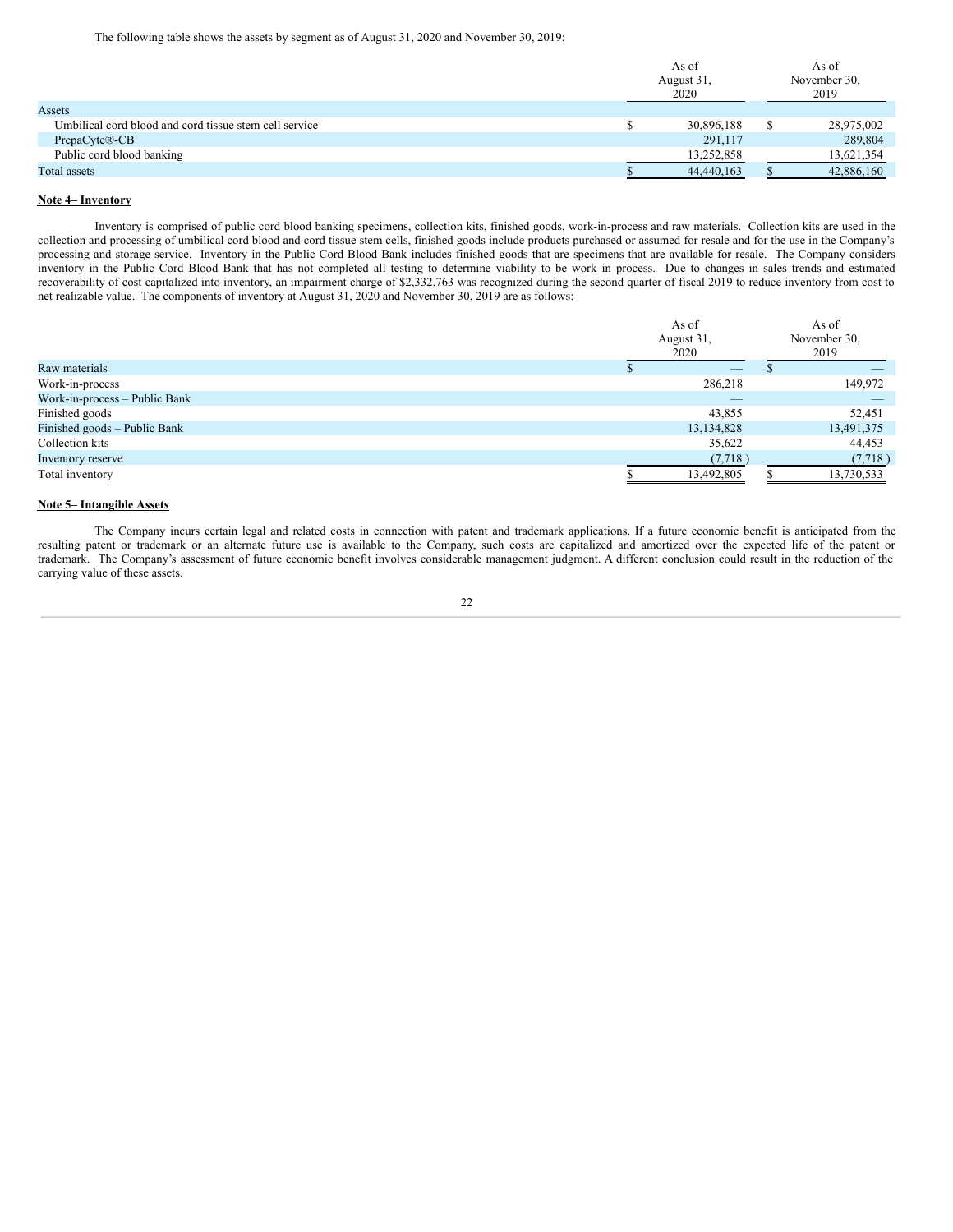Intangible assets were as follows as of August 31, 2020 and November 30, 2019:

|                                     |               | August 31, | November 30, |
|-------------------------------------|---------------|------------|--------------|
|                                     | Useful lives  | 2020       | 2019         |
| Patents and Domain Names            | $10-20$ years | 234,570    | 234,570      |
| Less: Accumulated amortization      |               | (44, 244)  | (35,526)     |
| License agreement                   | 10 years      | 470,000    | 470,000      |
| Less: Intangible asset impairment   |               | (185,000)  | (185,000)    |
| Less: Accumulated amortization      |               | (172, 631) | (155, 194)   |
| Customer relationships-PrepaCyte CB | 15 years      | 41,000     | 41,000       |
| Less: Intangible asset impairment   |               | (26, 267)  | (26, 267)    |
| Less: Accumulated amortization      |               | (6,924)    | (6,329)      |
| <b>Brand</b>                        | 1 year        | 31,000     | 31,000       |
| Less: Accumulated amortization      |               | (31,000)   | (31,000)     |
| Customer relationships-Cord: Use    | 30 years      | 960,000    | 960,000      |
| Less: Accumulated amortization      |               | (72,000)   | (48,000)     |
|                                     |               |            |              |
| Net Intangible Assets               |               | 1,198,504  | 1,249,254    |

Amortization expense of intangibles was approximately \$17,000 and \$19,000 for the three months ended August 31, 2020 and August 31, 2019, respectively. Amortization expense of intangibles was approximately \$51,000 and \$73,000 for the nine months ended August 31, 2020 and August 31, 2019, respectively.

#### **Note 6– Notes Payable**

On May 20, 2016, the Company entered into a Credit Agreement ("Agreement") with Texas Capital Bank, National Association ("TCB") for a term loan of \$8.0 million in senior credit facilities. The proceeds of the term loan were used by the Company to fund repurchases of the Company's common stock. Subject to the terms of the Agreement, on May 20, 2016, TCB advanced the Company \$100.00. On July 1, 2016, TCB advanced the remaining principal amount of \$7,999,900 per a promissory note dated May 20, 2016 between the Company and TCB, at a rate of 3.75% per annum plus LIBOR, payable monthly with a maturity date of July 2021. On August 26, 2016, the Company entered into a First Amendment to Credit Agreement with TCB. Pursuant to terms of the First Amendment to Credit Agreement, on August 26, 2016, TCB made an additional advance to the Company in principal amount of \$2,133,433 per an Amended and Restated Promissory Note dated August 26, 2016 between the Company and TCB. The additional proceeds of the term loan were used by the Company to fund the extinguishment of revenue sharing agreements. On June 11, 2018, the Company entered into a Second Amendment to Credit Agreement with TCB. Pursuant to the terms of the Second Amendment to Credit Agreement, TCB increased the current outstanding principal amount of the loan from TCB by \$9,000,000 to finance a portion of the purchase price of the Cord:Use Purchase. In connection therewith, Cryo-Cell executed and delivered to TCB a Second Amended and Restated Promissory Note, in the principal amount of \$15,500,000. As of the three and nine months ended August 31, 2020, the Company paid interest of \$63,560 and \$254,945, respectively, which is reflected in interest expense on the accompanying consolidated statements of comprehensive income. As of the three and nine months ended August 31, 2019, the Company paid interest of \$162,134 and \$523,818, respectively, which is reflected in interest expense on the accompanying consolidated statements of comprehensive income.

Collateral of the term and subordinated loans includes all money, securities and property of the Company.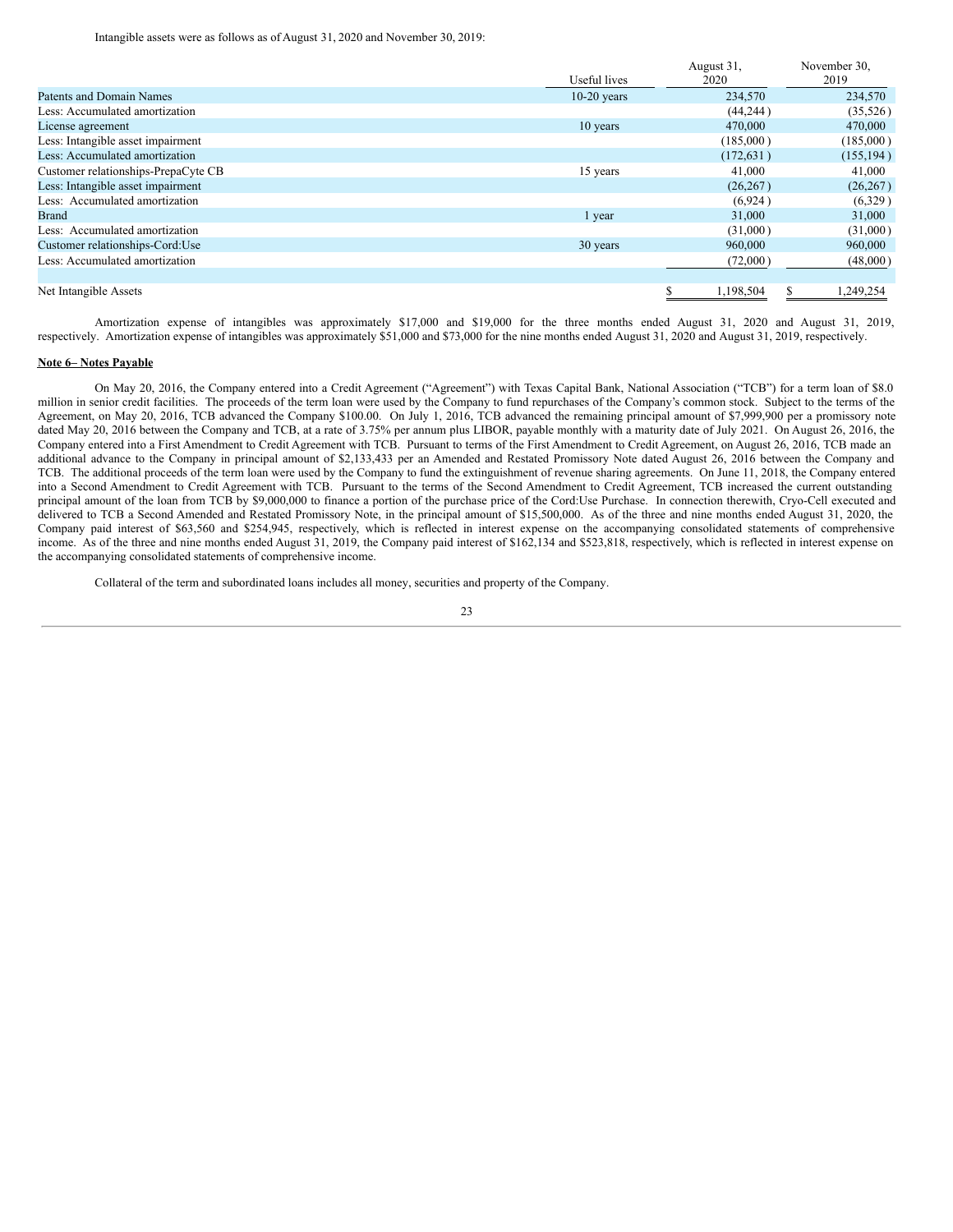The Company incurred debt issuance costs related to the term loan in the amount of \$548,085 which is recorded as a direct reduction of the carrying amount of the note payable and amortized over the life of the loan. As of the three and nine months ended August 31,2020, \$20,193 and \$67,012, respectively, of the debt issuance costs were amortized and are reflected in interest expense on the accompanying consolidated statements of comprehensive income. As of the three and nine months ended August 31, 2019, \$28,014 and \$86,014, respectively, of the debt issuance costs were amortized and are reflected in interest expense on the accompanying consolidated statements of comprehensive income.

As of August 31, 2020, and November 30, 2019, the note payable obligation was as follows:

|                                                    |  | August 31,<br>2020 | November 30,<br>2019 |  |
|----------------------------------------------------|--|--------------------|----------------------|--|
| Note payable                                       |  | 6,783,433          | 9,108,433            |  |
| Unamortized debt issuance costs                    |  | (85,269)           | (152, 281)           |  |
| Net note payable                                   |  | 6,698,164          | 8,956,152            |  |
| Current portion of note payable                    |  | 3,100,000          | 3,100,000            |  |
| Long-term note payable, net of debt issuance costs |  | 3,598,164          | 5,856,152            |  |
| Total                                              |  | 6.698.164          | 8,956,152            |  |

Interest expense on the note payable for the three and nine months ended August 31, 2020 and August 31, 2019 was as follows:

| For the three<br>months ended<br>August 31,<br>2020 |     | For the nine<br>months ended<br>August 31,<br>2020 |
|-----------------------------------------------------|-----|----------------------------------------------------|
| 63,560                                              | \$. | 254,945                                            |
| 20,193                                              |     | 67,012                                             |
| 83,753                                              |     | 321,957                                            |
| For the three<br>months ended<br>August 31,<br>2019 |     | For the nine<br>months ended<br>August 31,<br>2019 |
| 162,134                                             | \$  | 523,818                                            |
| 28,014                                              |     | 86,014                                             |
| 190,148                                             |     | 609,832                                            |
|                                                     |     |                                                    |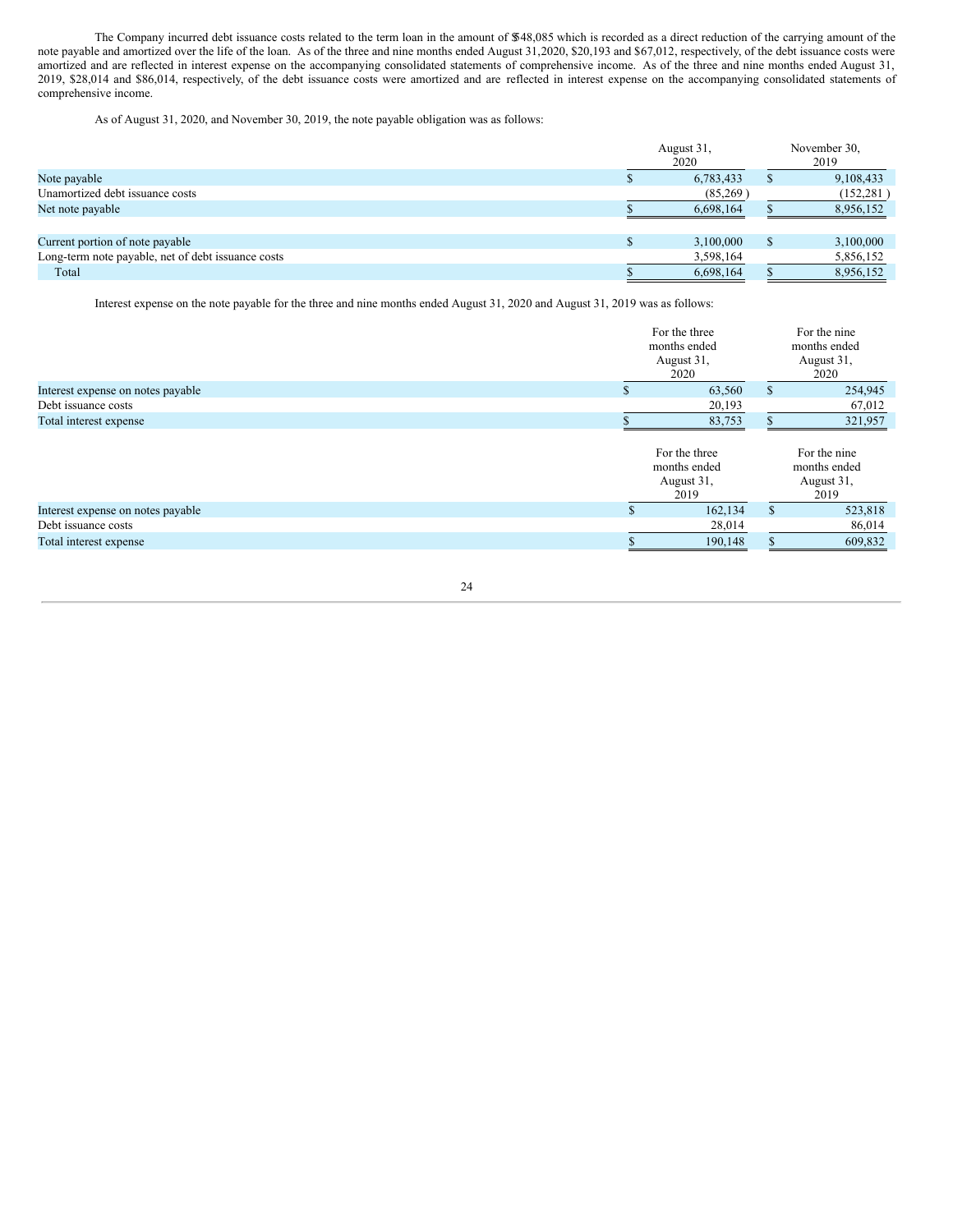#### **Note 7 –Income per Common Share**

The following table sets forth the calculation of basic and diluted net income per common share:

|                                                                | Three Months Ended |                    |  | Nine Months Ended  |  |                    |  |                    |
|----------------------------------------------------------------|--------------------|--------------------|--|--------------------|--|--------------------|--|--------------------|
|                                                                |                    | August 31,<br>2020 |  | August 31,<br>2019 |  | August 31,<br>2020 |  | August 31,<br>2019 |
| Numerator:                                                     |                    |                    |  |                    |  |                    |  |                    |
| Net Income                                                     |                    | 784,467            |  | 1,116,259          |  | 2,424,771          |  | 1,445,809          |
| Denominator:                                                   |                    |                    |  |                    |  |                    |  |                    |
| Weighted-average shares outstanding-basic                      |                    | 7,545,613          |  | 7,803,333          |  | 7,544,124          |  | 7,802,676          |
| Dilutive common shares issuable upon exercise of stock options |                    | 633,852            |  | 641,904            |  | 593,339            |  | 627,575            |
| Weighted-average shares-diluted                                |                    | 8,179,465          |  | 8,445,237          |  | 8,137,463          |  | 8,430,251          |
| Net income per common share:                                   |                    |                    |  |                    |  |                    |  |                    |
| Basic                                                          |                    | 0.10               |  | 0.14               |  | 0.32               |  | 0.19               |
| Diluted                                                        |                    | 0.10               |  | 0.13               |  | 0.30               |  | 0.17               |

For the three months ended August 31, 2020, the Company excluded the effect of 7,000 outstanding options from the computation of diluted earnings per share, as the effect of potentially dilutive shares from the outstanding stock options would be anti-dilutive. For the nine months ended August 31, 2020, the Company excluded the effect of 196,101 outstanding options from the computation of diluted earnings per share, as the effect of potentially dilutive shares from the outstanding stock options would be anti-dilutive.

For the three months ended August 31, 2019, the Company excluded the effect of 43,636 outstanding options from the computation of diluted earnings per share, as the effect of potentially dilutive shares from the outstanding stock options would be anti-dilutive. For the nine months ended August 31, 2019, the Company excluded the effect of 154,601 outstanding options from the computation of diluted earnings per share, as the effect of potentially dilutive shares from the outstanding stock options would be anti-dilutive.

### **Note 8 – Stockholders' Equity**

#### **Employee Stock Incentive Plan**

The Company maintains the 2006 Stock Incentive Plan (the "2006 Plan") under which it has reserved 1,000,000 shares of the Company's common stock for issuance pursuant to stock options, restricted stock, stock-appreciation rights (commonly referred to as "SARs") and stock awards (i.e. performance options to purchase shares and performance units). As of August 31, 2020, and November 30, 2019, there were 305,000 and 325,000 options issued, but not yet exercised, under the 2006 Plan, respectively. As of August 31, 2020, there were 0 shares available for future issuance under the 2006 Plan.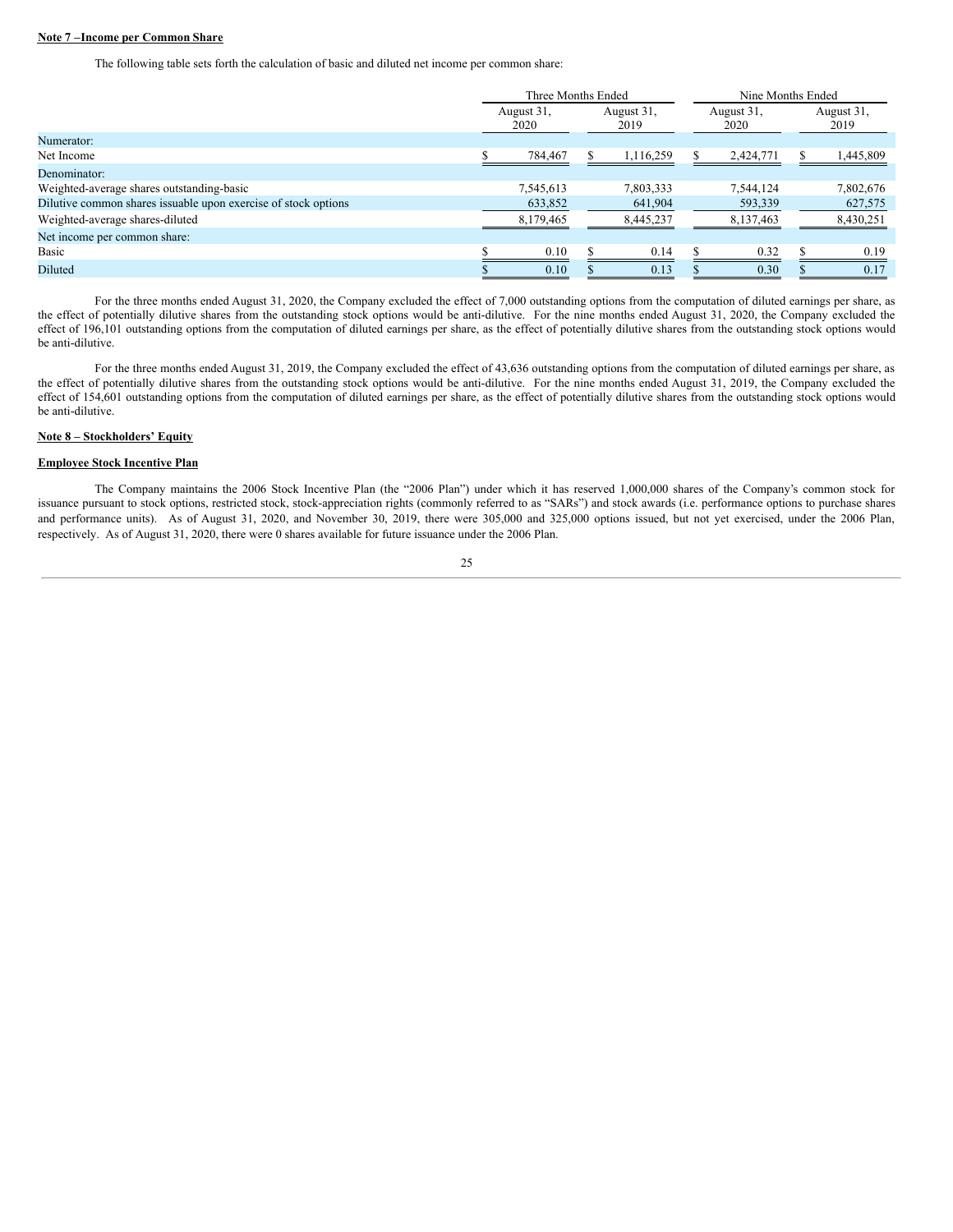The Company maintains the 2012 Equity Incentive Plan (the "2012 Plan") which became effective December 1, 2011 as approved by the Board of Directors and approved by the stockholders at the 2012 Annual Meeting on July 10, 2012. The 2012 Plan originally reserved 1,500,000 shares of the Company's common stock for issuance pursuant to stock options, restricted stock, SARs, and other stock awards (i.e. performance shares and performance units). In May 2012, the Board of Directors approved an amendment to the 2012 Plan to increase the number of shares of the Company's common stock reserved for issuance to 2,500,000 shares. In October 2019, the Board of Directors approved amendments to the plan, subject to ratification by the stockholders, which occurred at the Company's 2019 Annual Meeting of Stockholders on November 21, 2019. See the Company's Proxy Statement filed with the Securities and Exchange Commission on October 29, 2019 in connection with the Company's 2019 Annual Meeting (the "2019 Proxy Statement"). As of August 31, 2020, there were 815,243 service-based options issued, 129,729 service-based restricted common shares granted, 530,851 performance-based and 116,218 market-based restricted common shares granted under the 2012 Plan. As of August 31, 2019, there were 732,330 service-based options issued, 129,729 service-based restricted common shares granted, 823,300 performance-based and 116,218 market-based restricted common shares granted under the 2012 Plan. As of August 31, 2020, there were 615,510 shares available for future issuance under the 2012 Plan.

The Company granted 1,500 options to an optionee during the second fiscal quarter of 2019 as approved by the Board of Directors. These options are not currently issued out of the 2006 or 2012 Plan.

### *Service-based vesting condition options*

The fair value of each option award is estimated on the date of the grant using the Black-Scholes valuation model that uses the assumptions noted in the following table. Expected volatility is based on the historical volatility of the Company's stock over the most recent period commensurate with the expected life of the Company's stock options. The Company uses historical data to estimate option exercise and employee termination within the valuation model. The risk-free rate for periods within the contractual life of the option is based on the U.S. Treasury yield curve in effect at the time of grant. The expected term of options granted to employees is based upon historical exercise data. Expected dividends are based on the historical trend of the Company not issuing dividends.

There were 7,000 and 51,969 options granted during the three and nine months ended August 31, 2020, respectively.

There were 110,965 and 112,465 options granted during the three and nine months ended August 31, 2019, respectively.

Variables used to determine the fair value of the options granted for the three and nine months ended August 31, 2020 and August 31, 2019, respectively, are as follows:

|                          | Three Months<br>Ended | Three Months<br>Ended | Nine Months<br>Ended |            |
|--------------------------|-----------------------|-----------------------|----------------------|------------|
|                          | August 31,            | August 31,            | August 31,           | August 31, |
|                          | 2020                  | 2019                  | 2020                 | 2019       |
| Weighted average values: |                       |                       |                      |            |
| Expected dividends       | $0\%$                 | 0%                    | $0\%$                | $0\%$      |
| Expected volatility      | 51.8%                 | 49.7%                 | 62.6%                | 49.7%      |
| Risk free interest rate  | 0.42%                 | 1.39%                 | 1.70%                | 1.40%      |
| Expected life            | 6 years               | 5 years               | 9 years              | 5 years    |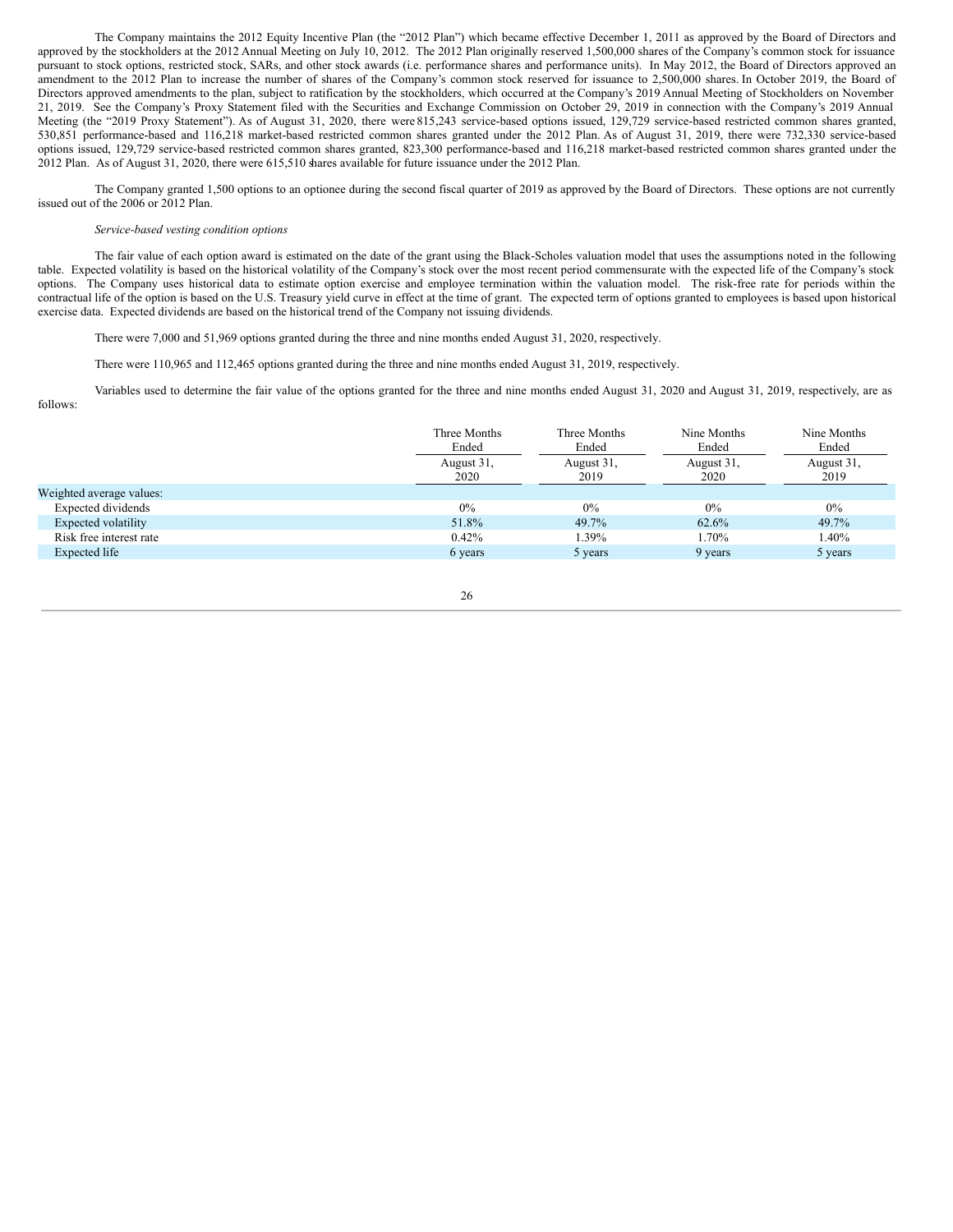Stock option activity for options with only service-based vesting conditions for the nine months ended August 31,2020, was as follows:

|                                  | <b>Shares</b> | Weighted<br>Average<br>Exercise<br>Price |                                  | Weighted<br>Average<br>Remaining<br>Contractual<br>Term (Years) |  | Aggregate<br>Intrinsic<br>Value |
|----------------------------------|---------------|------------------------------------------|----------------------------------|-----------------------------------------------------------------|--|---------------------------------|
| Outstanding at November 30, 2019 | 1,089,774     | S                                        | 3.30                             | 3.91                                                            |  | 4,648,111                       |
| Granted                          | 51,969        |                                          | 7.51                             |                                                                 |  | 49,989                          |
| Exercised<br>Expired/forfeited   | (20,000)      |                                          | 2.05<br>$\overline{\phantom{a}}$ |                                                                 |  | 102,800                         |
| Outstanding at August 31, 2020   | 1,121,743     | \$                                       | 3.52                             | 3.47                                                            |  | 5,444,134                       |
| Exercisable at August 31, 2020   | 1,047,166     | S                                        | 3.23                             | 3.08                                                            |  | 5,380,026                       |

The weighted average grant date fair value of options granted during the nine months ended August 31, 2020 and August 31, 2019 was \$4.94 and \$3.32, respectively.

The aggregate intrinsic value represents the total value of the difference between the Company's closing stock price on the last trading day of the period and the exercise price of the options, multiplied by the number of in-the-money stock options that would have been received by the option holders had all option holders exercised their options on either August 31, 2020 or November 30, 2019, as applicable. The intrinsic value of the Company's stock options changes based on the closing price of the Company's stock.

During the three and nine months ended August 31, 2020, the Company issued 0 and 20,000 common shares to option holders who exercised options for \$0 and \$41,000, respectively.

During the three and nine months ended August 31, 2019, the Company issued 0 and 2,500 common shares to option holders who exercised options for \$0 and \$5,700, respectively.

Significant option groups outstanding and exercisable at August 31, 2020 and related price and contractual life information are as follows:

|                          |                                                                                | Outstanding |                                                         |           | Exercisable |                                          |  |
|--------------------------|--------------------------------------------------------------------------------|-------------|---------------------------------------------------------|-----------|-------------|------------------------------------------|--|
| Range of Exercise Prices | Weighted<br>Average<br>Remaining<br>Contractual<br>Life (Years)<br>Outstanding |             | Weighted<br>Average<br>Exercise<br>Price<br>Outstanding |           |             | Weighted<br>Average<br>Exercise<br>Price |  |
| \$1.01 to \$2.00         | 422,500                                                                        | 1.34        | 1.73<br>S                                               | 422,500   | S           | 1.73                                     |  |
| \$2.01 to \$3.00         | 245,000                                                                        | 1.35        | 2.78                                                    | 245,000   |             | 2.78                                     |  |
| \$3.01 to \$4.00         | 204,729                                                                        | 5.48        | 3.14                                                    | 204,729   |             | 3.14                                     |  |
| \$6.01 to \$7.00         | 3,833                                                                          | 5.84        | 6.52                                                    | 2,944     |             | 6.51                                     |  |
| \$7.01 to \$8.00         | 238,681                                                                        | 7.49        | 7.57                                                    | 171,993   |             | 7.62                                     |  |
| \$9.01 to \$10.00        | 7,000                                                                          | 9.94        | 9.10                                                    |           |             |                                          |  |
|                          | 1,121,743                                                                      | 3.47        | 3.52<br>S                                               | 1,047,166 | S           | 3.23                                     |  |

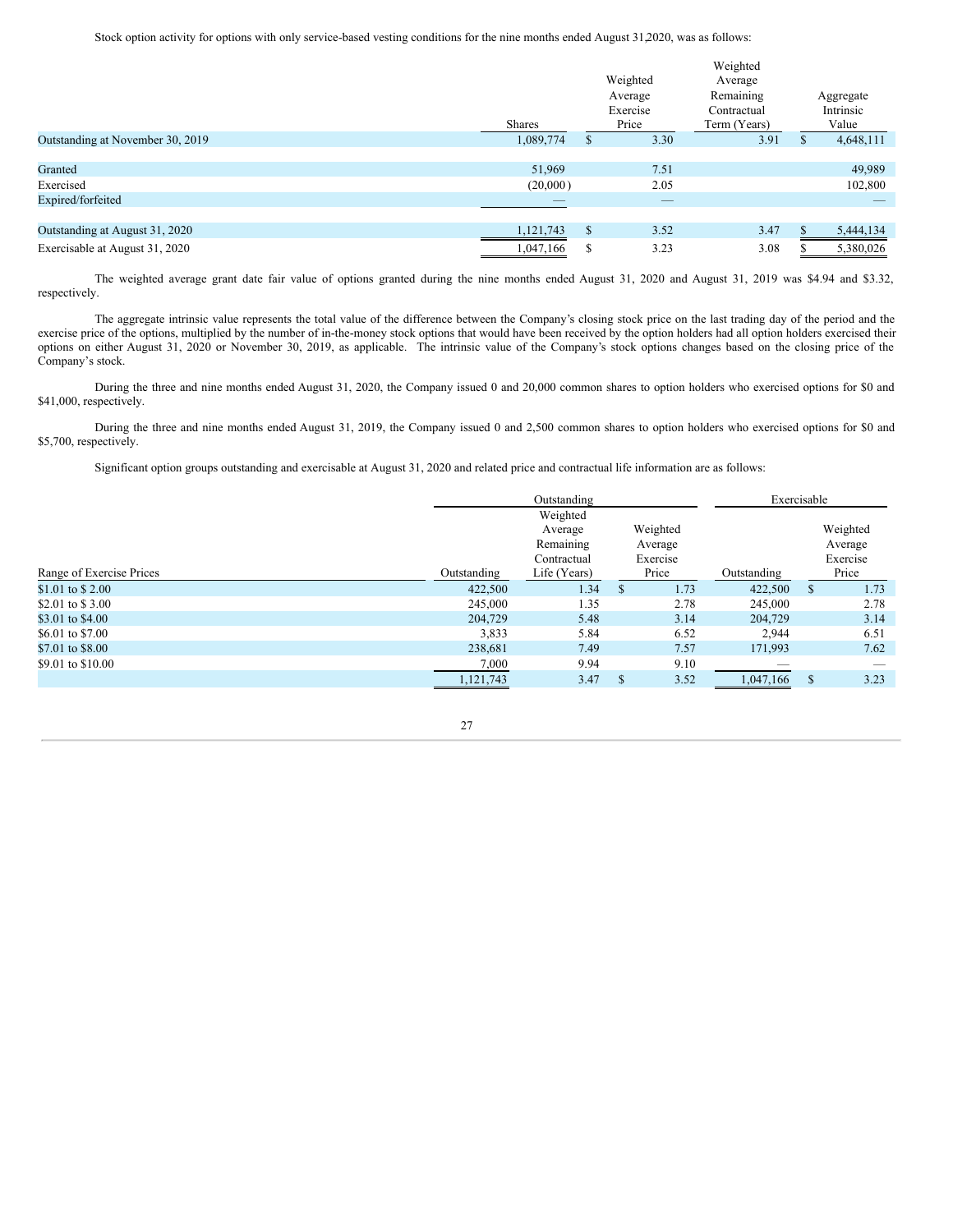A summary of the status of the Company's non-vested options as of August 31, 2020, and changes during the nine months ended August 31, 2020, is presented below:

|                                 |               |    | Weighted<br>Average<br>Grant-Date |
|---------------------------------|---------------|----|-----------------------------------|
|                                 | <b>Shares</b> |    | Fair Value                        |
| Non-vested at November 30, 2019 | 125,234       | .S | 4.70                              |
|                                 |               |    |                                   |
| Granted                         | 51,969        |    | 4.94                              |
| Vested                          | (102, 626)    |    | 4.62                              |
| Forfeited                       | _             |    | _                                 |
| Non-vested at August 31, 2020   | 74,577        |    | 4.98                              |

As of August 31, 2020, there was approximately \$314,000 of total unrecognized compensation cost related to non-vested share-based compensation arrangements granted under the 2006 Plan and the 2012 Plan. The cost is expected to be recognized over a weighted-average period of 1.14 years as of August 31, 2020. The total fair value of shares vested during the nine months ended August 31, 2020 was approximately \$474,000.

During the second fiscal quarter of 2018, the Company entered into Amended and Restated Employment Agreements ("2018 Employment Agreements") with each of the Company's Co-CEOs. Per the Employment Agreements, each of the Co-CEOs is to receive base grant equity awards in the form of qualified stock options of the Company's common stock. As of December 20, 2019, David Portnoy and Mark Portnoy were granted 23,636 and 20,000 stock options of the Company's common stock, respectively. The options were issued under the Company's 2012 Stock Plan and will vest 1/3 upon grant, 1/3 on December 1, 2020 and the remaining 1/3 on November 30, 2021. The fair value of the options that vested through the three and nine months ended August 31, 2020 was approximately \$6000 and \$79,000, respectively, and is reflected as selling, general and administrative expenses in the accompanying consolidated statement of comprehensive income. As of August 31, 2020, there was approximately \$141,000 of total unrecognized compensation cost related to the non-vested options of common stock and these will continue to vest as notated above and per the 2018 Employment Agreements through November 30, 2021.

#### *Performance and market-based vesting condition options*

Per the 2018 Employment Agreements, based upon certain performance criteria, the Company shall grant David Portnoy and Mark Portnoy a percentage of up to 47,273 and 40,000, respectively, of qualified stock options of the Company's common stock. For market-based vesting condition options, accounting principles do not require that the market condition be met in order for the compensation cost to be recognized. Fair value of these options has been determined using a Monte Carlo valuation approach. During fiscal 2019, 15,756 and 13,332, respectively, of qualified stock options were forfeited as certain market conditions were not met by the end of the requisite service period. The fair value of these options as of August 31, 2019 was approximately \$136,000 and is reflected as selling, general and administrative expenses in the accompanying consolidated statement of comprehensive income. There were no market-based vesting condition options for the nine months ended August 31, 2020. For performance-based vesting condition options, the Company estimates the fair value of qualified stock options that met certain performance targets by the end of the fiscal 2018 requisite service period using a Black-Scholes valuation model. As of August 30, 2019, the Company granted David Portnoy and Mark Portnoy 26,243 and 22,222 of nonqualified stock options of the Company's common stock based upon certain performance criteria met by the end of the fiscal 2018 service period. These options were issued under the Company's 2012 Stock Plan and will vest 1/3 upon date of grant, 1/3 on December 1, 2019 and 1/3 on November 30, 2020. The fair value of these options vested through the nine months ended August 31, 2020 was approximately \$121,000 and is reflected as selling, general and administrative expenses in the accompanying consolidated statements of comprehensive income. As of August 31, 2020, there was approximately \$51,000 of total unrecognized compensation cost related to the non-vested options of common stock.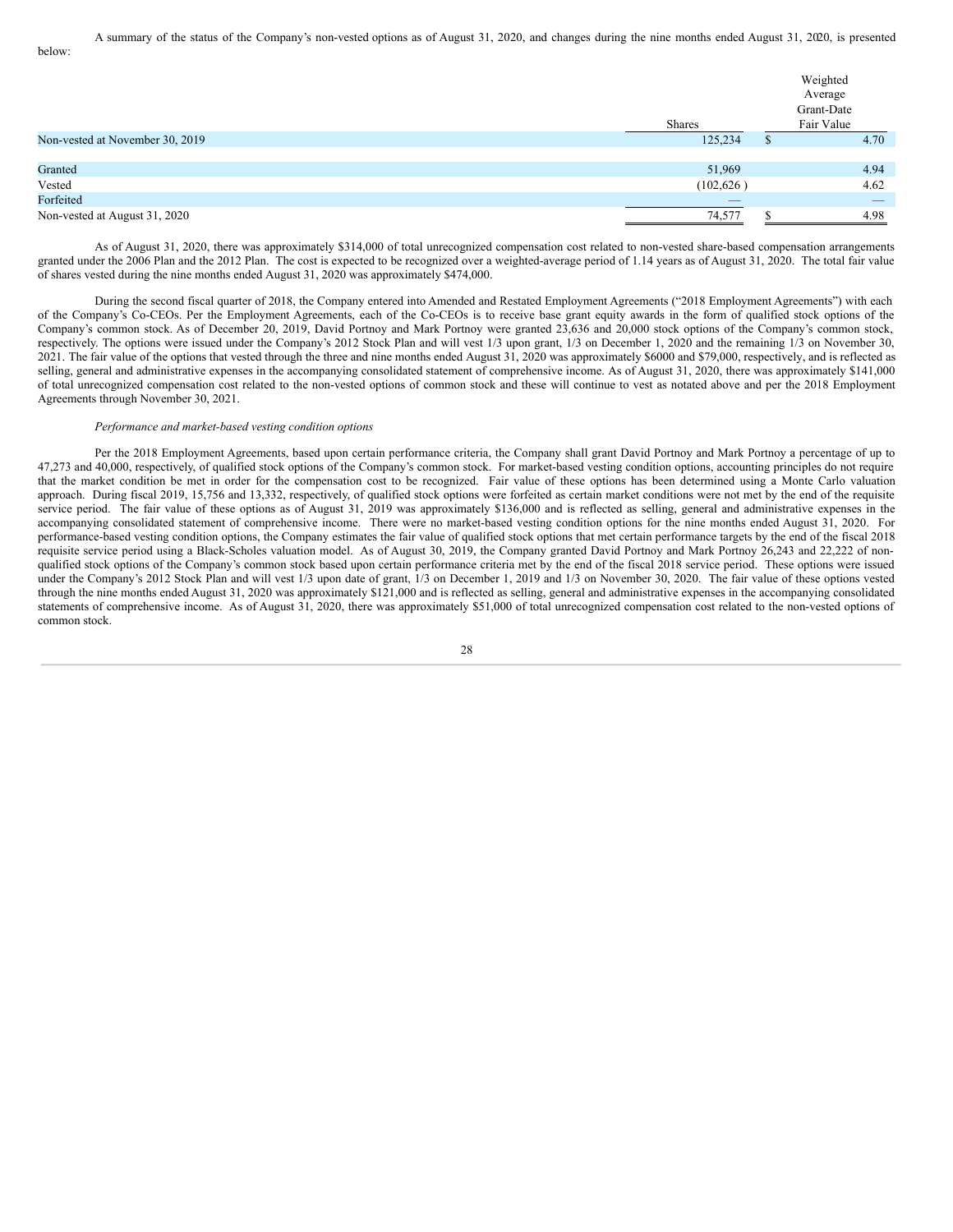Per the Amendment Agreement, based upon certain performance criteria, the Company shall grant Oleg Mikulinsky a percentage of up to 8,000 of qualified stock options of the Company's common stock. For market-based vesting condition options, accounting principles do not require that the market condition be met in order for the compensation cost to be recognized. Fair value of these options has been determined using a Monte Carlo valuation. During fiscal 2019, 2,666 of qualified stock options were forfeited as certain market conditions were not met by the end of the requisite service period. The fair value of these options as of August 31, 2019 was approximately \$14,000, and is reflected as selling, general and administrative expenses in the accompanying consolidated statement of comprehensive income. There were no market-based vesting condition options for the nine months ended August 31, 2020. For performance-based vesting condition options, the Company estimated the fair value of the qualified stock options that met certain performance targets by the end of the fiscal 2018 requisite service period using a Black-Scholes valuation model. As of September 4, 2019, the Company granted Oleg Mikulinsky 4,444 of qualified stock options of the Company's common stock based upon certain performance criteria met by the end of the fiscal 2018 service period and per the Amendment Agreement. These options were issued under the Company's 2012 Stock Plan and will vest 1/3 upon date of grant, 1/3 on December 1, 2019 and 1/3 on November 30, 2020. The fair of these options that vested through the nine months ended August 31, 2020 was approximately \$10,000 and is reflected as selling, general and administrative expenses in the accompanying consolidated statement of comprehensive income. As of February 27, 2020, the Company granted Oleg Mikulinsky 1,333 of qualified stock options of the Company's common stock based upon certain performance criteria met by the end of the fiscal 2019 service period and per the Amendment Agreeme nt. These options were issued under the Company's 2012 Stock Plan and will vest 1/3 upon date of grant, 1/3 on December 1, 2020 and 1/3 on November 30, 2021. The fair value of the options vested through the nine months ended August 31, 2020 was \$2,000 and is reflected as selling, general and administrative expenses in the accompanying consolidated statement of comprehensive income. As of August 31, 2020, there was approximately \$8,600 of total unrecognized compensation cost related to the non-vested options of common stock.

#### *Restricted common shares*

Based upon performance measures being obtained during fiscal years, David Portnoy and Mark Portnoy earned 304,946 and 265,172 shares of common stock, respectively. Pursuant to the terms of the Employment Agreements, the Co-CEOs each opted to receive a lump sum cash payment in lieu of 30,000 shares of earned common stock which amounted to approximately \$444,000 each paid in fiscal 2018. As discussed further in the Company's Annual Report on Form 10-K for the fiscal year ended November 30, 2019, David Portnoy and Mark Portnoy surrendered 157,472 and 134,977 common shares, respectively, for cash which amounted to \$534,917 and \$457,327, respectively, in 2019.

Based upon performance measures being obtained during prior fiscal years, Oleg Mikulinsky was granted 34,349 shares of common stock.

#### **Note 9 – License Agreements**

The Company enters into two types of licensing agreements and in both types, the Company earns revenue on the initial license fees. Under the technology agreements, the Company earns processing and storage royalties from the affiliates that process in their own facility. Under the marketing agreements, the Company earns processing and storage revenues from affiliates that store specimens in the Company's facility in Oldsmar, Florida.

#### **Technology Agreements**

The Company has entered into a definitive License and Royalty Agreement with LifeCell International Private Limited, formerly Asia Cryo-Cell Private Limited, ("LifeCell") to establish and market its umbilical cord blood and menstrual stem cell programs in India.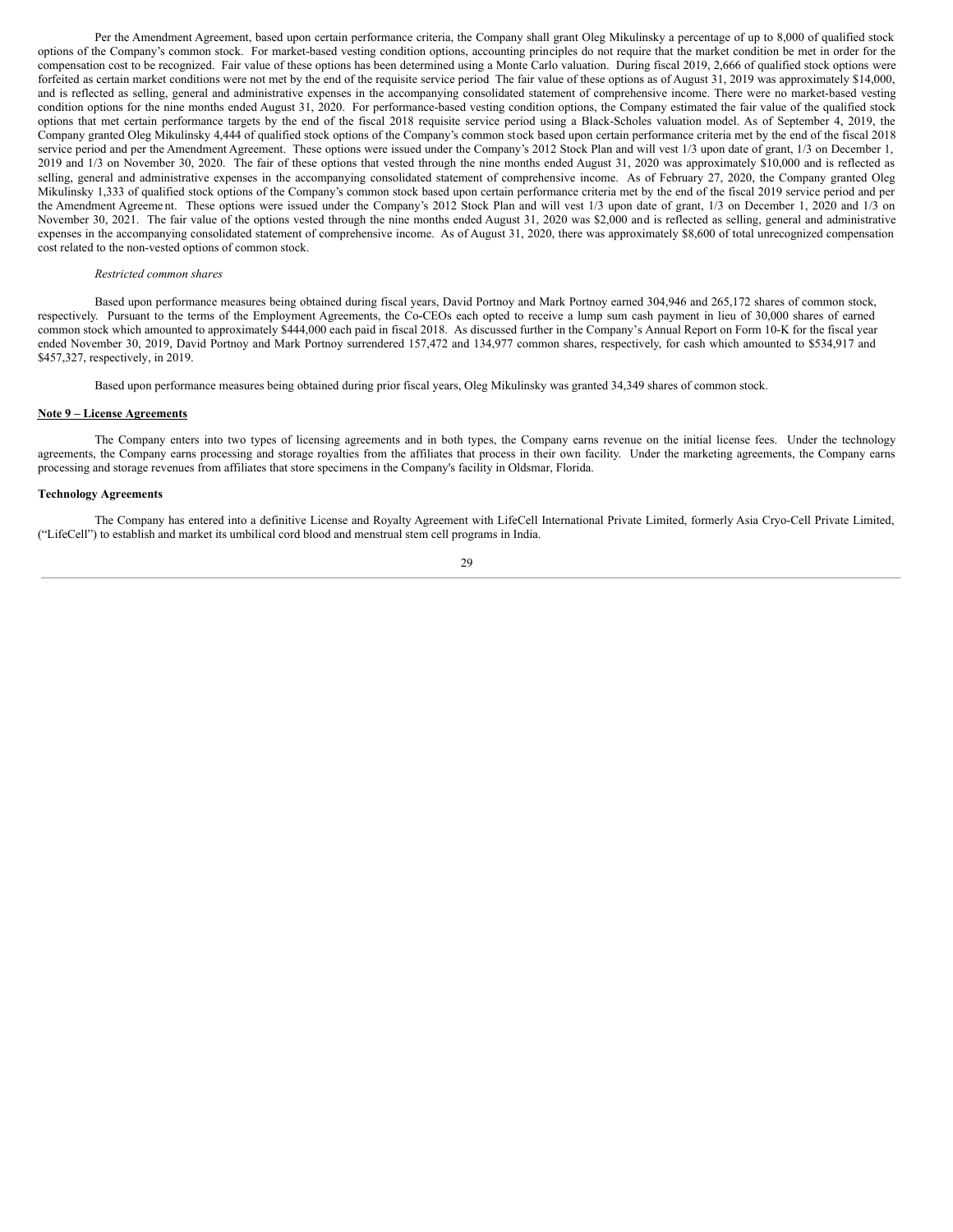Per the License and Royalty Agreement with LifeCell, there is a \$1,000,000 cap on the amount of royalty due to the Company per year and a \$10,000,000 cap on the amount of royalties due to the Company for the term of the License and Royalty Agreement. Since inception of the License and Royalty Agreement, the Company has recorded approximately \$10,000,000 in royalty income due under the terms of the License and Royalty Agreement, of which, LifeCell has paid the Company approximately \$8,650,000 as of August 31, 2020. The balance of approximately \$1,350,000 is reflected as Accounts Receivable on the accompanying consolidated balance sheets.

### **Marketing Agreements**

The Company has definitive license agreements to market the Company's umbilical cord blood stem cell programs in Costa Rica, El Salvador, Guatemala, Honduras, Nicaragua, Panama and Pakistan.

The following table details the initial license fees for the technology agreements and processing and storage royalties earned under the technology agreements for the three and nine months ended August 31, 2020 and August 31, 2019. The initial license fees and processing and storage royalties are reflected in licensee and royalty income in the accompanying consolidated statements of comprehensive income.

|                            | Processing and Storage Royalties            |  |                                            |  |  |
|----------------------------|---------------------------------------------|--|--------------------------------------------|--|--|
|                            | Three Months<br>Ended                       |  | Nine Months<br>Ended                       |  |  |
|                            | August 31,<br>2020                          |  | August 31,<br>2020                         |  |  |
| License and royalty income | 427,874                                     |  | 629,702                                    |  |  |
| Total                      | 427,874                                     |  | 629,702                                    |  |  |
|                            | Three Months<br>Ended<br>August 31,<br>2019 |  | Nine Months<br>Ended<br>August 31,<br>2019 |  |  |
| License and royalty income | 423,173                                     |  | 625,001                                    |  |  |
| Total                      | 423,173                                     |  | 625,001                                    |  |  |

### **Note 10 – Legal Proceedings**

On December 3, 2015, a complaint styled Gary T. Brotherson, M.D., et al. v. Cryo-Cell International, Inc., Case No. 15-007461-CI, Circuit Court, Sixth Judicial Circuit, Pinellas County, Florida, was served on the Company, naming it as defendant and alleging, among other things, that the Company breached certain agreements with plaintiffs and seeking damages in excess of \$15,000, the jurisdictional amount of the court in which the action is pending. On January 12, 2016, the Company served its answer, affirmative defenses, and counterclaim against the plaintiffs.

On August 31, 2020 (the "Effective Date"), the Company entered into a Termination Agreement ("Termination Agreement") with the Erie Group (the "Erie Group"), pursuant to which all such parties terminated all of their respective rights, duties, obligations, options, and liabilities to each other arising out of or related to the Cryo-Cell International, Inc. Space and Time Sharing (SATS) Lease Agreement, Addendum thereto, Addition to such Addendum, and Amendment to the Cryo-Cell International, Inc. Space and Time Sharing (SATS) Lease Agreement among the Company and the Erie Group (collectively, the "SATS Agreement"). Additionally, pursuant to the terms of the Termination Agreement, the Company made a payment of \$1,939,748 on the Effective Date and the parties released each other from all claims related to the SATS Agreement and agreed to dismiss with prejudice to foregoing complaint. Pursuant to the terms of the Agreement, the Erie Group will no longer have the rights to share in a portion of the Company's storage revenues derived from specimens which originated in the state of Illinois and its five contiguous states (See Note 15).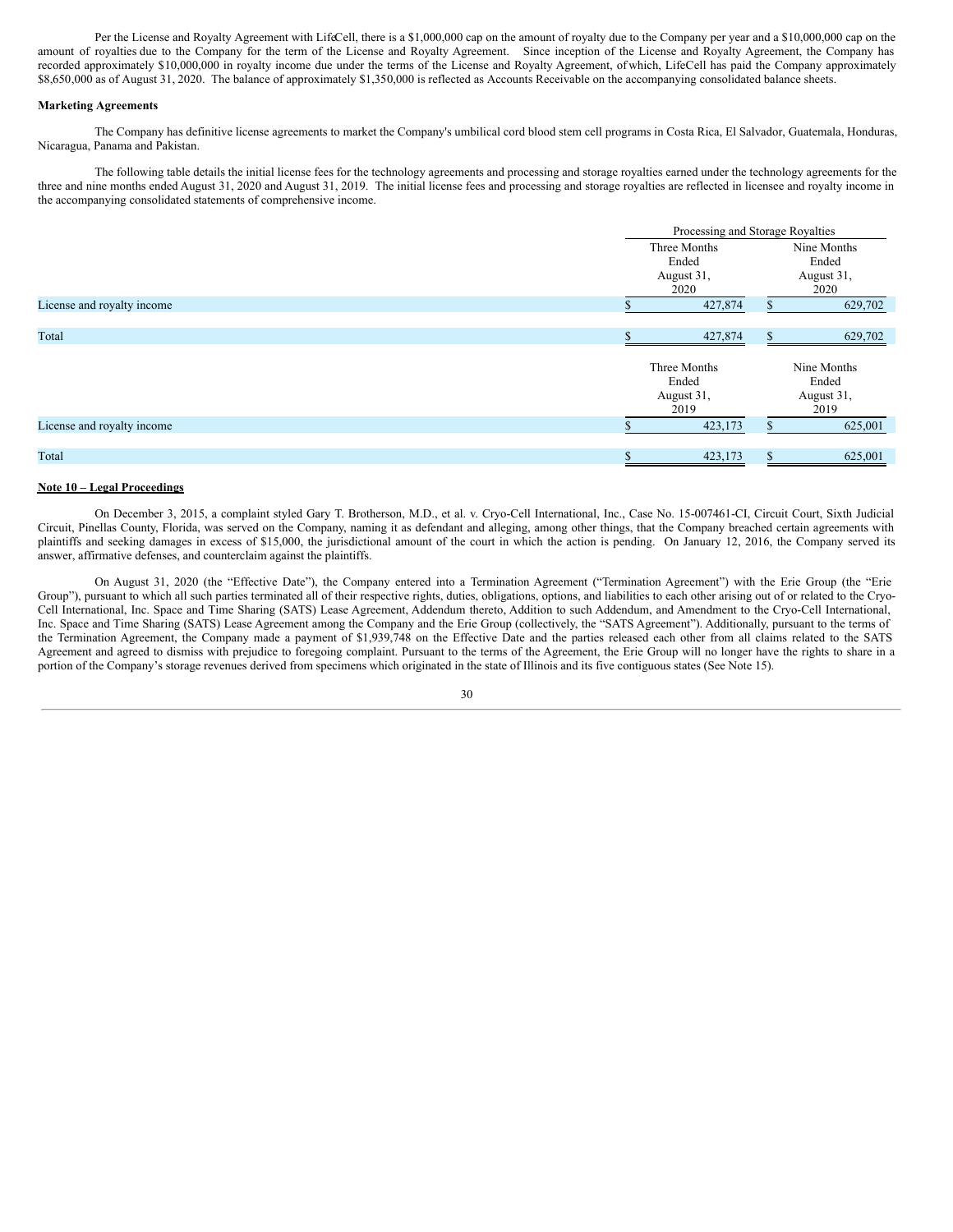In addition, from time to time the Company is subject to proceedings, lawsuits, contract disputes and other claims in the normal course of its business. The Company believes that the ultimate resolution of current matters should not have a material adverse effect on the Company's business, consolidated financial position or results of operations. It is possible, however, that there could be an unfavorable ultimate outcome for or resolution which could be material to the Company's results of operations for a particular quarterly reporting period. Litigation is inherently uncertain and there can be no assurance that the Company will prevail. The Company does not include an estimate of legal fees and other related defense costs in its estimate of loss contingencies.

### **Note 11 – Share Repurchase Plan**

In December 2011, the Company's Board of Directors authorized management at its discretion to repurchase up to one million (1,000,000) shares of the Company's outstanding common stock. On June 6, 2012, the Board of Directors of the Company increased the number of shares of the Company's outstanding common stock that management is authorized to repurchase to up to three million (3,000,000). On April 8, 2015, the Board of Directors of the Company increased the number of shares of the Company's outstanding common stock that management is authorized to repurchase to up to six million (6,000,000) shares. On October 6, 2016, the Board of Directors of the Company increased the number of shares of the Company's outstanding common stock that management is authorized to repurchase to up to eight million (8,000,000) shares. The repurchases must be effectuated through open market purchases, privately negotiated block trades, unsolicited negotiated transactions, and/or pursuant to any trading plan that may be adopted in accordance with Rule 10b5-1 of the Securities and Exchange Commission or in such other manner as will comply with the provisions of the Securities Exchange Act of 1934.

As of August 31, 2020, the Company had repurchased an aggregate of 6,093,535 shares of the Company's common stock at an average price of \$3.37 per share through open market and privately negotiated transactions under the Company's share repurchase plan. The Company did not purchase any of the Company's common stock during the nine months ended August 31, 2020 and August 31, 2019.

In March 2018, the Company received notice that shares of the Company's common stock issued to certain executive officers pursuant to the Company's 2012 Stock Incentive Plan had purportedly been issued in excess of the shares reserved for issuance under the Plan. The Company established an independent committee of the Board of Directors to review this issue. After completing its investigation, the independent committee determined that certain restricted stock awards and certain performancebased awards were granted in violation of the 2012 Plan. See the Company's 2019 Proxy Statement. The Company repurchased 292,449 shares that were surrendered by certain executive officers in connection therewith.

The repurchased shares will be held as treasury stock at cost and have been removed from common shares outstanding as of August 31, 2020 and November 30, 2019. As of August 31, 2020, and November 30, 2019, 6,093,535 and 6,093,535 shares, respectively, were held as treasury stock.

Subsequent to the balance sheet date, the Company has not repurchased any additional shares of the Company's common stock.

### **Note 12 – Leases**

Effective December 1, 2019, the Company adopted ASU 2016-02, Leases (Topic 842), using the modified retrospective approach and utilizing the effective date as its date of initial application. As a result, prior periods are presented in accordance with the previous guidance in ASC 840, Leases ("ASC 840"). The Company has elected to apply the 'package of practical expedients' which allows the Company to not reassess i) whether existing or expired arrangements contain a lease, ii) the lease classification of existing or expired leases, or iii) whether previous initial direct costs would qualify for capitalization under the new lease standard.

At the inception of an arrangement, the Company determines whether the arrangement is or contains a lease based on the unique facts and circumstances present in the arrangement. Leases with a term greater than one year are recognized on the balance sheet as a right-of-use (ROU) assets and as short-term and long-term lease liabilities, as applicable. The Company does not have any financing leases.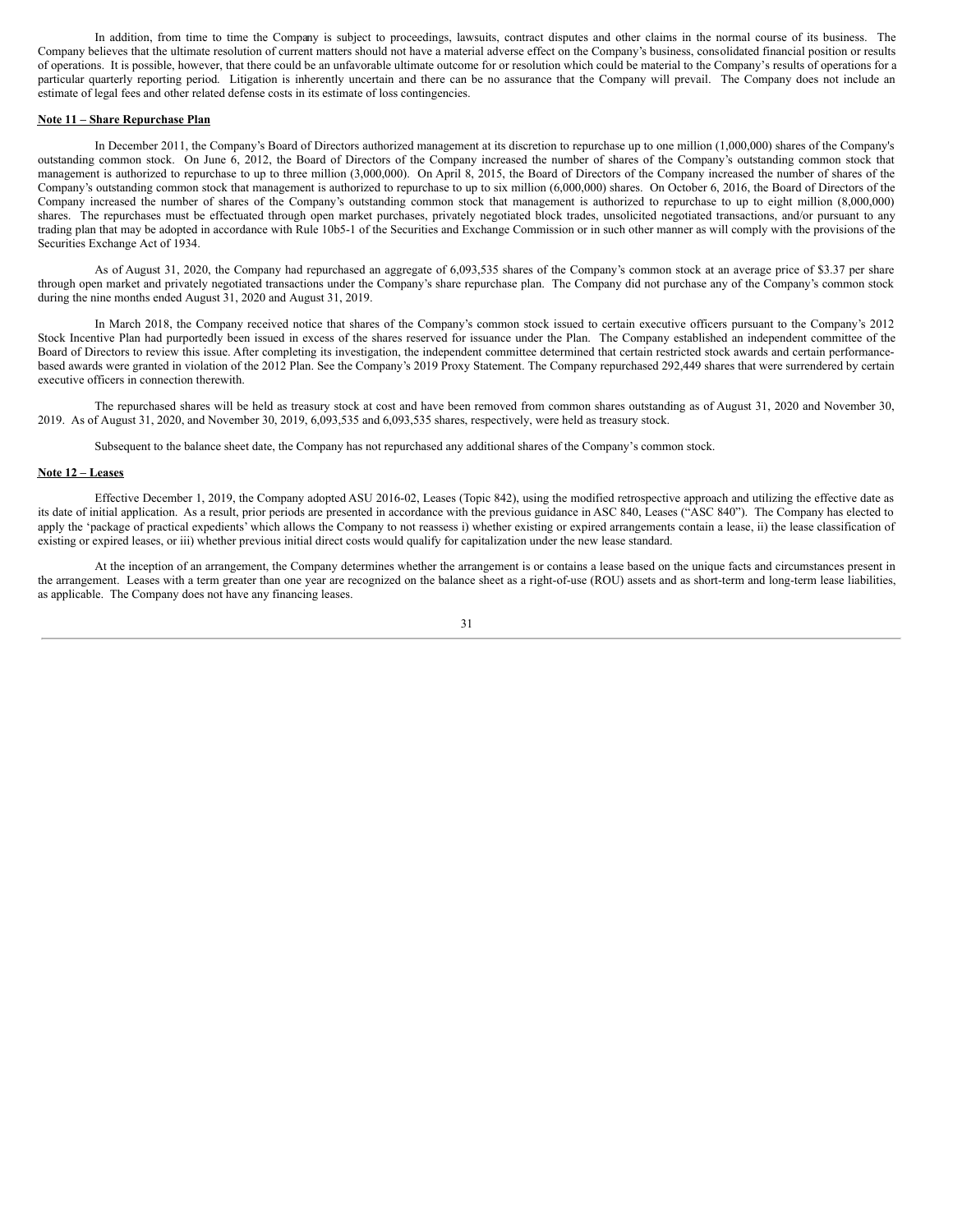Operating lease liabilities and their corresponding right-of-use assetsare initially recorded based on the present value of lease payments over the expected remaining lease term. The interest rate implicit in lease contracts is typically not readily determinable. As a result, the Company utilizes its incremental borrowing rate to discount lease payments, which reflects the fixed rate at which the Company believes it could borrow on a collateralized basis the amount of the lease payments in the same currency, for a similar term, in a similar economic environment.

The Company has elected not to recognize leases with an original term of one year or less on the balance sheet. The Company typically only includes an initial lease term in its assessment of a lease arrangement. Options to renew a lease are not included in the Company's assessment unless there is reasonable certainty that the Company will renew.

The following table presents the right-of-use asset and short-term and long-term lease liabilities amounts recorded on the consolidated balance sheets as of August 31, 2020:

|                                                | August 31,<br>2020 |         |
|------------------------------------------------|--------------------|---------|
| <b>Assets</b>                                  |                    |         |
| Operating lease right-of-use asset             |                    | 365,696 |
|                                                |                    |         |
| Liabilities                                    |                    |         |
| Current portion of operating lease liabilities |                    | 271,932 |
| Operating lease long term liabilities          |                    | 93,904  |
| Total lease liability                          |                    | 365,836 |

The maturity of the Company's lease liabilities at August 31, 2020 were as follows:

| Fiscal Year Ending November 30,    | <b>Future Operating</b><br>Lease Payments |  |
|------------------------------------|-------------------------------------------|--|
| 2020 (remaining 3 months)          | 71,212                                    |  |
| 2021                               | 284,846                                   |  |
| 2022                               | 23,737                                    |  |
| Less: Imputed interest             | (13,959)                                  |  |
| Present value of lease liabilities | 365,836                                   |  |

The remaining lease term and discount rates are as follows:

|                              | August 31, |
|------------------------------|------------|
|                              | 2020       |
| Lease Term and Discount Rate |            |
| Remaining lease term (years) |            |
| Operating lease              | 1.3        |
| Discount rate (percentage)   |            |
| Operating lease              | 5.3 %      |

Supplemental cash flow information related to leases is as follows:

|                                               |    | Three Months<br>Ended<br>August 31,<br>2020 |  | Nine Months<br>Ended<br>August 31,<br>2020 |
|-----------------------------------------------|----|---------------------------------------------|--|--------------------------------------------|
| Operating cash outflows from operating leases |    | 65,754                                      |  | 196,940                                    |
|                                               | 32 |                                             |  |                                            |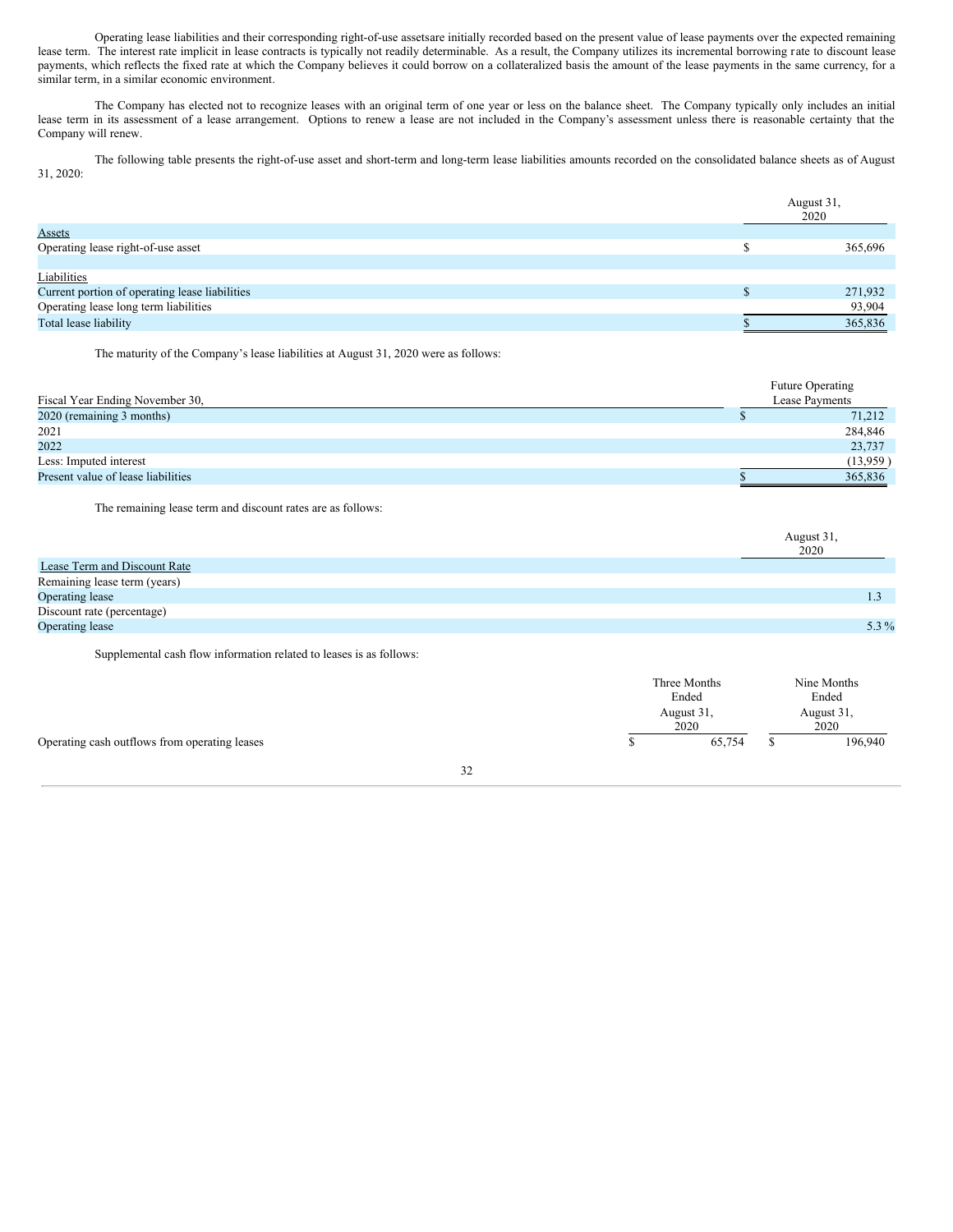### **Note 13 – COVID-19**

In March 2020, the World Health Organization declared a pandemic related to the rapidly spreading coronavirus ("COVID-19") outbreak. The Company faces various risks related to health epidemics, pandemics and similar outbreaks, including the global outbreak of COVID-19. The Company believes it has taken appropriate steps to minimize the risk to our employees and to maintain normal business operations but cannot at this time predict the impact of the COVID-19 pandemic. It could have a material adverse effect on the business, financial position, results of operations and/or cash flows. Operating results for the nine months ended August 31, 2020, are not necessarily indicative of the results that may be expected for the fiscal year ending November 30, 2020.

### **Note 14 – Patent Option Agreement**

Effective June 9, 2020, the Company entered into a Patent Option Agreement (the "Option") with Duke University ("Duke"). This exclusive Option is for a period of six months from the effective date of the Option. As consideration for the Option, the Company paid Duke a non-refundable, option fee of \$350,000 during June 2020. Such option fee, plus any extension fee, will be fully credited against the license fee under the future license agreement. The Option is subject to extension by the Company for an additional six months by payment of \$150,000 on or before the expiration of the initial six-month option period. In connection with the option, Cryo-Cell anticipates opening a clinic to help patients have greater access to cord blood treatments established by Duke University under the FDA granted Expanded Access Program.

The foregoing summary of the Option is not complete and is qualified in its entirety by reference to the Option, a copy of which is attached to the Company's Form 8-K filed with the Securities and Exchange Commission on June 11, 2020 as Exhibit 10.1 and incorporated by reference.

### **Note 15 – Cancellation of Revenue Sharing Agreements**

On August 31, 2020 (the "Effective Date"), the Company entered into a Termination Agreement ("Termination Agreement") with the Erie Group (the "Erie Group"), pursuant to which all such parties terminated all of their respective rights, duties, obligations, options, and liabilities to each other arising out of or related to the Cryo-Cell International, Inc. Space and Time Sharing (SATS) Lease Agreement, Addendum thereto, Addition to such Addendum, and Amendment to the Cryo-Cell International, Inc. Space and Time Sharing (SATS) Lease Agreement among the Company and the Erie Group (collectively, the "SATS Agreement"). Additionally, pursuant to the terms of the Termination Agreement, the Company made a payment of \$1,939,748 on the Effective Date and the parties released each other from all claims related to the SATS Agreement and agreed to dismiss with prejudice the previously disclosed complaint (See Note 10). Pursuant to the terms of the Agreement, the Erie Group will no longer have the rights to share in a portion of the Company's storage revenues derived from specimens which originated in the state of Illinois and its five contiguous states. The payment amount of \$1,939,748 was offset by the carrying amount of the long-term liability related to the SATS in the amount of \$550,000 and accrued expenses in the amount of \$279,100 to reflect the extinguishment of revenue sharing agreements in the amount of \$1,070,900 for the three and nine months ended August 31, 2020.

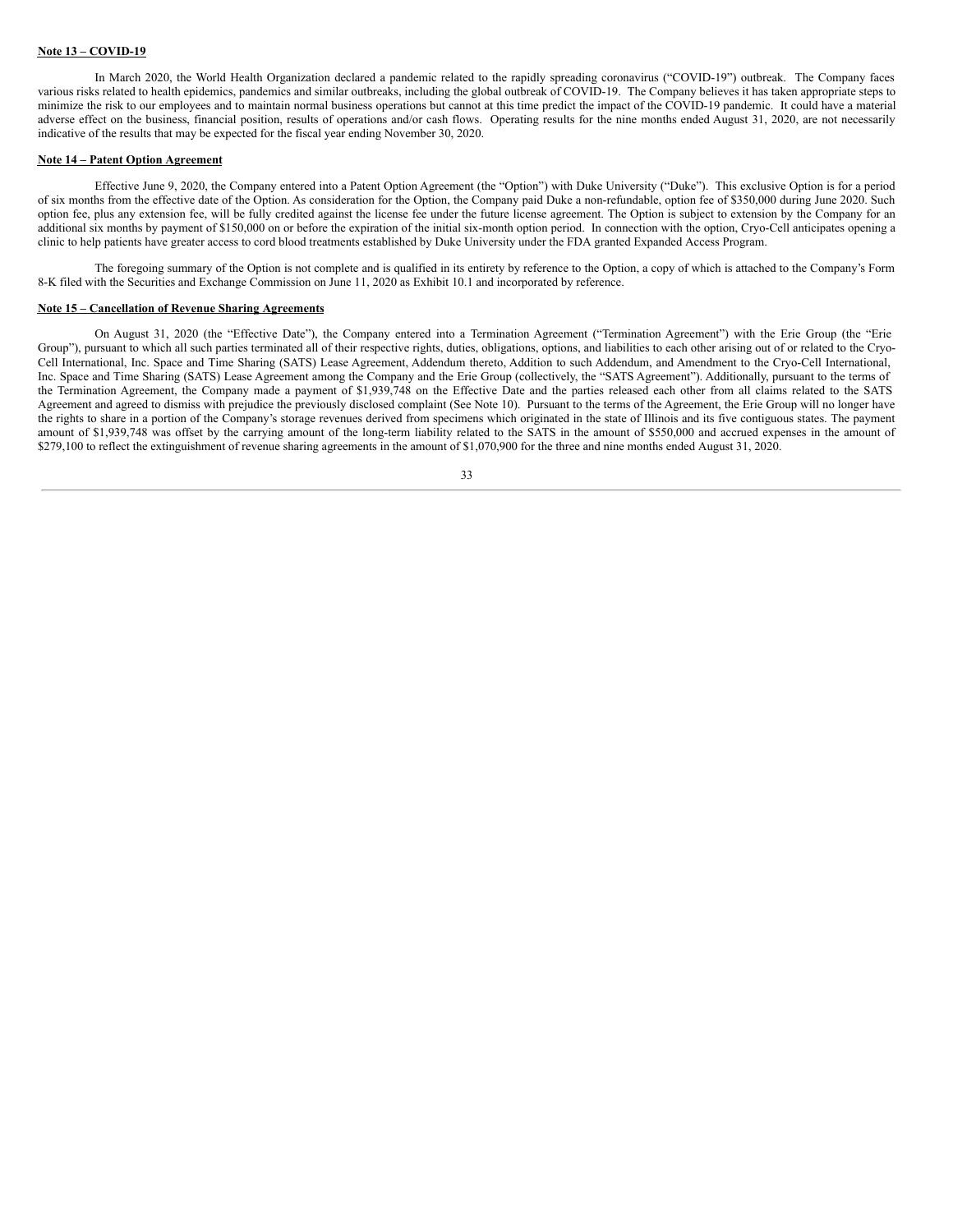### <span id="page-33-0"></span>**Item 2. Management's Discussion and Analysis of Financial Condition and Results of Operations.**

#### **Forward Looking Statements**

This Form 10-Q, press releases and certain information provided periodically in writing or orally by the Company's officers or its agents may contain statements which constitute "forward-looking statements". The terms "Cryo-Cell International, Inc.," "Cryo-Cell," "Company," "we," "our" and "us" refer to Cryo-Cell International, Inc. The words "expect," "anticipate," "believe," "goal," "strategy," "plan," "intend," "estimate" and similar expressions and variations thereof, if used, are intended to specifically identify forward-looking statements. Those statements appear in a number of places in this Form 10-Q and in other places, and include statements regarding the intent, belief or current expectations of the Company, its directors or its officers with respect to, among other things:

- (i) our future performance and operating results;
- (ii) our future operating plans;
- (iii) our liquidity and capital resources; and
- (iv) our financial condition, accounting policies and management judgments.

Investors and prospective investors are cautioned that any such forward-looking statements are not guarantees of future performance and involve risks and uncertainties, and that actual results may differ materially from those projected in the forward‑looking statements as a result of various factors. The factors that might cause such differences include:

- (i) any adverse effect or limitations caused by recent increases in government regulation of stem cell storage facilities;
- (ii) any increased competition in our business including increasing competition from public cord blood banks particularly in overseas markets but also in the U.S.;
- (iii) any decrease or slowdown in the number of people seeking to store umbilical cord blood stem cells or decrease in the number of people paying annual storage fees;
- (iv) any new services relating to other types of stem cells that have not yet been offered commercially, and there is no assurance that other stem cell services will be launched or will gain market acceptance;
- (v) any adverse impacts on revenue or operating margins due to the costs associated with increased growth in our business, including the possibility of unanticipated costs relating to the operation of our facility and costs relating to the commercial launch of new types of stem cells;
- (vi) any unique risks posed by our international activities, including but not limited to local business laws or practices that diminish our affiliates' ability to effectively compete in their local markets;
- (vii) any technological or medical breakthroughs that would render our business of stem cell preservation obsolete;
- (viii) any material failure or malfunction in our storage facilities; or any natural disaster or act of terrorism that adversely affects stored specimens;
- (ix) any adverse results to our prospects, financial condition or reputation arising from any material failure or compromise of our information systems;
- (x) the costs associated with defending or prosecuting litigation matters, particularly including litigation related to intellectual property, and any material adverse result from such matters;
- (xi) the success of our licensing agreements and their ability to provide us with royalty fees;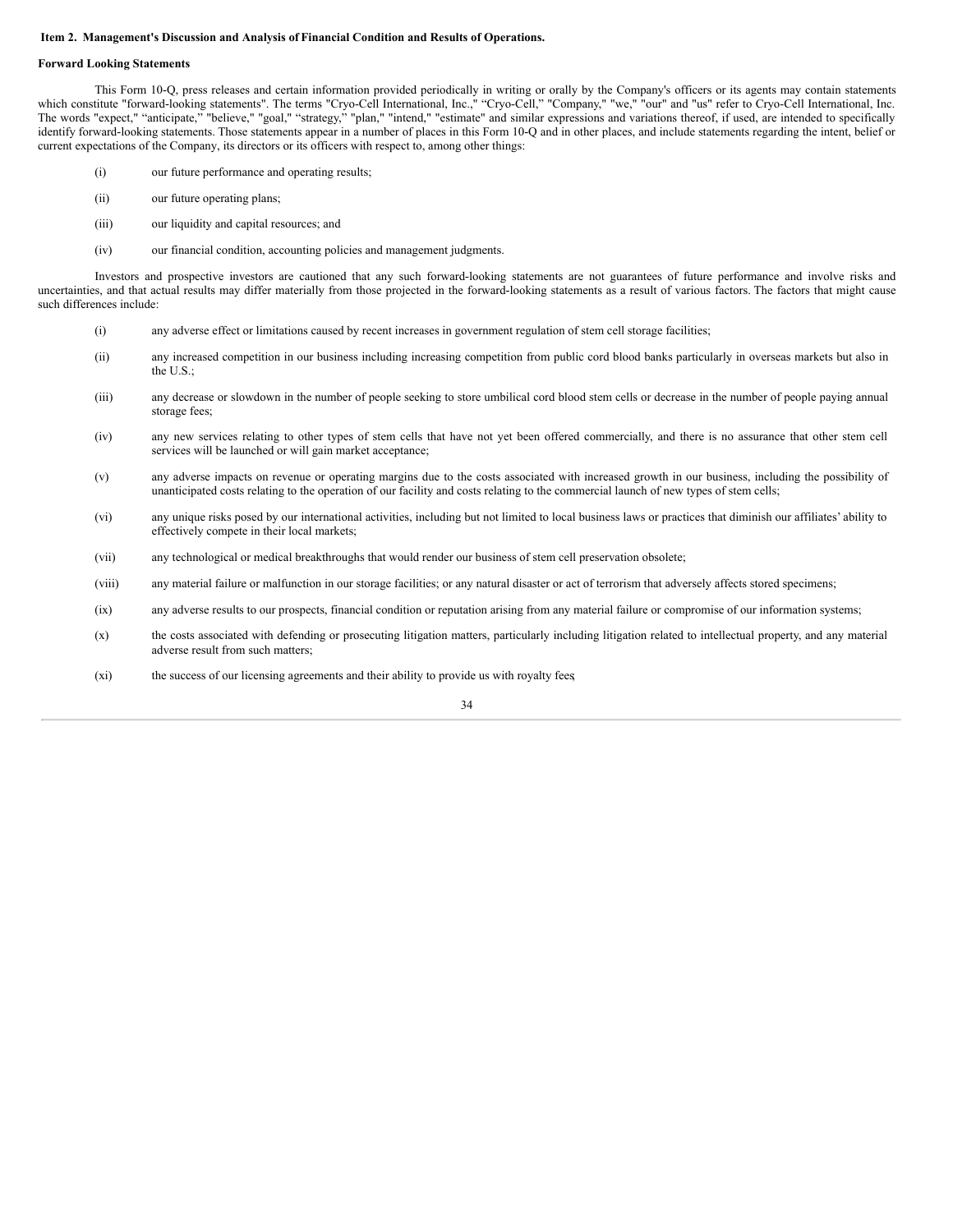- (xii) any difficulties and increased expense in enforcing our international licensing agreements;
- (xiii) any adverse performance by or relations with any of our licensees;
- (xiv) any inability to enter into new licensing arrangements including arrangements with non-refundable upfront fees;
- (xv) any inability to realize cost savings as a result of recent acquisitions;
- (xvi) any inability to realize a return on an investment;
- (xvii) any increased U.S. income tax expense as a result of inability to utilize or exhaustion of net operating losses;
- (xviii) any adverse impact on our revenues and operating margins as a result of discounting of our services in order to generate new business in tough economic times where consumers are selective with discretionary spending;
- (xix) the success of our global expansion initiatives;
- (xx) our actual future ownership stake in future therapies emerging from our collaborative research partnerships;
- (xxi) our ability to minimize our future costs related to R&D initiatives and collaborations and the success of such initiatives and collaborations
- (xxii) any inability to successfully identify and consummate strategic acquisitions;
- (xxiii) any inability to realize benefits from any strategic acquisitions;
- (xxiv) the Company's ability to realize a profit on the acquisition of PrepaCyte-CB;
- (xxv) the Company's ability to realize a profit on the acquisition of Cord:Use,
- (xxvi) the costs associated with proxy contests and its impact on our business,
- (xxvii) the impact of the COVID-19 pandemic on our sales, operations and supply chain and
- (xxviii) other factors many of which are beyond our control.

We undertake no obligation to publicly update or revise the forward-looking statements made in this Form 10-Q to reflect events or circumstances after the date of this Form 10‑Q or to reflect the occurrence of unanticipated events.

Readers are cautioned not to place undue reliance on these forward-looking statements, which reflect management's analysis only as of the date hereof. Cryo-Cell International, Inc. undertakes no obligation to publicly revise these forward-looking statements to reflect events or circumstances that arise after the date hereof. Readers should carefully review the risk factors described in other documents the Company files from time to time with the Securities and Exchange Commission, including the Annual Report on Form 10-K filed by the Company and any Current Reports on Form 8-K filed by the Company.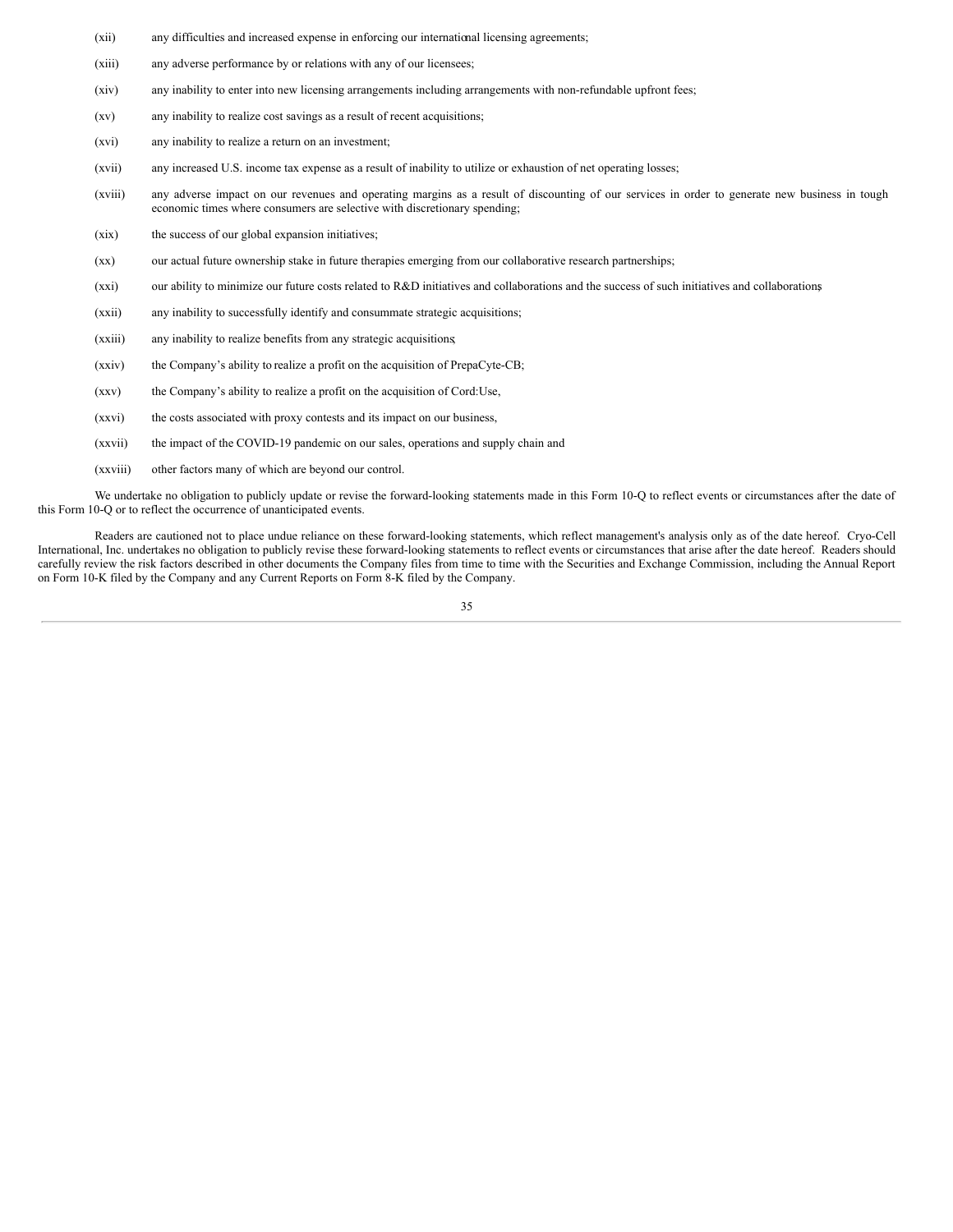#### **Overview**

The Company is engaged in cellular processing and cryogenic storage, with a current focus on the collection and preservation of umbilical cord blood stem cells for family use. The Company's principal sources of revenues are service fees for cord blood processing and preservation for new customers and recurring annual storage fees. Effective April 2016, the Company offers two pricing models, a standard plan and premium plan. The Company charges fees of \$1,675 for the standard plan and \$2,025 for the premium plan to new clients for the collection kit, processing, testing and return medical courier service, with discounts in the case of multiple children from the same family and in other circumstances. The Company charges an annual storage fee of \$175 for new clients that enroll in the standard and premium plans; storage fees for existing customers depend on the contracts with such customers. The Company continues to offer a one-time payment plan for 18 years of storage and a lifetime payment plan, pursuant to which the client is charged \$4,650 for the standard plan and \$5,000 for the premium plan and approximately \$5,800 for the standard plan and approximately \$6,100 for the premium plan, respectively, less discounts in the case of multiple children from the same family and in other circumstances. The one-time plan includes the collection kit, processing and testing, return medical courier service and 18 years of prepaid storage fees. The lifetime plan includes the collection kit, processing and testing, return medical courier service and prepaid storage fees for the life of the client. The Company also receives other income from licensing fees and royalties from global affiliates.

On June 11, 2018, Cryo-Cell completed its acquisition of substantially all of the assets (the "Cord Purchase") of Cord:Use Cord Blood Bank, Inc., a Florida corporation ("Cord:Use"), in accordance with the definitive Asset Purchase Agreement between Cryo-Cell and Cord:Use (the "Purchase Agreement"), including without limitation Cord:Use's inventory of public cord blood units existing as of the closing date (the "Public Cord Blood Inventory") and Cord:Use's shares of common stock of Tianhe Stem Cell Biotechnologies, Inc., an Illinois corporation (the "Tianhe Capital Stock"). Cord:Use was in the business of public and private cord blood and tissue, collection, processing, storage and banking. The aggregate consideration payable at closing under the Purchase Agreement was \$14,000,000, with \$10,500,000 paid in cash and the balance paid through the delivery to Seller of 465,426 shares of Cryo-Cell's common stock, par value \$0.01 per share ("Common Stock"), at \$7.52 per share. In addition, Cryo-Cell assumed certain limited liabilities incurred by Cord:Use in connection with its business that were unpaid as of the closing date and that directly relate to the services to be provided after closing by Cryo-Cell. Cryo-Cell also assumed certain of Cord:Use's contracts and the obligations arising therefrom after the closing. Additionally, Cord:Use is entitled to an earnout from Cryo-Cell's sale of the Public Cord Blood Inventory from and after closing. Each calendar year after the closing, Cryo-Cell is required to pay to Cord:Use 75% of all gross revenues, net of any returns, received from the sale of public cord blood inventory in excess of \$500,000. Such payments are to be made quarterly, within 30 days of the end of the last month of each calendar quarter, until the public cord blood inventory is exhausted. In addition, each calendar year after closing, until the public cord blood inventory is exhausted, for every \$500,000 of retained gross revenues, net of any returns, received and retained by Cryo-Cell in excess of the initial \$500,000 retained by Cryo-Cell during such year, Cryo-Cell is to deliver \$200,000 worth of Cryo-Cell Common stock to Cord:Use, up to an aggregate value of \$5,000,000. Cord:Use is also entitled to a portion of the gross profits generated, or deemed to have been generated, by Cryo-Cell from its ownership of the Tianhe Capital Stock.

During the nine months ended August 31, 2020, total revenue decreased 1% as compared to the same period in 2019. The Company reported net income of approximately \$2,425,000 or \$0.32 per basic common share for the nine months ended August  $31$ , 2020 compared to net income of \$1,446,000 or \$0.19 per basic common share for the nine months ended August 31, 2019. Net income for the nine months ended August 31, 2020 principally resulted from a 4% decrease in cost of sales, a 1% decrease in selling, general and administrative expenses, a 14% decrease in interest expense and a 73% decrease in the Contingent Consideration (described below) which were offset by a 1% decrease in revenue and the termination of a revenue sharing agreement. On August 31, 2020 (the "Effective Date"), the Company entered into a Termination Agreement ("Termination Agreement") with the Erie Group (the "Erie Group"), pursuant to which all such parties terminated all of their respective rights, duties, obligations, options, and liabilities to each other arising out of or related to the Cryo-Cell International, Inc. Space and Time Sharing (SATS) Lease Agreement, Addendum thereto, Addition to such Addendum, and Amendment to the Cryo-Cell International, Inc. Space and Time Sharing (SATS) Lease Agreement among the Company and the Erie Group (collectively, the "SATS Agreement"). Additionally, pursuant to the terms of the Termination Agreement, the Company made a payment of \$1,939,748 on the Effective Date and the parties released each other from all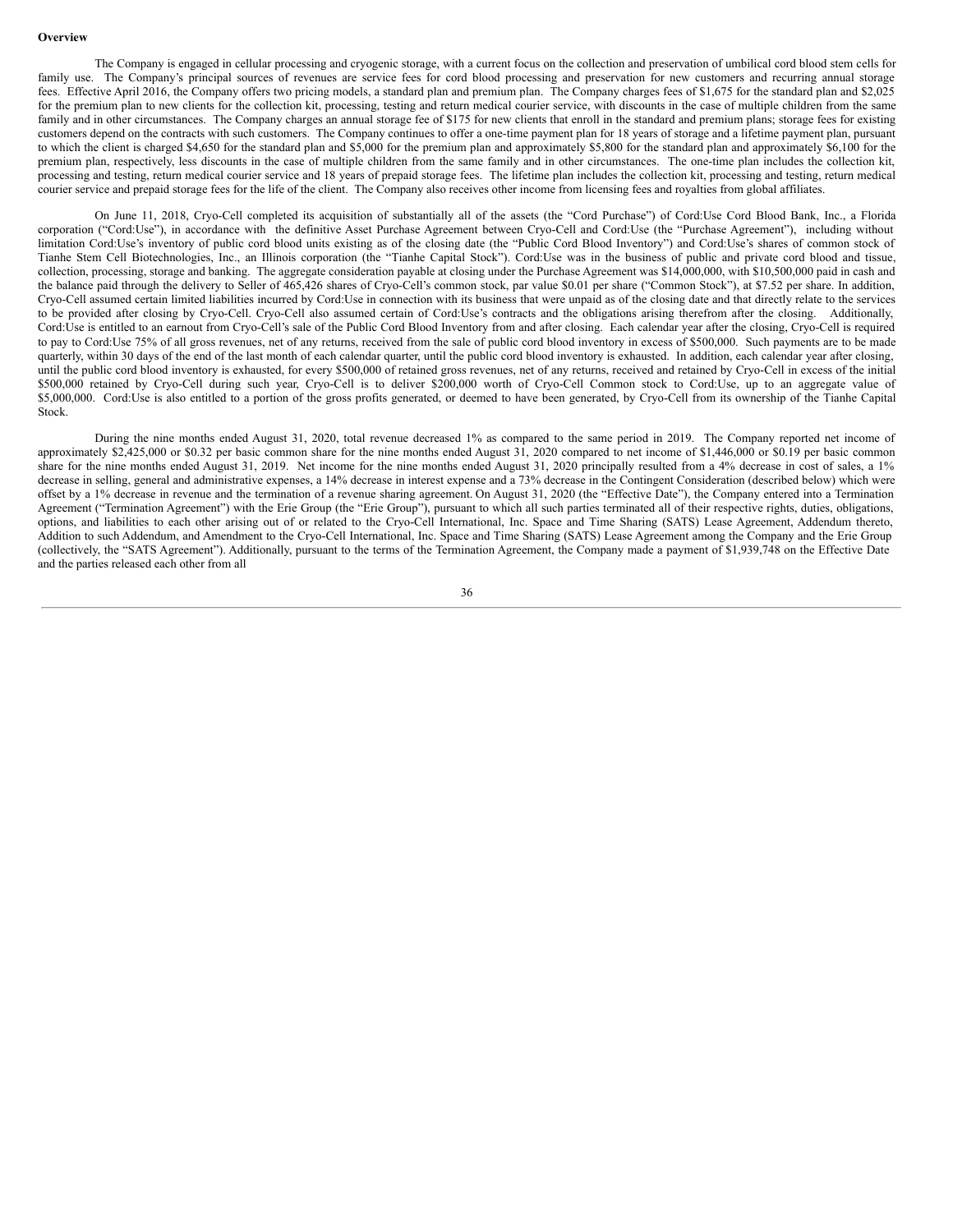claims related to the SATS Agreement and agreed to dismiss with prejudice the previouslydisclosed complaint (See Note 10). Pursuant to the terms ofthe Agreement, the Erie Group will no longer have the rights to share in a portion of the Company's storage revenues derived from specimens which originated in the state of Illinois and its five contiguous states. The payment amount of \$1,939,748 was offset by the carrying amount of the long-term liability related tothe SATS in the amount of \$550,000 and accrued expenses in the amount of \$279,100 to reflect the extinguishment of revenue sharing agreements in the amount of \$1,070,900 for the three and ninemonths ended August 31, 2020. Included in the net income for the nine months ended August 31, 2019 was an impairment charge of\$2,332,763. Due to changes in sales trends and estimated recoverability of cost capitalized into inventory, an impairment charge of \$2,332,763 was recognized during the second quarter of fiscal 2019 to reduce inventory from cost to net realizable value.

At August 31, 2020, the Company had cash and cash equivalents of \$8,107,608. The Company's cash increased approximately \$1,600,000 during the first nine months of fiscal 2020. Cash provided by operations was approximately \$5,490,000 and cash provided due to the liquidation of marketable securities was \$708,087 (see Note 1), which were offset by approximately \$52,000 used for the purchase of property and equipment, \$350,000 paid to Duke as part of the Patent Option Agreement (see Note 14), \$1,900,000 toward the termination of a revenue sharing agreement (see Note 15) and approximately \$2,325,000 used to repay the note payable.

The Company faces various risks related to health epidemics, pandemics and similar outbreaks, including the global outbreak of COVID-19. The Company believes it has taken appropriate steps to minimize the risk to our employees and to maintain normal business operations but cannot at this time predict the impact of the COVID-19 pandemic. It could have a material adverse effect on the business, financial position, results of operations and/or cash flows. Operating results for the nine months ended August 31, 2020, are not necessarily indicative of the results that may be expected for the fiscal year ending November 30, 2020.

Consistent with its fiduciary duties, the board of directors and management has reviewed and will continue to review strategic options and opportunities for the Company, in order to maximize shareholder value. These options may include, but are not limited to, strategic mergers or acquisitions, investments in other public and/or private companies, repurchases of RSA interests, a deregistration of the Company's common stock under the Securities Exchange Act of 1934 or a going-private transaction. These options may or may not be related to the Company's current business. In order to undertake any of the aforementioned activities, the Company may take on substantial debt or equity capital which could increase the risk of investment in the Company.

### Results of Operations - Nine Month Period Ended August 31, 2020 Compared to the Nine Month Period Ended August 31, 2019

*Revenue.* Revenue for the nine months ended August 31, 2020 was \$23,606,976 as compared to \$23,846,357 for the same period in 2019. The decrease in revenue was primarily attributable to a 1% decrease in processing and storage fees.

*Processing and Storage Fees.* Processing and storage fee revenue is attributable to a 9% increase in recurring annual storage fee revenue offset by an 8% decrease in the number of new domestic cord blood specimens processed in the first nine months of fiscal 2020 versus the same period in 2019.

*Product Revenue*. For the nine months ended August 31, 2020, revenue from the product sales was \$200,507 compared to \$70,795 for the nine months ended August 31, 2019.

Public Cord Blood Banking Revenue. For the nine months ended August 31, 2020, revenue from the public cord blood banking sales was \$484,547 compared to \$529,041 for the nine months ended August 31, 2019.

*Licensee Income.*Licensee income for the nine months ended August 31, 2020 was \$629,702 as compared to \$625,001 for the 2019 period. Licensee and royalty income for the nine months ended August 31, 2020 and August 31, 2019 consists of royalty income earned on the processing and storage of specimens in India where the Company has a definitive License and Royalty Agreement.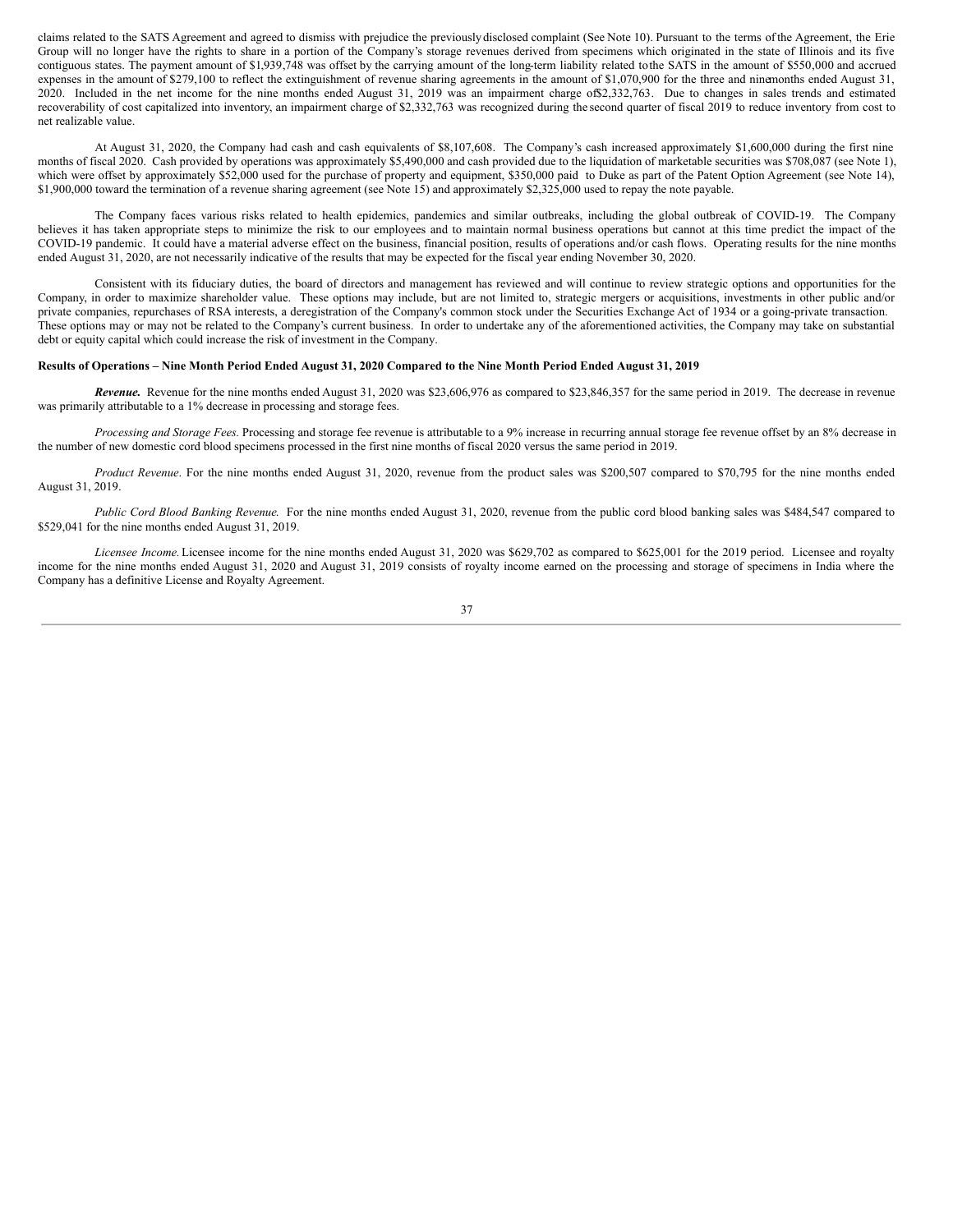Per the License and Royalty Agreement with LifeCell, there is a \$1,000,000 cap on the amount of royalty due to the Company per year and a \$10,000,000 cap on the amount of royalties due to the Company for the term of the License and Royalty Agreement. Since inception of the License and Royalty Agreement, the Company has recorded approximately \$10,000,000 in royalty income due under the terms of the License and Royalty Agreement, of which, LifeCell has paid the Company approximately \$8,650,000 as of August 31, 2020. The balance of approximately \$1,350,000 is reflected as Accounts Receivable on the accompanying consolidated balance sheets. As of August 31, 2020, the Company has recognized all of the licensee income due under the License and Royalty Agreement with LifeCell.

Cost of Sales. Cost of sales for the nine months ended August 31, 2020 was \$7,344,011 as compared to \$7,683,853 for the same period in 2019, representing a 4% decrease. Cost of sales includes wages and supplies associated with process enhancements to the existing production procedures and quality systems in the processing of cord blood specimens at the Company's facility in Oldsmar, Florida and depreciation expense of approximately \$155,000 and \$145,000 for the nine months ended August 31, 2020 and 2019, respectively. Cost of Sales also includes \$128,153 and \$189,806 for the nine months ended August 31, 2020 and August 31, 2019, respectively, related to the costs associated with production of the PrepaCyte®-CB processing and storage system. Also included in Cost of Sales is \$1,283,203 and \$996,259 for the nine months ended August 31, 2020 and August 31, 2019, respectively, related to the public banks. The decrease in cost of sales for the nine months ended August 31, 2020 versus August 31, 2019 is due to the decrease in the number of new domestic cord blood specimens processed during the nine months ended August 31, 2020 versus August 31, 2019 which is offset by the increase in costs due to the public cord blood bank.

*Selling, General and Administrative Expenses.* Selling, general and administrative expenses for the nine months ended August 31, 2020 were \$10,804,404 as compared to \$10,949,831 for the 2019 period representing a 1% decrease. These expenses are primarily comprised of selling and marketing expenses, salaries and wages for personnel and professional fees.

*Research, Development and Related Engineering Expenses.* Research, development and related engineering expenses for the nine months ended August 31, 2020 were \$16,791 as compared to \$13,281 for the 2019 period.

*Depreciation and Amortization*. Depreciation and amortization (not included in Cost of Sales) for the nine months ended August 31, 2020 was \$130,034 compared to \$159,600 for the 2019 period.

*Change in the Fair Value of Contingent Consideration.* Change in the fair value of the contingent consideration for the nine months ended August 31, 2020 was \$169,741 compared to \$636,278 for the 2019 period. The contingent consideration is the earnout that Cord:Use is entitled to from the Company's sale of the public cord blood inventory from and after closing, described above. The contingent consideration was remeasured to fair value as of August 31, 2020. The estimated fair value of the contingent earnout was determined using a Monte Carlo analysis examining the frequency and mean value of the resulting earnout payments. The resulting value captures the risk associated with the form of the payout structure. The risk-neutral method is applied, resulting in a value that captures the risk associated with the form of the payout structure and the projection risk. The carrying amount of the liability may fluctuate significantly and actual amounts paid may be materially different from the estimated value of the liability.

*Impairment of Public Inventory.* The impairment of public inventory for the nine months ended August 31, 2020 was \$0 compared to \$2,332,763 for the 2019 period. Due to changes in sales trends and estimated recoverability of cost capitalized into inventory, an impairment charge of \$2,332,763 was recognized during the nine months ended August 31, 2019 to reduce inventory from cost to net realizable value.

*Interest Expense*. Interest expense during the nine months ended August 31, 2020, was \$1,069,345 compared to \$1,245,154 during the comparable period in 2019, of which, \$321,957 and \$609,832, respectively, related to the credit and subordination agreements with Texas Capital Bank, National Association as described in Note 6. The remaining interest expense is comprised of amounts due to the parties to the Company's revenue sharing agreements based on the Company's storage revenue collected.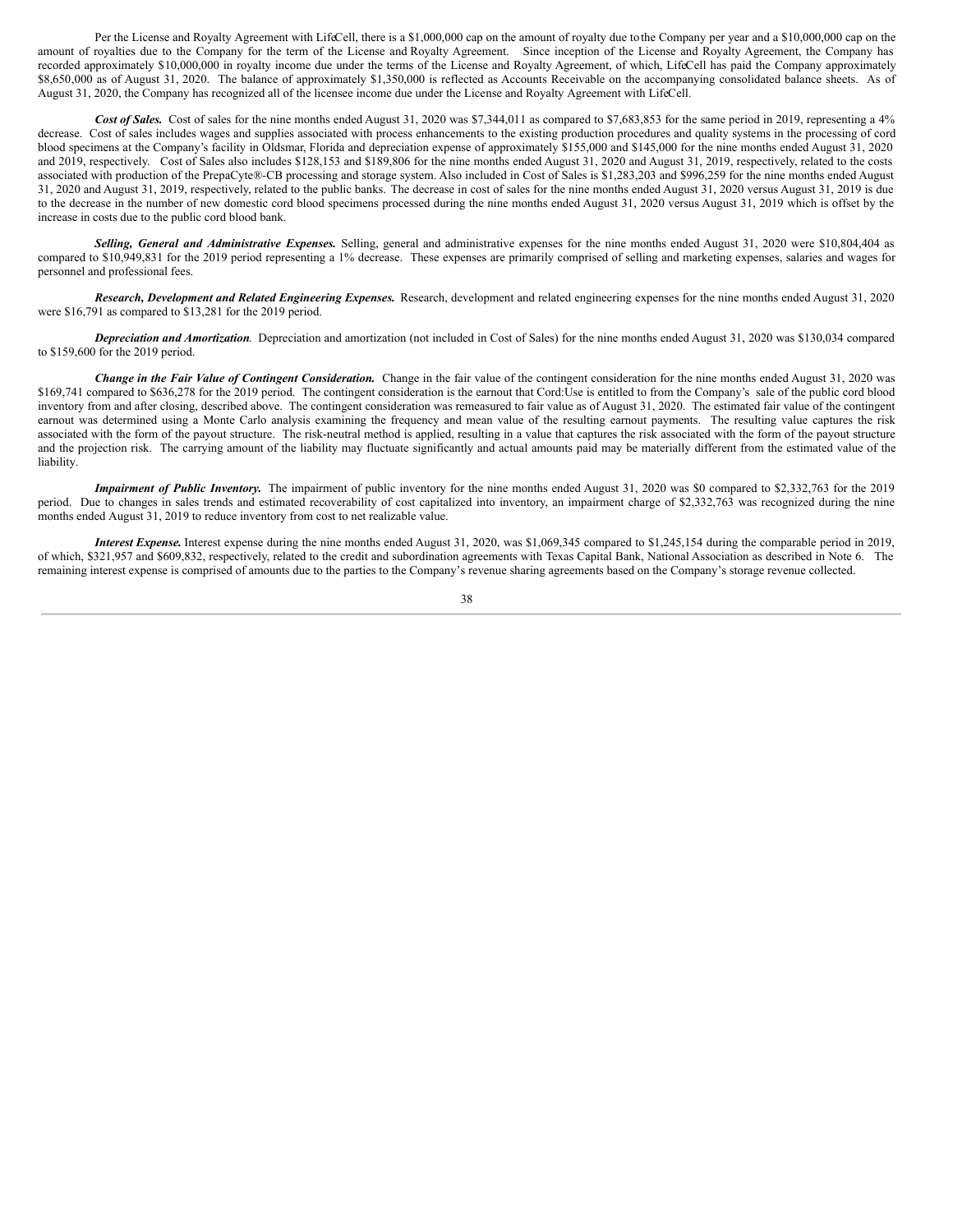*Extinguishment of Revenue Sharing Agreement.* On August 31, 2020, the Company entered into a Termination Agreement with the Erie Group pursuant to which all such parties terminated all of their respective rights, duties, obligations, options, and liabilities to each other arising out of or related to the Cryo-Cell International, Inc. Space and Time Sharing (SATS) Lease Agreement , Addendum thereto, Addition to such Addendum, and Amendment to the Cryo-Cell International, Inc. Space and Time Sharing (SATS) Lease Agreement among the Company and the Erie Group (collectively, the "SATS Agreement"). Additionally, pursuant to the terms o f the Termination Agreement, the Company made a payment of \$1,939,748 on the Effective Date and the parties released each other from all claims related to the SATS Agreement and agreed to dismiss with prejudice the previously disclosed complaint (See Note 10). Pursuant to the terms of the Agreement, the Erie Group will no longer have the rights to share in a portion of the Company's storage revenues derived from specimens which originated in the state of Illinois and its five contiguous states. The payment amount of \$1,939,748 was offset by the carrying amount of the long-term liability related tothe SATS in the amount of \$550,000 and accrued expenses in the amount of \$279,100 to reflect the extinguishment of revenue sharing agreements in the amount of \$1,070,900 for the nine months ended August 31, 2020.

*Income Taxes*. U.S. income tax expense for the nine months ended August 31, 2020 was \$715,858 compared to \$586,764 for the nine months ended August 31, 2019.

Deferred tax assets and liabilities are measured using enacted tax rates expected to be recovered or settled. The ultimate realization of our deferred tax assets depends upon generating sufficient future taxable income prior to the expiration of the tax attributes. In assessing the need for a valuation allowance, we must project future levels of taxable income. This assessment requires significant judgment. We examine the evidence related to the recent history of tax losses, the economic conditions in which we operate and our forecasts and projections to make that determination.

The Company records foreign income taxes withheld from installment payments of non-refundable up-front license fees and royalty income earned on the processing and storage of cord blood stem cell specimens in geographic areas where the Company has license agreements. The Company recorded \$68,102 and \$67,594 for the nine months ended August 31, 2020 and 2019, respectively, of foreign income tax expense which is included in income tax expense in the accompanying consolidated statements of comprehensive income.

### Results of Operations - Three Month Period Ended August 31, 2020 Compared to the Three-Month Period Ended August 31, 2019

*Revenue.* Revenue for the three months ended August 31, 2020 was \$8,114,358 as compared to \$8,223,393 for the same period in 2019, a decrease of 1%.

*Processing and Storage Fees.* For the three months ended August 31, 2020, processing and storage fees revenue was \$7,486,858 compared to \$7,606,624 for the three months ended August 31, 2019. The decrease in processing and storage fee revenue is attributable to a 9% increase in recurring annual storage fee revenue.

*Product Revenue*. For the three months ended August 31, 2020, revenue from the product sales was \$82,800 compared to \$33,035 for the three months ended August 31, 2019.

*Public Cord Blood Banking Revenue*. For the three months ended August 31, 2020, revenue from the public cord blood banking sales was \$116,826 compared to \$160,561 for the three months ended August 31, 2019.

*Licensee Income.*Licensee income for the three months ended August 31, 2020, was \$427,874 as compared to \$423,173 for the 2019 quarter. Licensee income for the three months ended August 31, 2020 and August 31, 2019 consisted of royalty income earned on the processing and storage of cord blood stem cell specimens in India where the Company has a definitive License and Royalty Agreement.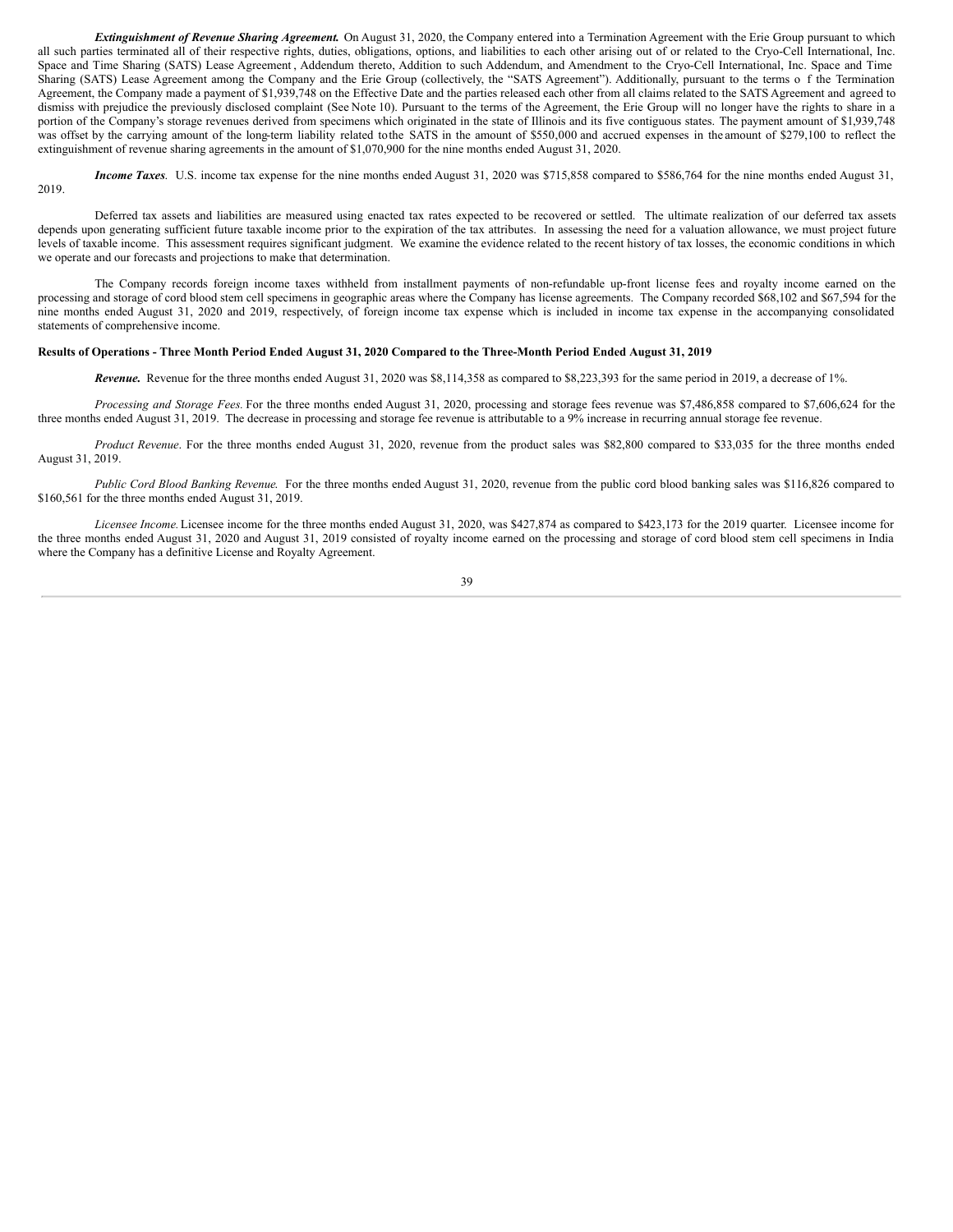Per the License and Royalty Agreement with Lifecell, there is a \$1,000,000 cap on the amount of royalty due tothe Company per year and a \$10,000,000 cap on the amount of royalties due to the Company for the term of the License and Royalty Agreement. Since inception of the License and Royalty Agreement, the Company has recorded approximately \$10,000,000 in royalty income due under the terms of the License and Royalty Agreement, of which, Lifecell has paid the Company approximately \$8,650,000 as of August 31, 2020. The balance of approximately \$1,350,000 is reflected as Accounts Receivable on the accompanying consolidated balance sheets. As of August 31, 2020, the Company has recognized all of the licensee income due under the License and Royalty Agreement with Lifecell.

*Cost of Sales.* Cost of sales for the three months ended August 31, 2020 was \$2,360,324 as compared to \$2,589,335 for the same period in 2019, representing a 9% decrease. Cost of sales includes wages and supplies associated with process enhancements to the existing production procedures and quality systems in the processing of cord blood specimens at the Company's facility in Oldsmar, Florida and depreciation expense of approximately \$51,000 and \$49,000 for the three months ended August 31, 2020 and 2019, respectively. Also, included in cost of sales is \$55,021 and \$25,180 related to the costs associated with production of the Prepacyte®-CB processing and storage system for the three months ended August 31, 2020 and August 31, 2019, respectively. Public cord blood banking costs included in cost of sales for the three months ended August 31, 2020 and 2019, are \$394,162 and \$323,888, respectively. The decrease in cost of sales for the three months ended August 31, 2020 versus August 31, 2019 is due to the decrease in the number of new domestic cord blood specimens processed during the three months ended August 31, 2020 versus August 31, 2019 which is offset by the increase in costs due to the public cord blood bank.

*Selling, General and Administrative Expenses.* Selling, general and administrative expenses for the three months ended August 31, 2020 were \$3,375,807 as compared to \$3,556,602 for the 2019 period, representing a 5% decrease. Selling, general and administrative expenses is primarily comprised of expenses for selling and marketing expenses, salaries and wages for personnel and professional fees.

*Research, Development and Related Engineering Expenses.* Research, development and related engineering expenses for the three months ended August 31, 2020 were \$1,248 as compared to \$2,440 for the 2019 period.

*Depreciation and Amortization*. Depreciation and amortization (not included in Cost of Sales) for the three months ended August 31, 2020 was \$42,510 compared to \$47,286 for the 2019 period.

*Change in the Fair Value of Contingent Consideration.* Change in the fair value of the contingent consideration for the three months ended August 31, 2020 was (\$145,752) compared to \$34,649 for the 2019 period. The contingent consideration is the earnout that Cord:Use is entitled to from the Company's sale of the public cord blood inventory from and after closing, described above. The contingent consideration was remeasured to fair value as of August 31, 2020. The estimated fair value of the contingent earnout was determined using a Monte Carlo analysis examining the frequency and mean value of the resulting earnout payments. The resulting value captures the risk associated with the form of the payout structure. The risk-neutral method is applied, resulting in a value that captures the risk associated with the form of the payout structure and the projection risk. The carrying amount of the liability may fluctuate significantly and actual amounts paid may be materially different from the estimated value of the liability.

*Interest Expense.* Interest expense during the three months ended August 31, 2020, was \$338,675 compared to \$413,942 during the comparable quarter in 2019. Interest expense for the three months ended August 31, 2020 and August 31, 2019 consists of \$87,753 and \$190,148, respectively, related to the credit and subordination agreements with Texas Capital Bank, National Association as described in Note 6. The remaining interest expense is comprised of amounts due to the parties to the Company's revenue sharing agreements based on the Company's storage revenue collected.

*Extinguishment of Revenue Sharing Agreement.* On August 31, 2020, the Company entered into a Termination Agreement with the Erie Group pursuant to which all such parties terminated all of their respective rights, duties, obligations, options, and liabilities to each other arising out of or related to the Cryo-Cell International, Inc. Space and Time Sharing (SATS) Lease Agreement, Addendum thereto, Addition to such Addendum, and Amendment to the Cryo-Cell International, Inc. Space and Time Sharing (SATS) Lease Agreement among the Company and the Erie Group (collectively, the "SATS Agreement"). Additionally, pursuant to the terms of the Termination Agreement, the Company made a payment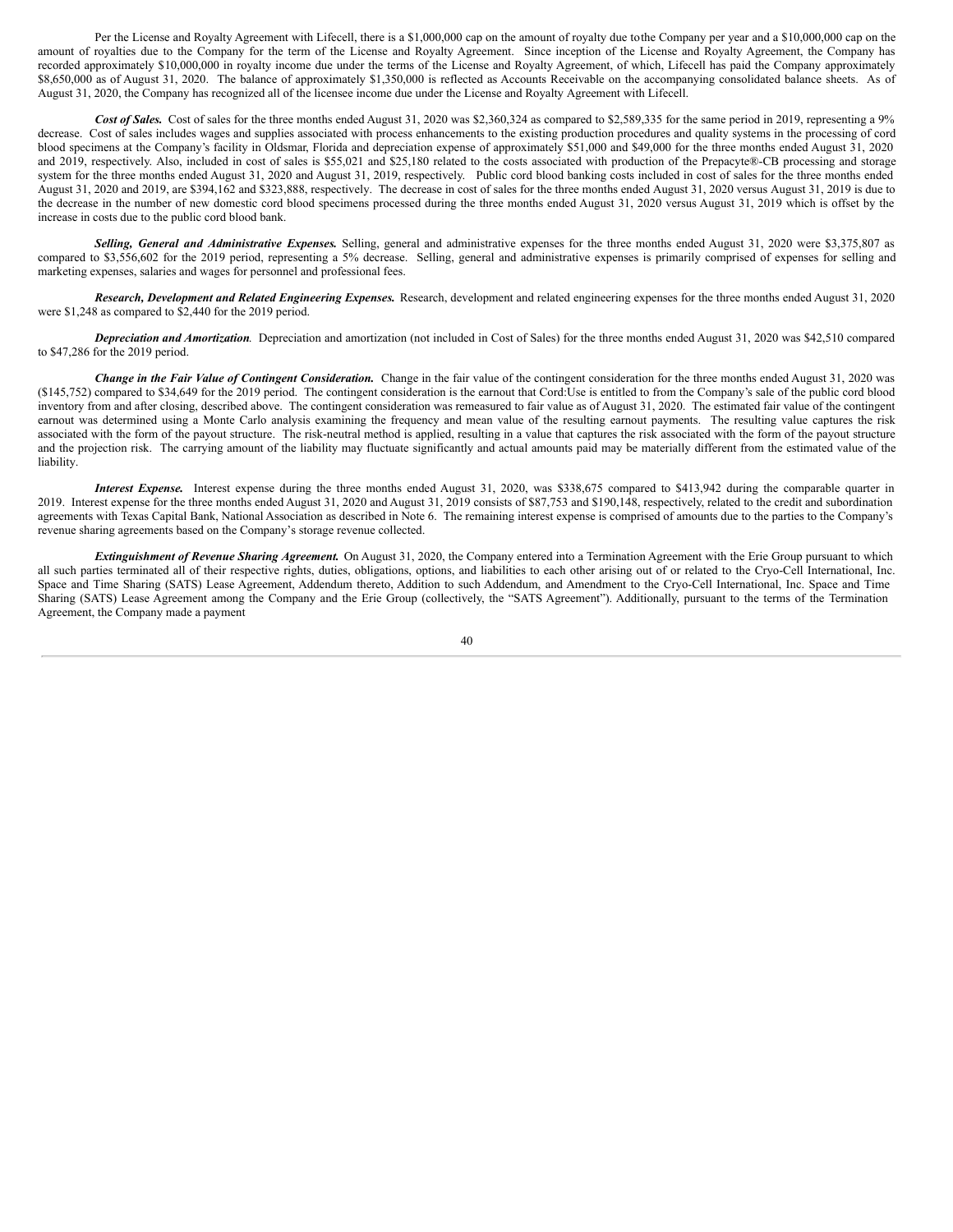of \$1,939,748 on the Effective Date and the parties released each other from all claims related to the SATS Agreement and agreed to dismiss with prejudice the previously disclosed complaint (See Note 10). Pursuant to the terms of the Agreement, the Erie Group will no longer have the rights to share in a portion of the Company's storage revenues derived from specimens which originated in the state of Illinois and its five contiguous states. The payment amount of \$1,939,748 was offset by the carrying amount of the longterm liability related to the SATS in the amount of \$550,000 and accrued expenses in the amount of \$279,100 to reflect the extinguishment of revenue sharing agreements in the amount of \$1,070,900 for the three months ended August 31, 2020.

*Income Taxes*. U.S. income tax expense for the three months ended August 31, 2020 and August 31, 2019 was \$105,296 and \$452,982, respectively.

Deferred tax assets and liabilities are measured using enacted tax rates expected to be recovered or settled. The ultimate realization of our deferred tax assets depends upon generating sufficient future taxable income prior to the expiration of the tax attributes. In assessing the need for a valuation allowance, we must project future levels of taxable income. This assessment requires significant judgment. We examine the evidence related to the recent history of tax losses, the economic conditions in which we operate and our forecasts and projections to make that determination.

The Company records foreign income taxes withheld from installment payments of non-refundable up-front license fees and royalty income earned on the processing and storage of cord blood stem cell specimens in geographic areas where the Company has license agreements. The Company recorded \$46,274 and \$45,766 for the three months ended August 31, 2020 and 2019, respectively, of foreign income tax expense, which is included in income tax expense in the accompanying consolidated statements of comprehensive income.

### **Liquidity and Capital Resources**

On May 20, 2016, the Company entered into a Credit Agreement ("Agreement") with Texas Capital Bank, National Association ("TCB") for a term loan of \$8.0 million in senior credit facilities. The proceeds of the term loan were used by the Company to fund repurchases of the Company's common stock. Subject to the terms of the Agreement, on May 20, 2016, TCB advanced the Company \$100.00. On July 1, 2016, TCB advanced the remaining principal amount of \$7,999,900 per a promissory note dated May 20, 2016 between the Company and TCB.

On August 26, 2016, the Company entered into a First Amendment to Credit Agreement with TCB. Pursuant to terms of the First Amendment to Credit Agreement, on August 26, 2016, TCB made an additional advance to the Company in principal amount of \$2,133,433 per an Amended and Restated Promissory Note dated August 26, 2016 between the Company and TCB. The additional proceeds of the term loan were used by the Company to fund the extinguishment of revenue sharing agreements.

On June 11, 2018, the Company entered into a Second Amendment to Credit Agreement with TCB. Pursuant to the terms of the Second Amendment to Credit Agreement, TCB made an additional advance to the Company in principal amount of \$9,000,000 per an Amended and Restated Promissory Note dated June 11, 2018 between the Company and TCB in the principal amount of \$15,500,000. The proceeds were used to finance a portion of the purchase price of the Cord:Use Purchase.

Prior to the loans, the Company's principal source of cash has been from sales of its umbilical cord blood program to customers and royalties from licensees.

At August 31, 2020, the Company had cash and cash equivalents of \$8,107,608 as compared to \$6,541,037 at November 30, 2019. The increase in cash and cash equivalents during the nine months ended August 31, 2020 was primarily attributable to the following:

Net cash provided by operating activities for the nine months ended August 31, 2020 was \$5,489,878, which was attributable to the Company's operating activities.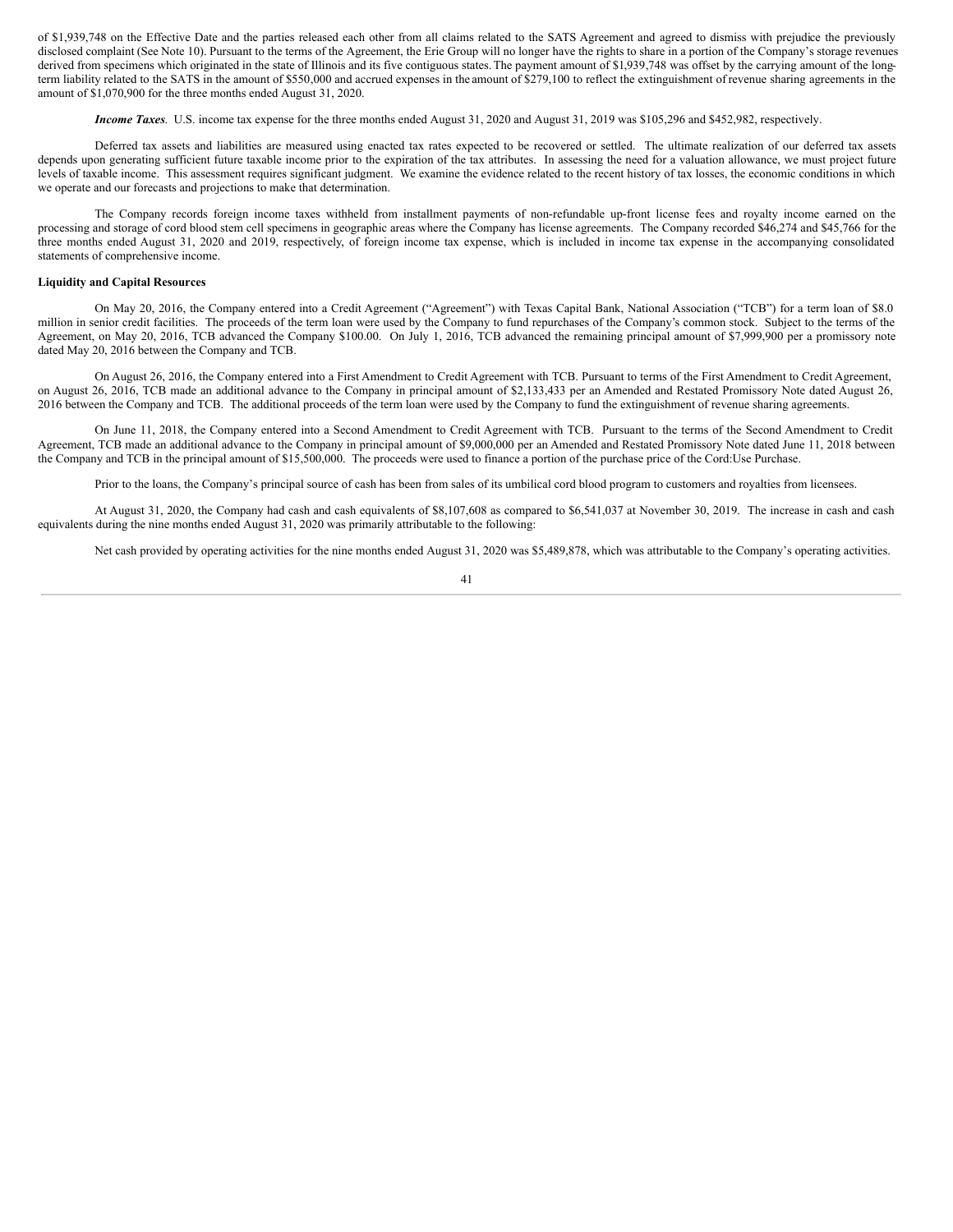Net cash provided by operating activities for the nine months ended August 31, 2019 was \$5,170,392, which was attributable to the Company's operating activities and an increase in the Company's new clients choosing the prepaid storage plans versus the annual storage fee plan.

Net cash provided by investing activities for the nine months ended August 31, 2020 was \$305,691 which was attributable to cash received due to the liquidation of marketable securities in the amount of \$708,087, offset by \$52,396 used to purchase property and equipment and \$350,000 used as part of the Patent Option Agreement with Duke (See Note 14).

Net cash used in investing activities for the nine months ended August 31, 2019 was \$507,339 which was primarily attributable to cash used to purchase property and equipment.

Net cash used in financing activities for the nine months ended August 31, 2020 was \$4,228,998, which was primarily attributable to the payments of \$2,324,998 to repay the note payable described above, \$1,900,000 used to terminate a revenue sharing agreement (See Note 15), and \$45,000 used to pay the Cord:Use earnout (See Note 1) which are offset by the receipt of \$41,000 from the exercise of stock options.

Net cash used in financing activities for the nine months ended August 31, 2019 was \$3,364,297, which was primarily attributable to the payments of \$3,324,997 to repay the note payable described above, \$45,000 used to pay the Cord:Use earnout offset by the receipt of \$5,700 from the exercise of stock options.

The Company does not have a line of credit.

The Company anticipates making discretionary capital expenditures of approximately \$500,000 over the next twelve months for software enhancements and purchases of property and equipment. The Company anticipates funding future property and equipment purchases with cash-on-hand and cash flows from future operations.

The Company anticipates that its cash and cash equivalents, marketable securities and cash flows from future operations will be sufficient to fund its known cash needs for at least the next 12 months. Cash flows from operations will depend primarily upon increasing revenues from sales of its umbilical cord blood and cord tissue cellular storage services and managing discretionary expenses. If expected increases in revenues are not realized, or if expenses are higher than anticipated, the Company may be required to reduce or defer cash expenditures or otherwise manage its cash resources during the next 12 months so that they are sufficient to meet the Company's cash needs for that period. In addition, the Company may consider seeking equity or debt financing if deemed appropriate for its plan of operations, and if such financing can be obtained on acceptable terms. There is no assurance that any reductions in expenditures, if necessary, will not have an adverse effect on the Company's business operations, including sales activities and the development of new services and technology.

### **Critical Accounting Policies**

This discussion and analysis of our financial condition and results of operations is based on our consolidated financial statements, which have been prepared in accordance with U.S. generally accepted accounting principles. The preparation of these financial statements requires us to make judgments, estimates, and assumptions that affect the reported amounts of assets, liabilities, revenues, expenses and disclosures of contingent assets and liabilities. For a full discussion of our accounting policies please refer to Note 1 to the Consolidated Financial Statements included in our 2019 Annual Report on Form 10-K filed with the SEC on February 28, 2020. Our most critical accounting policies and estimates include: recognition of revenue and the related allowance for doubtful accounts, stock-based compensation, income taxes and license and revenue sharing agreements. We continually evaluate our judgments, estimates and assumptions. We base our estimates on the terms of underlying agreements, historical experience and other factors that we believe are reasonable based on the circumstances, the results of which form our management's basis for making judgments about the carrying value of assets and liabilities that are not readily apparent from other sources. Actual results may differ from these estimates. There have been changes to our critical accounting policies and estimates from the information provided in Item 7, Management's Discussion and Analysis of Financial Condition and Results of Operations included in our 2019 Annual Report on Form 10-K. Please refer to Note 1 to the Consolidated Financial Statements.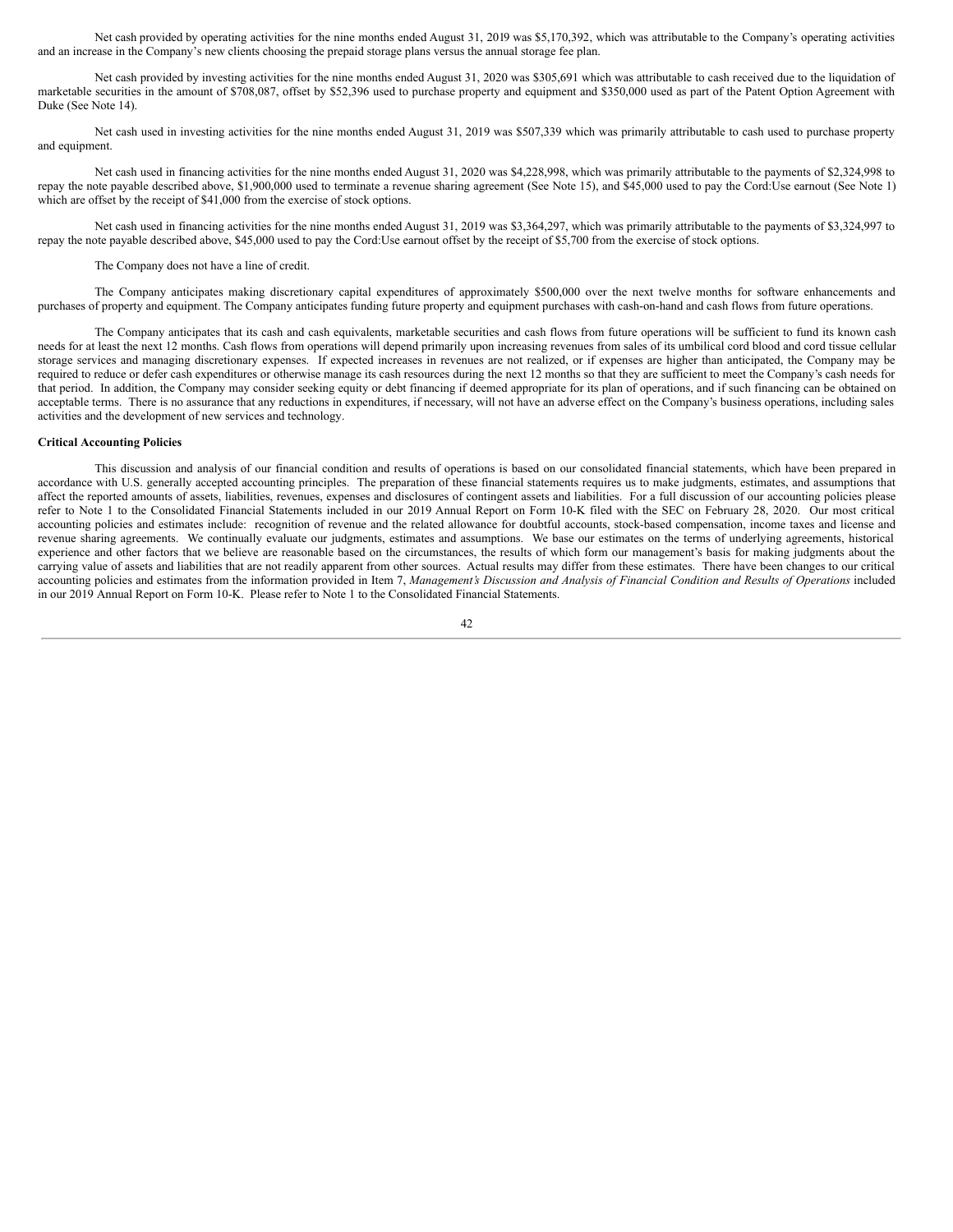#### See Note 1 to the Consolidated Financial Statements.

#### **Off-Balance Sheet Arrangements**

The Company has no off-balance sheet arrangements that have or are reasonable likely to have a current or future effect on its financial condition, changes in financial condition, revenues or expenses, results of operations, liquidity, capital expenditures or capital resources that is material to investors.

#### <span id="page-42-0"></span>**Item 3. Quantitative and Qualitative Disclosures About Market Risk.**

Not applicable.

#### <span id="page-42-1"></span>**Item 4. Controls and Procedures**

#### **Evaluation of Disclosure Controls and Procedures**

Based on their most recent review, as of the end of the period covered by this report, the Company's principal executive officer and principal financial officer have concluded that the Company's disclosure controls and procedures are effective, and that information required to be disclosed by the Company in the reports that it files or submits under the Securities Exchange Act of 1934, as amended, is accumulated and communicated to the Company's management, including its principal executive officer and principal financial officer, as appropriate to allow timely decisions regarding required disclosure and are effective to ensure that such information is recorded, processed, summarized and reported within the time periods specified in the SEC's rules and forms.

### **Changes in Internal Control Over Financial Reporting**

There were no other changes in the Company's internal controls over financial reporting during the nine months ended August 31, 2020 that have materially affected, or are reasonably likely to materially affect, the Company's internal control over financial reporting.

#### **Limitations on the Effectiveness of Controls**

Our management, including our Co-CEOs and CFO, does not expect that our disclosure controls and internal controls will prevent all error and all fraud. A control system, no matter how well conceived and operated, can provide only reasonable, not absolute, assurance that the objectives of the control system are met. Further, the design of a control system must reflect the fact that there are resource constraints, and the benefits of controls must be considered relative to their costs. Because of the inherent limitations in all control systems, no evaluation of controls can provide absolute assurance that all control issues and instances of fraud, if any, within the Company have been detected. These inherent limitations include the realities that judgments in decision-making can be faulty, and that breakdowns can occur because of simple error or mistake. Additionally, controls can be circumvented by the individual acts of some persons, by collusion of two or more people, or by management or board override of the control.

The design of any system of controls also is based in part upon certain assumptions about the likelihood of future events, and there can be no assurance that any design will succeed in achieving its stated goals under all potential future conditions; over time, control may become inadequate because of changes in conditions, or the degree of compliance with the policies or procedures may deteriorate. Because of the inherent limitations in a cost-effective control system, misstatements due to error or fraud may occur and not be detected.

### **CEO and CFO Certifications**

Appearing as exhibits 31.1, 31.2 and 31.3 to this report there are Certifications of the Co-CEOs and the CFO. The Certifications are required in accordance with Section 302 of the Sarbanes-Oxley Act of 2002 (the Section 302 Certifications). This Item of this report is the information concerning the evaluation referred to in the Section 302 Certifications and this information should be read in conjunction with the Section 302 Certifications for a more complete understanding of the topics presented.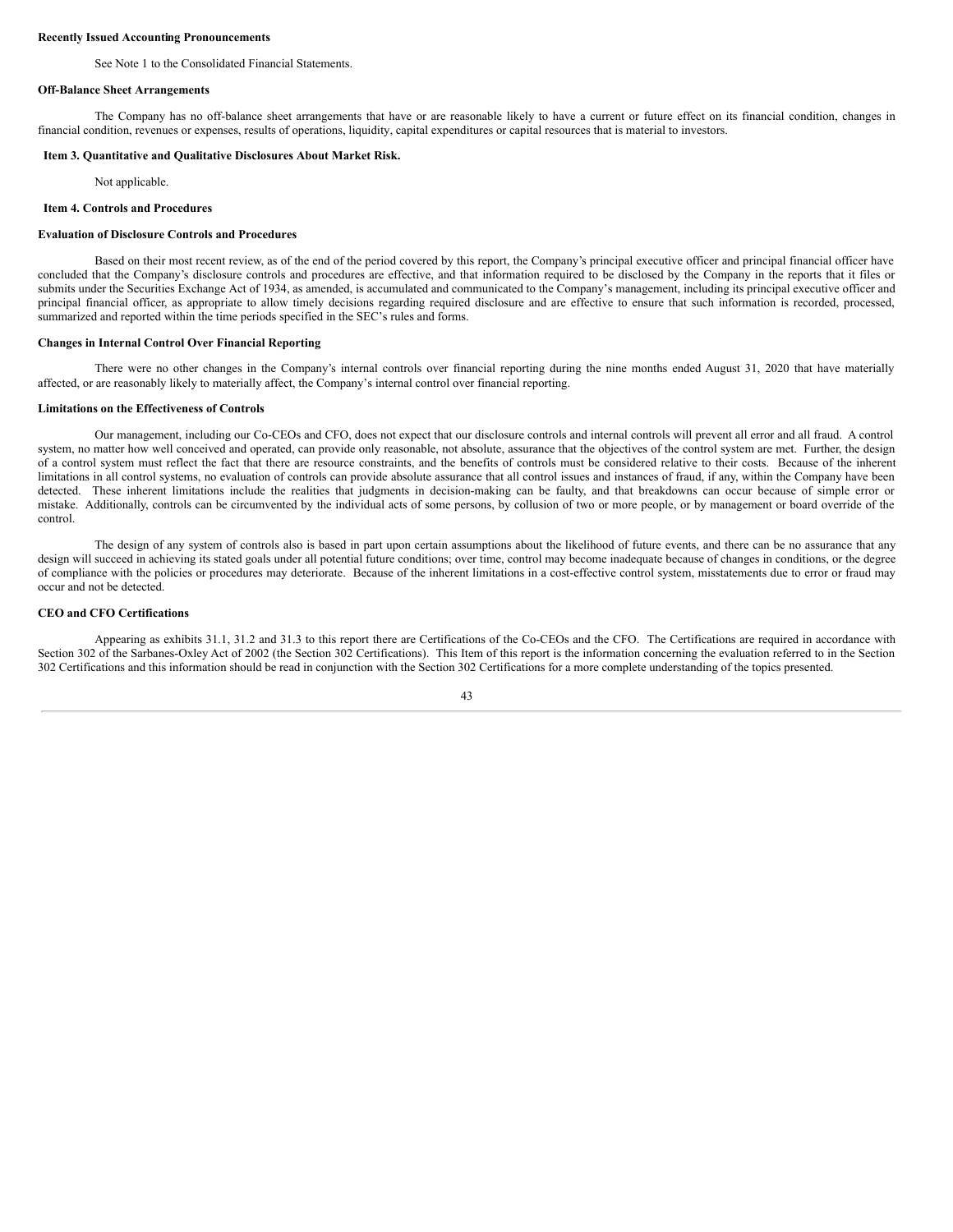### <span id="page-43-0"></span>**PART II - OTHER INFORMATION**

### <span id="page-43-1"></span>**ITEM 1. LEGAL PROCEEDINGS**

On December 3, 2015, a complaint styled Gary T. Brotherson, M.D., et al. v. Cryo-Cell International, Inc., Case No. 15-007461-CI, Circuit Court, Sixth Judicial Circuit, Pinellas County, Florida, was served on the Company, naming it as defendant and alleging, among other things, that the Company breached certain agreements with plaintiffs and seeking damages in excess of \$15,000, the jurisdictional amount of the court in which the action is pending. On January 12, 2016, the Company served its answer, affirmative defenses, and counterclaim against the plaintiffs.

On August 31, 2020 (the "Effective Date"), Cryo-Cell International, Inc. (the "Company") entered into a Termination Agreement ("Termination Agreement") with the Erie Group (the "Erie Group"), pursuant to which all such parties terminated all of their respective rights, duties, obligations, options, and liabilities to each other arising out of or related to the Cryo-Cell International, Inc. Space and Time Sharing (SATS) Lease Agreement, Addendum thereto, Addition to such Addendum, and Amendment to the Cryo-Cell International, Inc. Space and Time Sharing (SATS) Lease Agreement among the Company and the Erie Group (collectively, the "SATS Agreement"). Additionally, pursuant to the terms of the Termination Agreement, the Company made a payment of \$1,939,748 on the Effective Date and the parties released each other from all claims related to the SATS Agreement and agreed to dismiss with prejudice to foregoing complaint. Pursuant to the terms of the Agreement, the Erie Group will no longer have the rights to share in a portion of the Company's storage revenues derived from specimens which originated in the state of Illinois and its five contiguous states.

In addition, from time to time the Company is subject to proceedings, lawsuits, contract disputes and other claims in the normal course of its business. The Company believes that the ultimate resolution of current matters should not have a material adverse effect on the Company's business, consolidated financial position or results of operations. It is possible, however, that there could be an unfavorable ultimate outcome for or resolution which could be material to the Company's results of operations for a particular quarterly reporting period. Litigation is inherently uncertain and there can be no assurance that the Company will prevail. The Company does not include an estimate of legal fees and other related defense costs in its estimate of loss contingencies.

#### <span id="page-43-2"></span>**ITEM 1A. RISK FACTORS**

Not applicable.

### <span id="page-43-3"></span>**ITEM 2. UNREGISTERED SALES OF EQUITY SECURITIES AND USE OF PROCEEDS**

### **ISSUER PURCHASE OF EQUITY SECURITIES**

|                        | Total     |            | Total<br>Number<br>of Shares<br>Purchased<br>as Part of<br>Publicly | Maximum<br>Number<br>of Shares<br>that May<br>Yet Be<br>Purchased |
|------------------------|-----------|------------|---------------------------------------------------------------------|-------------------------------------------------------------------|
|                        | Number    | Average    | Announced                                                           | Under the                                                         |
|                        | of Shares | Price Paid | Plans or                                                            | Plans or                                                          |
| Period                 | Purchased | per Share  | Programs                                                            | Programs                                                          |
| June $1 - 30$ , 2020   |           |            | $\qquad \qquad - \qquad$                                            | 1,906,465                                                         |
| July $1 - 31$ , 2020   | _         | _          | $\hspace{0.05cm}$                                                   | 1,906,465                                                         |
| August $1 - 31$ , 2020 | _         | _          | $\qquad \qquad - \qquad$                                            | 1,906,465                                                         |

### <span id="page-43-4"></span>**ITEM 3. DEFAULTS UPON SENIOR SECURITIES**

None.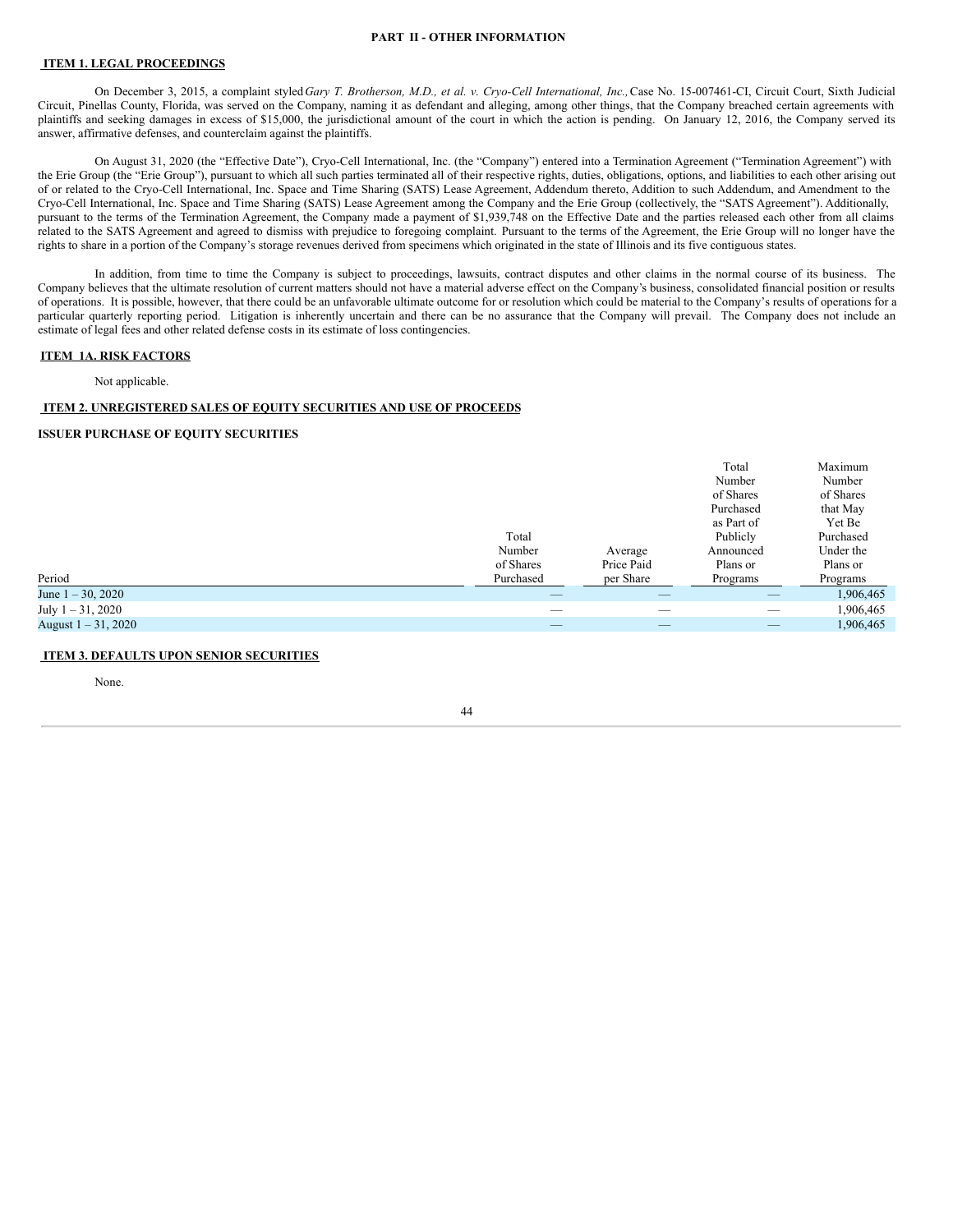# <span id="page-44-0"></span>**ITEM 4. MINE SAFETY DISCLOSURES**

Not applicable.

# <span id="page-44-1"></span>**ITEM 5. OTHER INFORMATION**

None.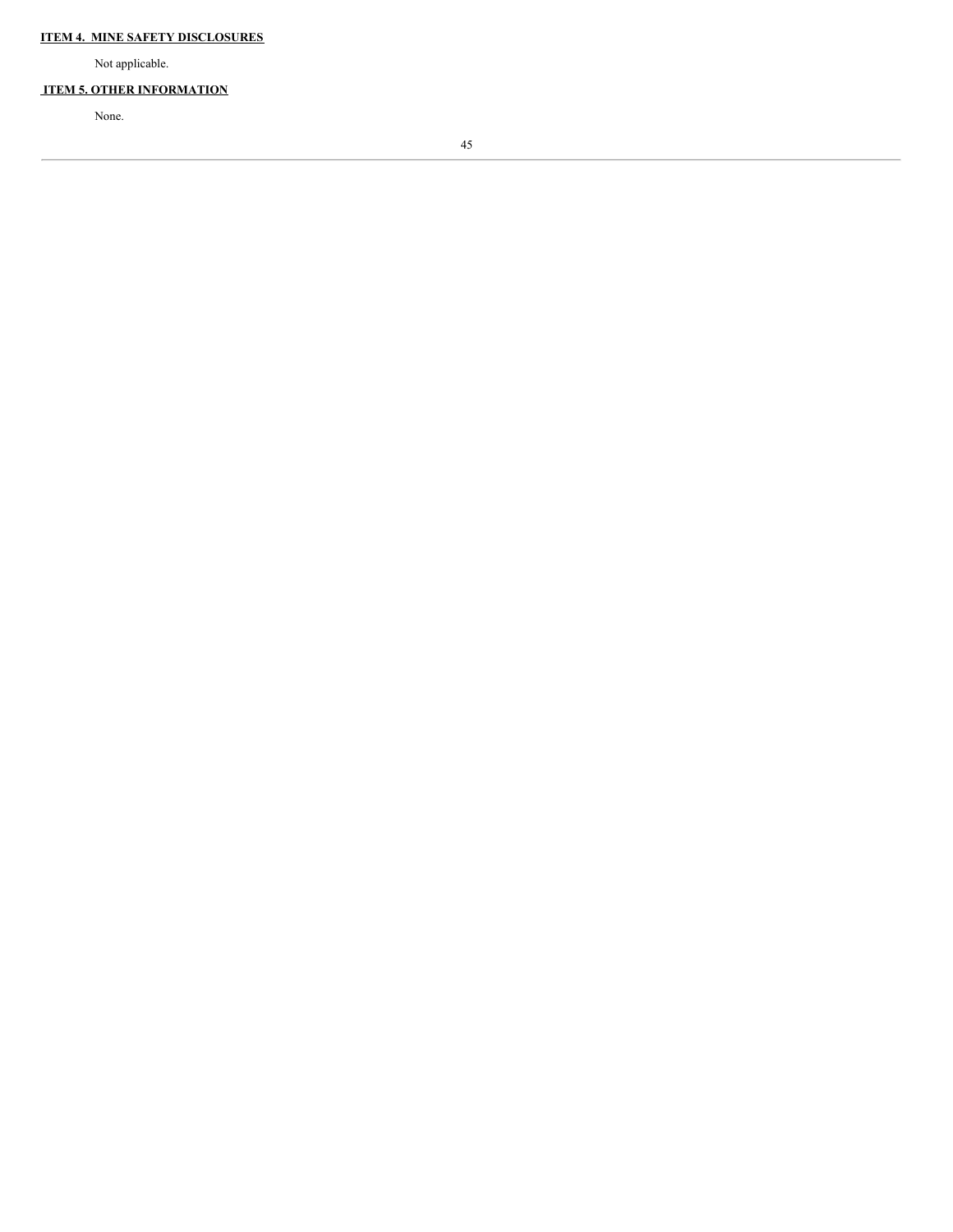# <span id="page-45-0"></span>**ITEM 6. EXHIBITS**

|         | (a)<br>Exhibits                                                                                                         |
|---------|-------------------------------------------------------------------------------------------------------------------------|
| 31.1    | Certification of Co-CEO Pursuant to Section 302 of the Sarbanes-Oxley Act of 2002.                                      |
| 31.2    | Certification of Co-CEO Pursuant to Section 302 of the Sarbanes-Oxley Act of 2002.                                      |
| 31.3    | Certification of CFO Pursuant to Section 302 of the Sarbanes-Oxley Act of 2002.                                         |
| 32.1    | Certification Pursuant to 18 U.S.C. Section 1350, as Adopted Pursuant to Section 906 of the Sarbanes-Oxley Act of 2002. |
| 101.INS | <b>XBRL Instance Document</b>                                                                                           |
| 101.SCH | <b>XBRL Taxonomy Extension Schema Document</b>                                                                          |
| 101.CAL | <b>XBRL Taxonomy Extension Calculation Linkbase Document</b>                                                            |
| 101.DEF | <b>XBRL Taxonomy Extension Definition Linkbase Document</b>                                                             |
| 101.LAB | XBRL Taxonomy Extension Label Linkbase Document                                                                         |
| 101.PRE | <b>XBRL Taxonomy Extension Presentation Linkbase Document</b>                                                           |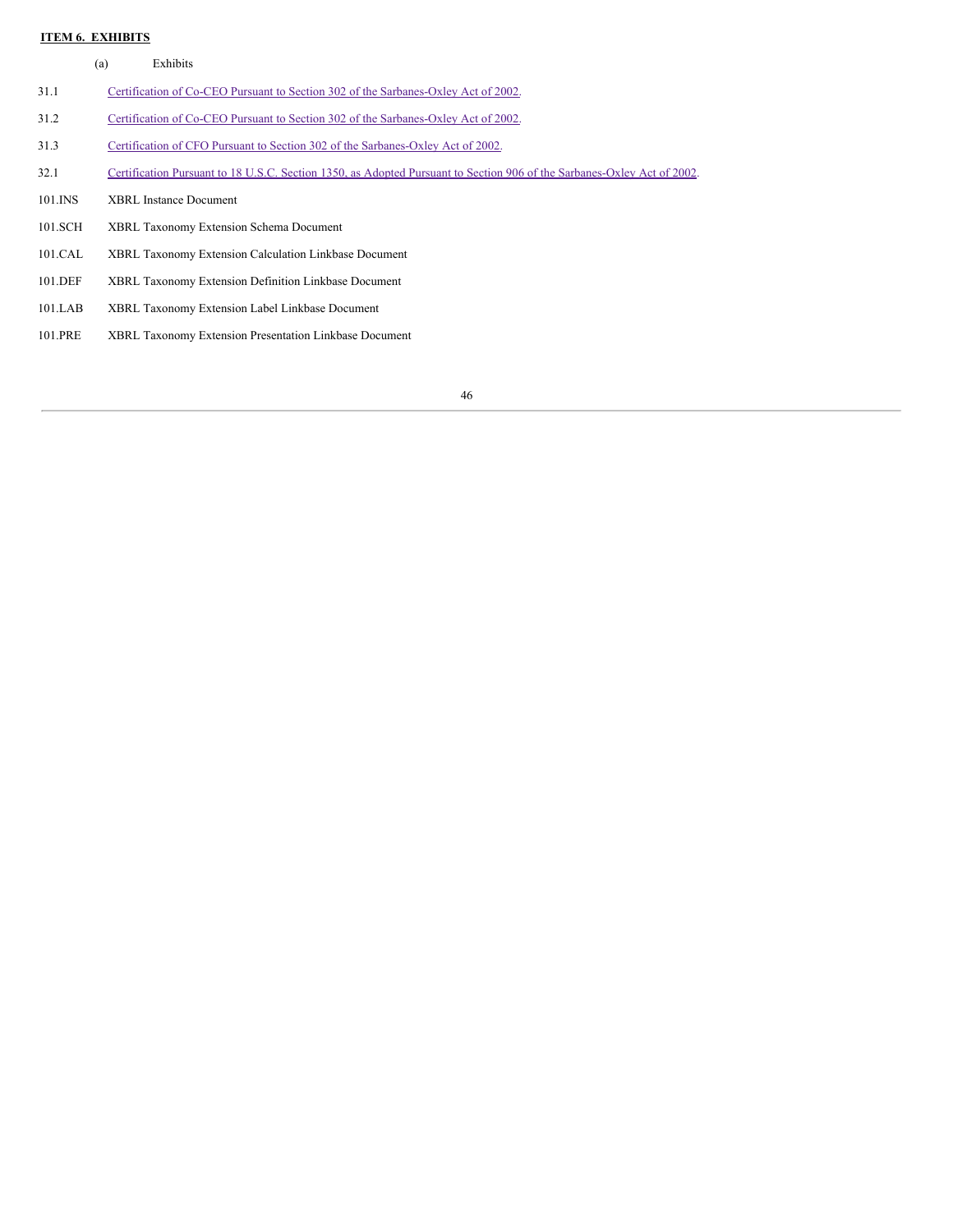### <span id="page-46-0"></span>**SIGNATURES**

In accordance with Section 13 or 15(d) of the Securities Exchange Act of 1934, the registrant has duly caused this report to be signed on its behalf by the undersigned thereunto duly authorized.

Cryo-Cell International, Inc.

/s/ David Portnoy David Portnoy Co-Chief Executive Officer

Cryo-Cell International, Inc.

/s/ Mark Portnoy

Mark Portnoy Co-Chief Executive Officer

Cryo-Cell International, Inc.

/s/ Jill M. Taymans

Jill M. Taymans

Vice President, Finance, Chief Financial Officer

Date: October 15, 2020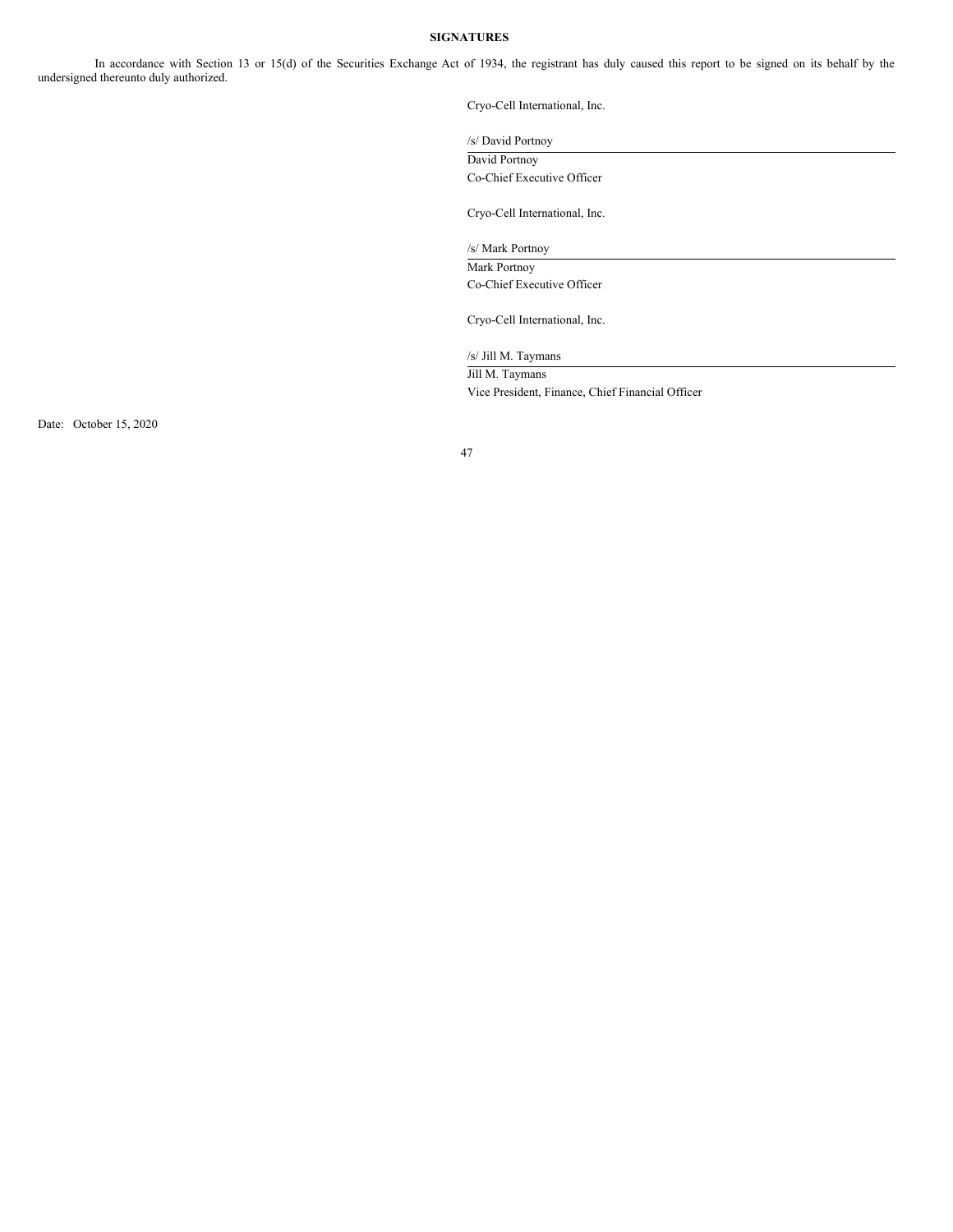### CERTIFICATION OF CO-CHIEF EXECUTIVE OFFICER

<span id="page-47-0"></span>I, David Portnoy, certify that:

- 1. I have reviewed this quarterly report on Form 10-Q of Cryo-Cell International, Inc. (the "Registrant");
- 2. Based on my knowledge, this report does not contain any untrue statement of a material fact or omit to state a material fact necessary to make the statements made, in light of the circumstances under which such statements were made, not misleading with respect to the period covered by this report;
- 3. Based on my knowledge, the financial statements, and other financial information included in this report, fairly present in all material respects the financial condition, results of operations and cash flows of the registrant as of, and for, the periods presented in this report;
- 4. The Registrant's other certifying officer(s) and I are responsible for establishing and maintaining disclosure controls and procedures (as defined in Exchange Act Rules 13a-15(e) and 15d-15(e)) and internal control over financial reporting (as defined in Exchange Act Rules 13a-15(f) and 15d – 15(f)) for the Registrant and have:
	- (a) Designed such disclosure controls and procedures, or caused such disclosure controls and procedures to be designed under our supervision, to ensure that material information relating to the Registrant, including its consolidated subsidiaries, is made known to us by others within those entities, particularly during the period in which this quarterly report is being prepared;
	- (b) Designed such internal control over financial reporting, or caused such internal control over financial reporting to be designed under our supervision, to provide reasonable assurance regarding the reliability of financial reporting and the preparation of financial statements for external purposes in accordance with generally accepted accounting principles;
	- (c) Evaluated the effectiveness of the Registrant's disclosure controls and procedures and presented in this report our conclusions about the effectiveness of the disclosure controls and procedures, as of the end of the period covered by this report based on such evaluation; and
	- (d) disclosed in this report any change in the Registrant's internal control over financial reporting that occurred during the Registrant's most recent fiscal quarter that has materially affected, or is reasonably likely to materially affect, the Registrant's internal control over financial reporting;
- 5. The Registrant's other certifying officer(s) and I have disclosed, based on our most recent evaluation of internal control over financial reporting, to the Registrant's auditors and the audit committee of the Registrant's board of directors (or persons performing the equivalent functions):
	- (a) All significant deficiencies and material weaknesses in the design or operation of internal control over financial reporting which are reasonably likely to adversely affect the Registrant's ability to record, process, summarize and report financial information; and
	- (b) Any fraud, whether or not material, that involves management or other employees who have a significant role in the Registrant's internal control over financial reporting.

Dated: October 15, 2020 /s/ David Portnoy

David Portnoy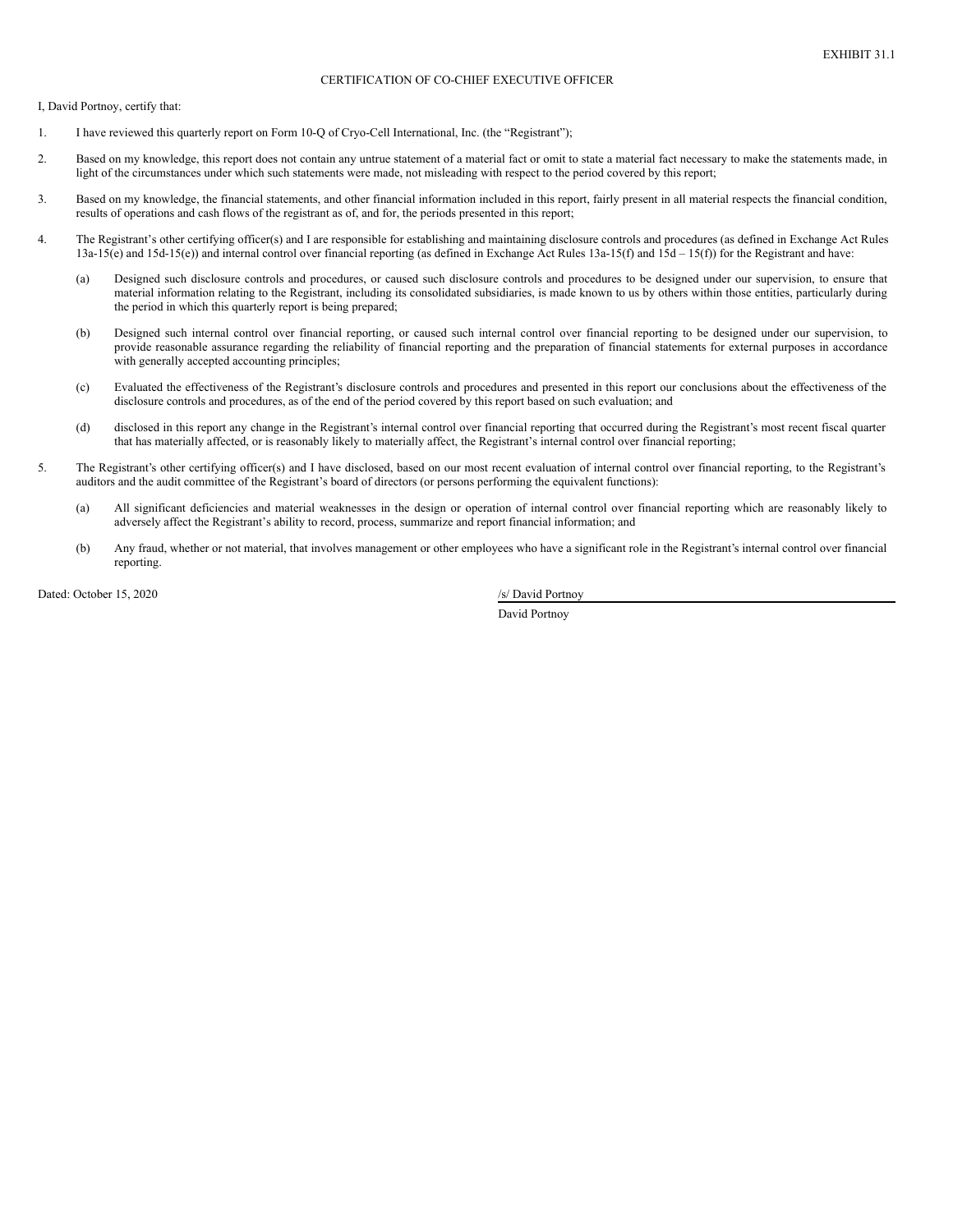### CERTIFICATION OF CO-CHIEF EXECUTIVE OFFICER

<span id="page-48-0"></span>I, Mark Portnoy, certify that:

- 1. I have reviewed this quarterly report on Form 10-Q of Cryo-Cell International, Inc. (the "Registrant");
- 2. Based on my knowledge, this report does not contain any untrue statement of a material fact or omit to state a material fact necessary to make the statements made, in light of the circumstances under which such statements were made, not misleading with respect to the period covered by this report;
- 3. Based on my knowledge, the financial statements, and other financial information included in this report, fairly present in all material respects the financial condition, results of operations and cash flows of the registrant as of, and for, the periods presented in this report;
- 4. The Registrant's other certifying officer(s) and I are responsible for establishing and maintaining disclosure controls and procedures (as defined in Exchange Act Rules 13a-15(e) and 15d-15(e)) and internal control over financial reporting (as defined in Exchange Act Rules 13a-15(f) and 15d – 15(f)) for the Registrant and have:
	- (a) Designed such disclosure controls and procedures, or caused such disclosure controls and procedures to be designed under our supervision, to ensure that material information relating to the Registrant, including its consolidated subsidiaries, is made known to us by others within those entities, particularly during the period in which this quarterly report is being prepared;
	- (b) Designed such internal control over financial reporting, or caused such internal control over financial reporting to be designed under our supervision, to provide reasonable assurance regarding the reliability of financial reporting and the preparation of financial statements for external purposes in accordance with generally accepted accounting principles;
	- (c) Evaluated the effectiveness of the Registrant's disclosure controls and procedures and presented in this report our conclusions about the effectiveness of the disclosure controls and procedures, as of the end of the period covered by this report based on such evaluation; and
	- (d) disclosed in this report any change in the Registrant's internal control over financial reporting that occurred during the Registrant's most recent fiscal quarter that has materially affected, or is reasonably likely to materially affect, the Registrant's internal control over financial reporting;
- 5. The Registrant's other certifying officer(s) and I have disclosed, based on our most recent evaluation of internal control over financial reporting, to the Registrant's auditors and the audit committee of the Registrant's board of directors (or persons performing the equivalent functions):
	- (a) All significant deficiencies and material weaknesses in the design or operation of internal control over financial reporting which are reasonably likely to adversely affect the Registrant's ability to record, process, summarize and report financial information; and
	- (b) Any fraud, whether or not material, that involves management or other employees who have a significant role in the Registrant's internal control over financial reporting.

Dated: October 15, 2020 /s/ Mark Portnoy

Mark Portnoy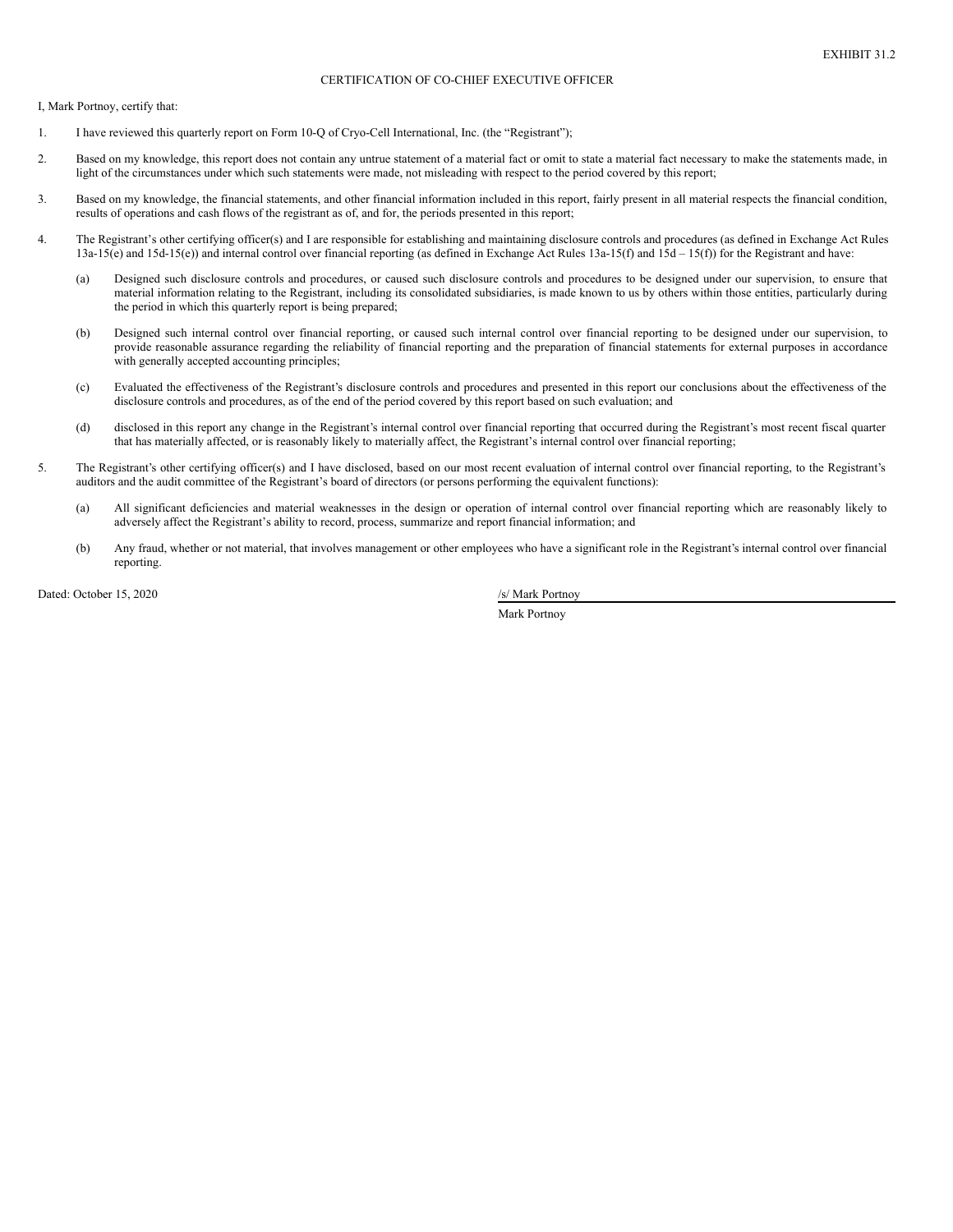### CERTIFICATION OF CHIEF FINANCIAL OFFICER

<span id="page-49-0"></span>I, Jill M. Taymans, certify that:

- 1. I have reviewed this quarterly report on Form 10-Q of Cryo-Cell International, Inc. (the "Registrant");
- 2. Based on my knowledge, this report does not contain any untrue statement of a material fact or omit to state a material fact necessary to make the statements made, in light of the circumstances under which such statements were made, not misleading with respect to the period covered by this report;
- 3. Based on my knowledge, the financial statements, and other financial information included in this report, fairly present in all material respects the financial condition, results of operations and cash flows of the registrant as of, and for, the periods presented in this report;
- 4. The Registrant's other certifying officer(s) and I are responsible for establishing and maintaining disclosure controls and procedures (as defined in Exchange Act Rules 13a-15(e) and 15d-15(e)) and internal control over financial reporting (as defined in Exchange Act Rules 13a-15(f) and 15d – 15(f)) for the Registrant and have:
	- (a) Designed such disclosure controls and procedures, or caused such disclosure controls and procedures to be designed under our supervision, to ensure that material information relating to the Registrant, including its consolidated subsidiaries, is made known to us by others within those entities, particularly during the period in which this quarterly report is being prepared;
	- (b) Designed such internal control over financial reporting, or caused such internal control over financial reporting to be designed under our supervision, to provide reasonable assurance regarding the reliability of financial reporting and the preparation of financial statements for external purposes in accordance with generally accepted accounting principles;
	- (c) Evaluated the effectiveness of the Registrant's disclosure controls and procedures and presented in this report our conclusions about the effectiveness of the disclosure controls and procedures, as of the end of the period covered by this report based on such evaluation; and
	- (d) disclosed in this report any change in the Registrant's internal control over financial reporting that occurred during the Registrant's most recent fiscal quarter that has materially affected, or is reasonably likely to materially affect, the Registrant's internal control over financial reporting;
- 5. The Registrant's other certifying officer(s) and I have disclosed, based on our most recent evaluation of internal control over financial reporting, to the Registrant's auditors and the audit committee of the Registrant's board of directors (or persons performing the equivalent functions):
	- (a) All significant deficiencies and material weaknesses in the design or operation of internal control over financial reporting which are reasonably likely to adversely affect the Registrant's ability to record, process, summarize and report financial information; and
	- (b) Any fraud, whether or not material, that involves management or other employees who have a significant role in the Registrant's internal control over financial reporting.

Dated: October 15, 2020 /s/ Jill M. Taymans

Jill M. Taymans